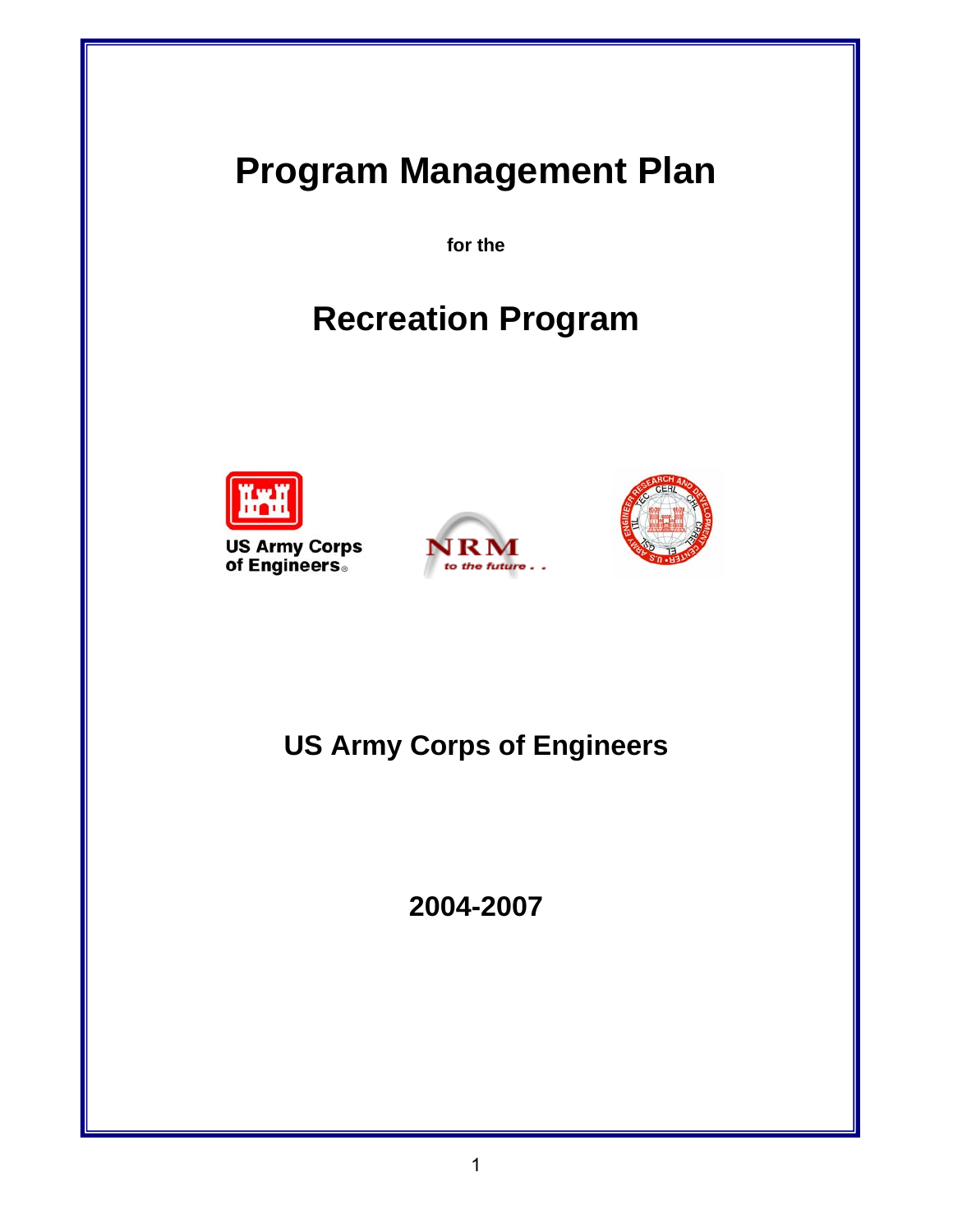#### *Preface*

The U.S. Army Corps of Engineers is the Nation's largest federal provider of outdoor recreation, hosting nearly 385 million visitors a year at 4,300 recreation areas in 46 states. Our lakes and parks include: over 100,000 campsites, 2,100 miles of trails, and we host 33 percent of all freshwater lake fishing in the United States. We offer a wide array of non-traditional recreational opportunities such as snorkeling, windsurfing, white-water rafting and more. Corps parks are host to many special events including sailing regattas, arts and crafts festivals and scouting activities. As part of our ongoing effort to raise awareness about environmental issues, our park managers and rangers provide hundreds of environmental education program every year that reach more than 3 million people.

Corps recreation areas also support hundreds of thousands of jobs and generate billions of dollars in revenue for local communities. More than 500 private concessionaires with \$1 billion in assets, provide support services and facilities, such as marinas, bait shops and grocery stores, at Corps lakes. Non-Federal interests manage 42% of the recreation areas. Visitors to our lakes spend an estimated \$15 billion a year on trip-related expenses such as gas, food and lodging in local communities surrounding Corps lakes. These dollars support 500,000 jobs nationwide. With more than 80 percent of our lakes located within 50 miles of a large U.S. city, this relationship has a significant economic impact and is one way in which the Corps provides Value to the Nation (http://www.corpsresults.us).

There are currently more than 30 national Memoranda of Understanding and Memoranda of Agreement between other organizations and the Corps. Recreation-related agreements include: American Canoe Association, Boy and Girl Scouts of America, Federal Prison Industries, GSA Customer Services Survey, Interagency Agreement on the Recreation Reservation Services, Interagency Agreement on Concessions Management, Interagency Agreement to Promote Health and Recreation, International Mountain Biking Association, National Lewis & Clark Bicentennial Council, North American Water Trails, Paralyzed Veterans of America, Times Mirror Magazines, Trail of Tears National Historic Trail, Tread Lightly! Inc., Walt Disney, Western States Tourism Policy Council, and Wilderness Inquiry Inc. Additional partnering initiatives include: Recreation.Gov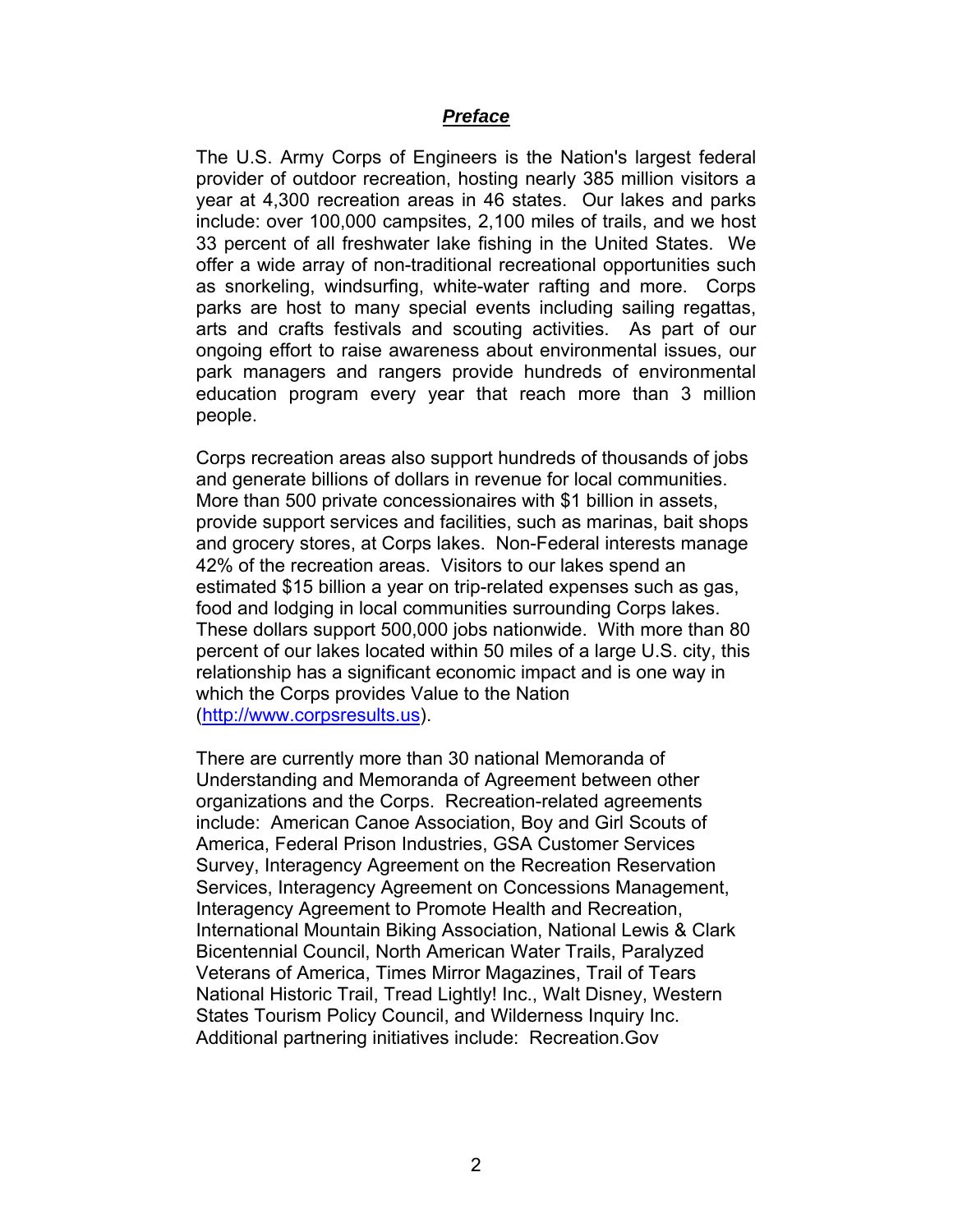(http://www.recreation.gov), National Recreation Reservation Service Reservation Service (http://www.reserveusa.com), National Recreation Lakes Study (http://www.doi.gov/nrls), Pilot Lakes Program, Challenge Partnership Program, the Contributions Program, Volunteers, National Public Lands Day, and the Recreation Fishing Conservation Plan.

 The Recreation Program Delivery Team (PgDT) consists of 8 permanent Major Subordinate Command (MSC) representatives who work directly with HQUSACE on strategic objectives, performance management and budget decisions. The Recreation Leadership Advisory Team (RLAT) was formed in 1999 to provide general Recreation Program oversight and serve as an ad hoc committee to the Chief of the Natural Resources Management Branch in the headquarters, U.S. Army Corps of Engineers (HQ). It provides guidance and review to the Recreation Management Support Program (RMSP). In addition, the RLAT provides input to the strategic planning vision and makes recommendations on national priorities for the Corps recreation program.

 The Natural Resources Management (NRM) Gateway (http://corpslakes.usace.army.mil) is designed to be an efficient and dynamic method by which to assemble and manage institutional knowledge of the NRM program and its many components such as recreation, natural and cultural resources, environmental stewardship and career development for all employees. A portion of the website is available to the public, academia, and our federal, state and private partners to market our services and facilitate learning. The Gateway is a major support tool for our NRM Community of Practice (COP).

This Program Management Plan (PgMP) provides a cooperative strategy for addressing the most critical national issues affecting the recreation program within the Corps during the next three years. In accordance with ER 5-1-11, U.S. Army Corps of Engineers Business Process, this PgMP is a living, working-level document that will be revised as needed to reflect changes in strategy, funding, or management goals.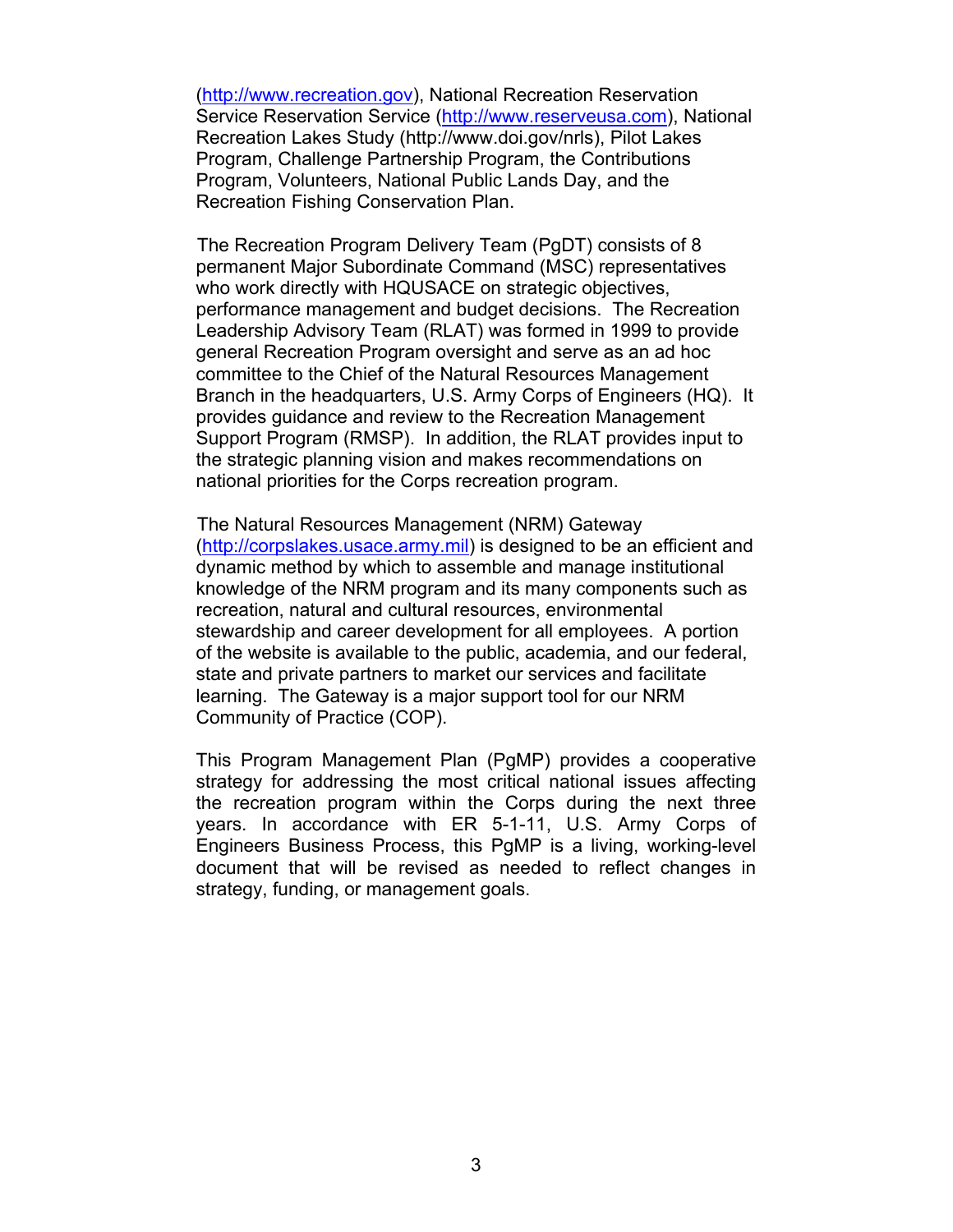### **Program Management Plan for the Recreation Program**

### **Table of Contents**

| <b>Subject</b>    |                                             | <u>Page</u> |  |
|-------------------|---------------------------------------------|-------------|--|
| Preface           |                                             | 2           |  |
|                   | <b>Table of Contents</b>                    | 4           |  |
| 1                 | Purpose                                     | 5           |  |
| 2                 | <b>Customer Requirements</b>                | 6           |  |
| 3                 | Program Delivery Team                       | 6           |  |
| 4                 | <b>Critical Assumptions and Constraints</b> |             |  |
| 5                 | <b>Work Breakdown and Status</b>            |             |  |
| 6                 | Funding                                     | 8           |  |
|                   | <b>Quality Control Plan and Objectives</b>  | 9           |  |
| 8                 | <b>Acquisition Strategy</b>                 | 9           |  |
| 9                 | Change Management Plan                      | 9           |  |
| 10                | <b>Communications Plan</b>                  | 9           |  |
| 11                | Risk Management                             | 10          |  |
| $12 \overline{ }$ | <b>Measurement of Program Success</b>       | 10          |  |
| 13                | References                                  | 12          |  |
| 14                | Program Management Plan Approval            | 13          |  |
|                   |                                             |             |  |

### **Appendices**

| A. | Map of Corps Projects with Recreation |
|----|---------------------------------------|
|----|---------------------------------------|

- B. Recreation Program Management Objectives
- C. PMP for Recreation Management Support Program
- D. Strategic Initiatives
	- 1. Recreation Program White Paper
	- 2. Healthier US
	- 3. Performance Measures
	- 4. Recreation Performance Improvement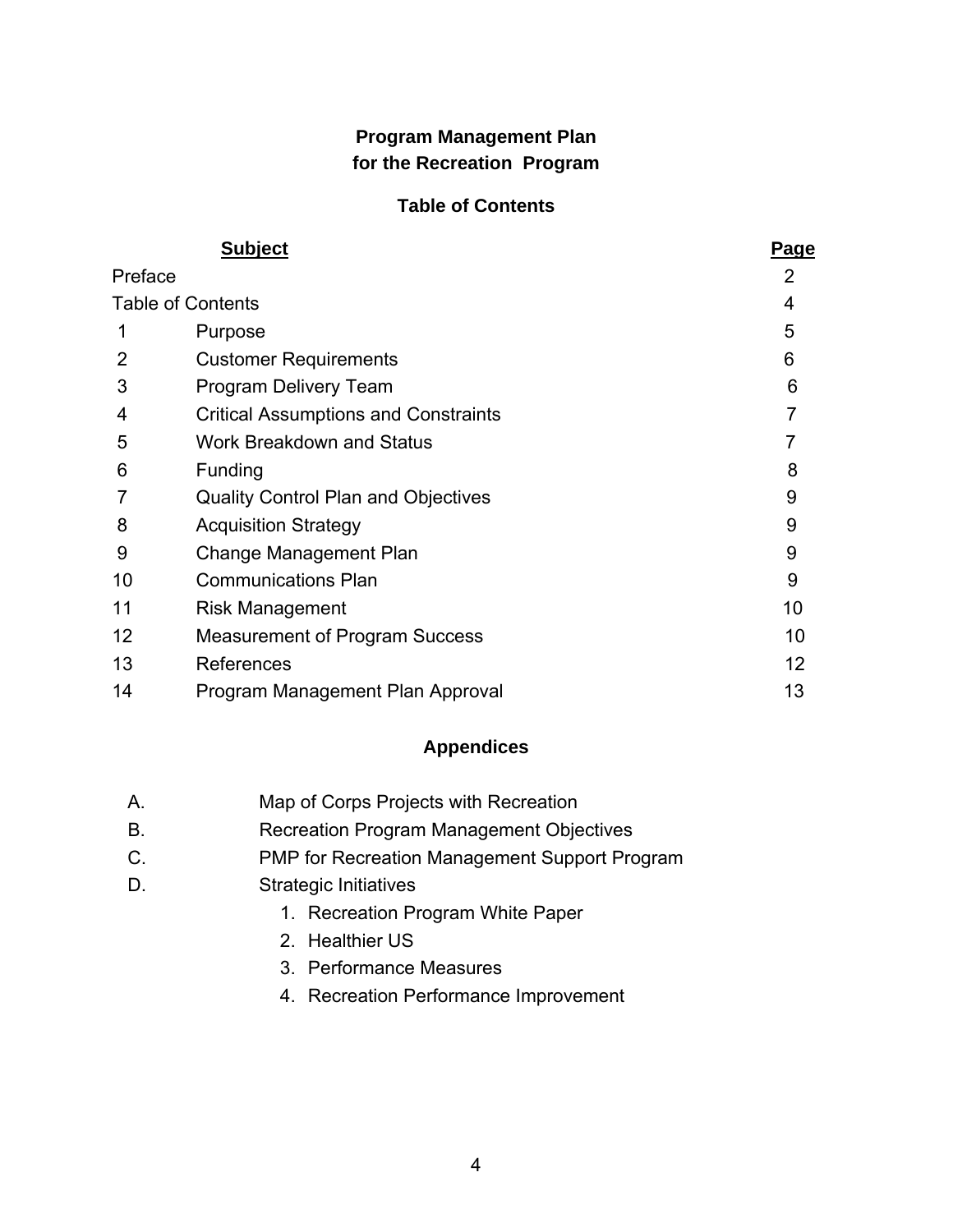### **1.0 Purpose.**

**1.1 PgMP Purpose.** The purpose of this Program Management Plan (PgMP) is to clearly define primary focus areas (or "goals") and high priority issues of the Corps recreation program that can best be addressed on a national level. The result will be a management plan with well-defined responsibilities/milestones for addressing critical issues and an on-going process for incorporating lessons learned.

**1.2 NRM Program Mission.** "The Army Corps of Engineers is the steward of the lands and waters at Corps water resources projects. Its Natural Resources Management Mission is to manage and conserve those natural resources, consistent with ecosystem management principles, while providing quality outdoor public recreation experiences, to serve the needs of present and future generations. In all aspects of natural and cultural resources management, the Corps promotes awareness of environmental values and adheres to sound environmental stewardship, protection, and compliance and restoration practices. The Corps manages for long-term public access to, and use of, the natural resources in cooperation with other Federal, State, and local agencies as well as the private sector. The Corps integrates the management of diverse natural resources components such as fish, wildlife, forests, wetlands, grasslands, soil, air, and water with the provision of public recreation opportunities. The Corps conserves natural resources and provides public recreation opportunities that contribute to the quality of American life".

**1.3 Recreation Program Goals.** The Recreation Program supports the Civil Works Strategic Plan for Fiscal Year 2004 - Fiscal Year 2009, dated March 2004. The Recreation Program assists with accomplishment of Goal 1 (Provide sustainable development and integrated management of the Nation's water resources), and its associated Objectives:

- Objective 1.1: Seek water resources solutions that better balance economic, environmental, and quality of life objectives.
- Objective 1.2: Support the formulation of regional and watershed solutions to water resources problems.

Primary support to the plan is provided via:

- Goal 3: Ensure that projects perform to meet authorized purposes and evolving conditions.
- Objective 3.1: Improve the efficiency and effectiveness of existing Corps water resources projects.
- Recreation objectives include:
	- 1. 3.1.7 Provide justified outdoor recreation opportunities in an effective and efficient manner at all Corps-operated water resources projects.
	- 2. 3.1.8 Provide continued outdoor recreation opportunities to meet the needs of present and future generations.
	- 3. 3.1.9 Provide a safe and healthful outdoor recreation environment for Corps customers.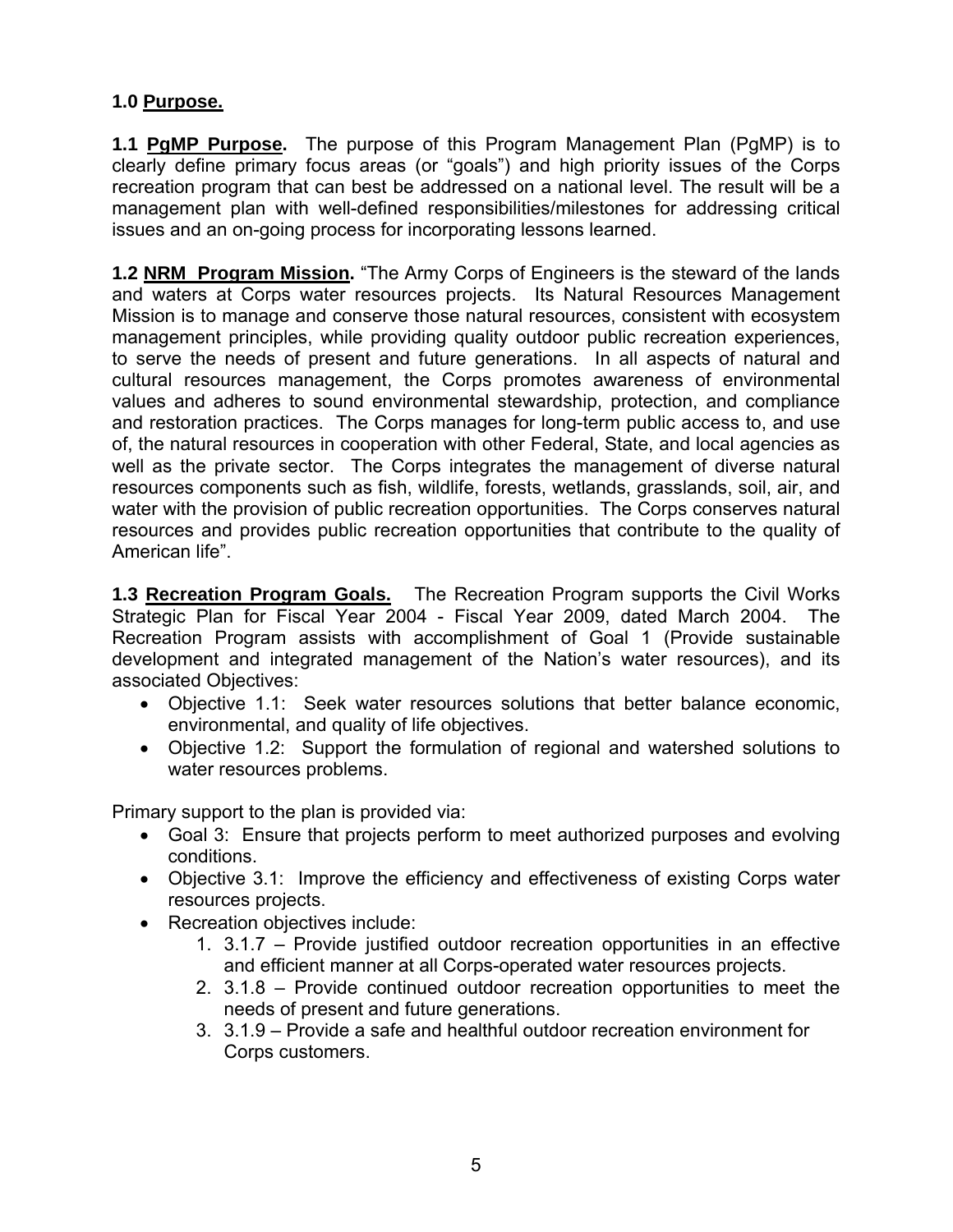- Performance Measures for these objectives include:
	- 1. Annual net benefits per dollar invested (programmatic measure, NED).
	- 2. Customer satisfaction.
	- 3. Facility condition index.

Additional goals and objectives used for management may be found in Appendix B.

### **2.0 Customer Requirements.**

Benefits received from the Corps recreation program include: enhancing quality of life of our visitors, improving the well-being of communities associated with Corps lands and waters, providing recreation opportunities that are environmentally sustainable, and forming strong partnerships with Recreation, Travel and Tourism communities and others. Corps comment cards are used to ask visitors to assess satisfaction with their recreation experience. The annual American Customer Satisfaction Index (ACSI) also gauges national Corps recreation customer satisfaction. An interesting aspect of the ACSI data is that project lands and waters contribute more to visitor satisfaction than do the facilities, services and information available on Corps projects. National (2) and regional (14) listening sessions conducted by the Corps in 2000 with 1,300 customers and stakeholders identified the following desired recreation program emphasis areas: Corps increasing emphasis on recreation, building and improving recreation facilities, and maintaining recreation facilities currently in use.

### **3.0 Program Delivery Teams.**

The Recreation PgDT consists of 8 MSC members of the Corps NRM Community with indefinite terms. The RLAT consists of the same 8 MSC members and additional members selected at large for 4-year terms. The chair is elected by team members to serve a 2-year term. The non-voting members are the Project and Program Managers, who serve indefinite terms. Currently, Scott Jackson, Engineer Research & Development Center, Environmental Lab serves as the Project Manager with oversight from Judy Rice, Recreation Program Manager who coordinates from the national perspective. The Recreation PgDT meets annually to review the program budget and as needed otherwise. The RLAT meets twice annually to review progress and to recommend revisions to this PgMP. Additional PDT's are formed and meet on an asneeded basis to fully develop, implement, and sustain their products. The Recreation MSC PaDT members are:

| Judy Rice            | <b>Recreation Program Manager</b>            |
|----------------------|----------------------------------------------|
| Will Rogers          | <b>North Atlantic Division</b>               |
| <b>Brad Keshlear</b> | <b>South Atlantic Division</b>               |
| Mike Lee             | <b>Pacific Ocean Division</b>                |
| Dr. Michael Loesch   | <b>Great Lakes &amp; Ohio River Division</b> |
| Larry Bogue          | Southwestern Division                        |
| Don Dunwoody         | <b>Northwestern Division</b>                 |
|                      |                                              |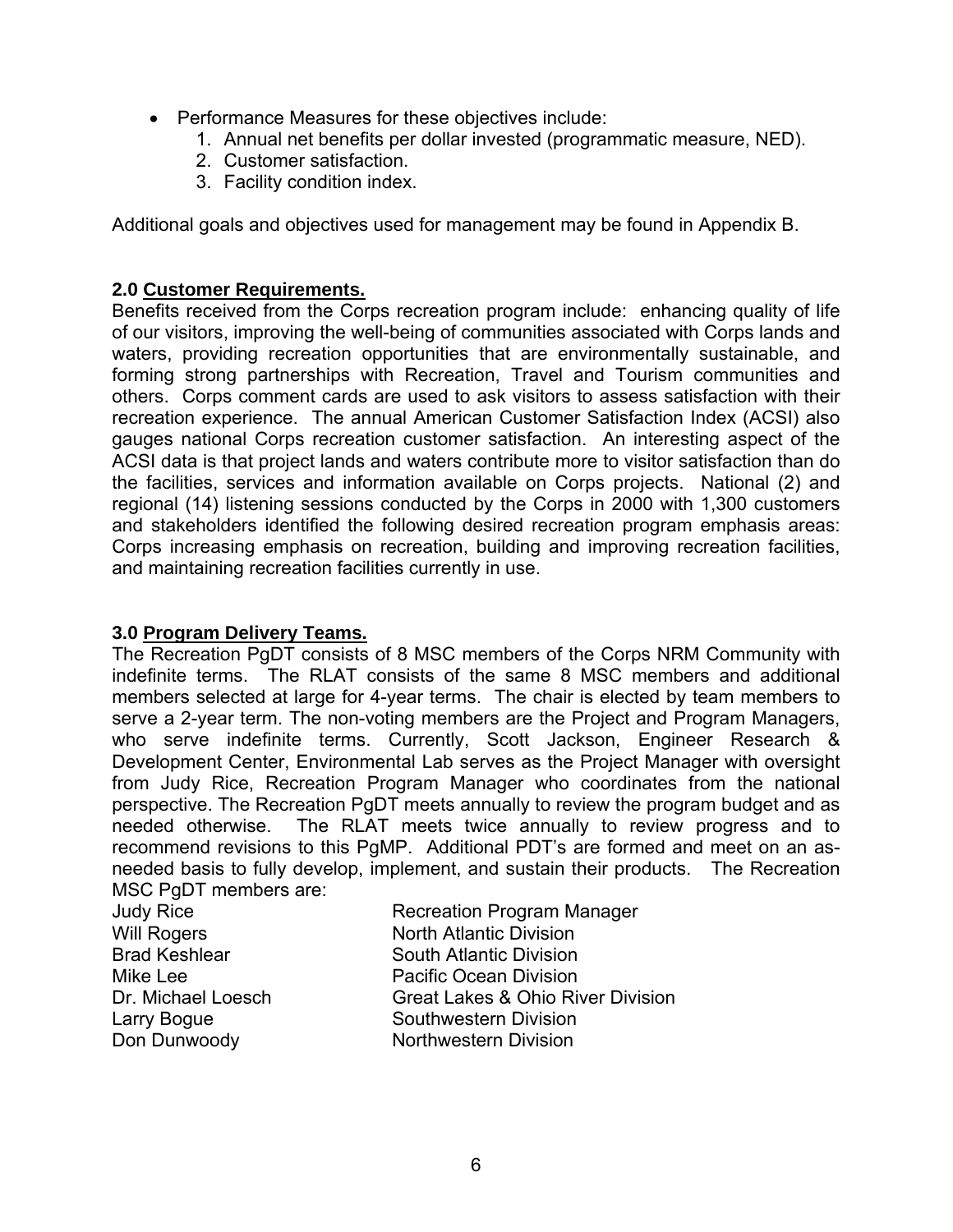| TBD.               | Mississippi Valley Division            |
|--------------------|----------------------------------------|
| <b>Phil Turner</b> | <b>South Pacific Division</b>          |
| Scott Jackson      | Engineer Research & Development Center |

### **RLAT District Office Members are**:

| Jim Lynch         | <b>St Louis District</b>   |
|-------------------|----------------------------|
| Dr. Bonnie Bryson | <b>Louisville District</b> |
| Dan Keir          | <b>Wilmington District</b> |

### **RLAT Project Office Members are**:

| Brad Myers (chair) | Kansas City District, Milford Lake       |
|--------------------|------------------------------------------|
| Dan Bentley        | Tulsa District, Fort Gibson Lake         |
| Brad Long          | Sacramento District, Black Butte Lake    |
| <b>Bob Hanacek</b> | New England District, Thames River Basin |

### **4.0 Critical Assumptions and Constraints.**

- The Corps overall Civil Works budget will remain constant for the next 3 years with recreation funding representing less than 1 percent of the operations and maintenance appropriations. This is occurring despite increases in visitation.
- The Corps is the number one federal provider of outdoor recreation.
- **EXECT:** Line item funding for the RMSP continues.
- **More than 50% of the Corps recreation operations and maintenance budget is** expended on contractor services ranging from clean-up and mowing service to the operation of water treatment facilities
- More than 90% of Corps lakes are over 20 years old with 40% older than 40 years. There is a current need to modernize Corps-managed recreation facilities with capital improvements valued at \$4.5 billion.
- Implementation of recommendations made in 1995 to improve the Visitor Assistance program will continue in the areas of training, equipment, park design/operations, and reporting.
- Recreation demand will continue to be dynamic in terms of desired recreation opportunities and user groups. This includes user diversity based on age, ethnicity, and special needs.

### **5.0 Work Breakdown and Status .**

A breakdown of 6-month, 1-year and 3-year strategic initiatives for the Recreation Program are as follows. These and additional work projects may be found in Appendix D.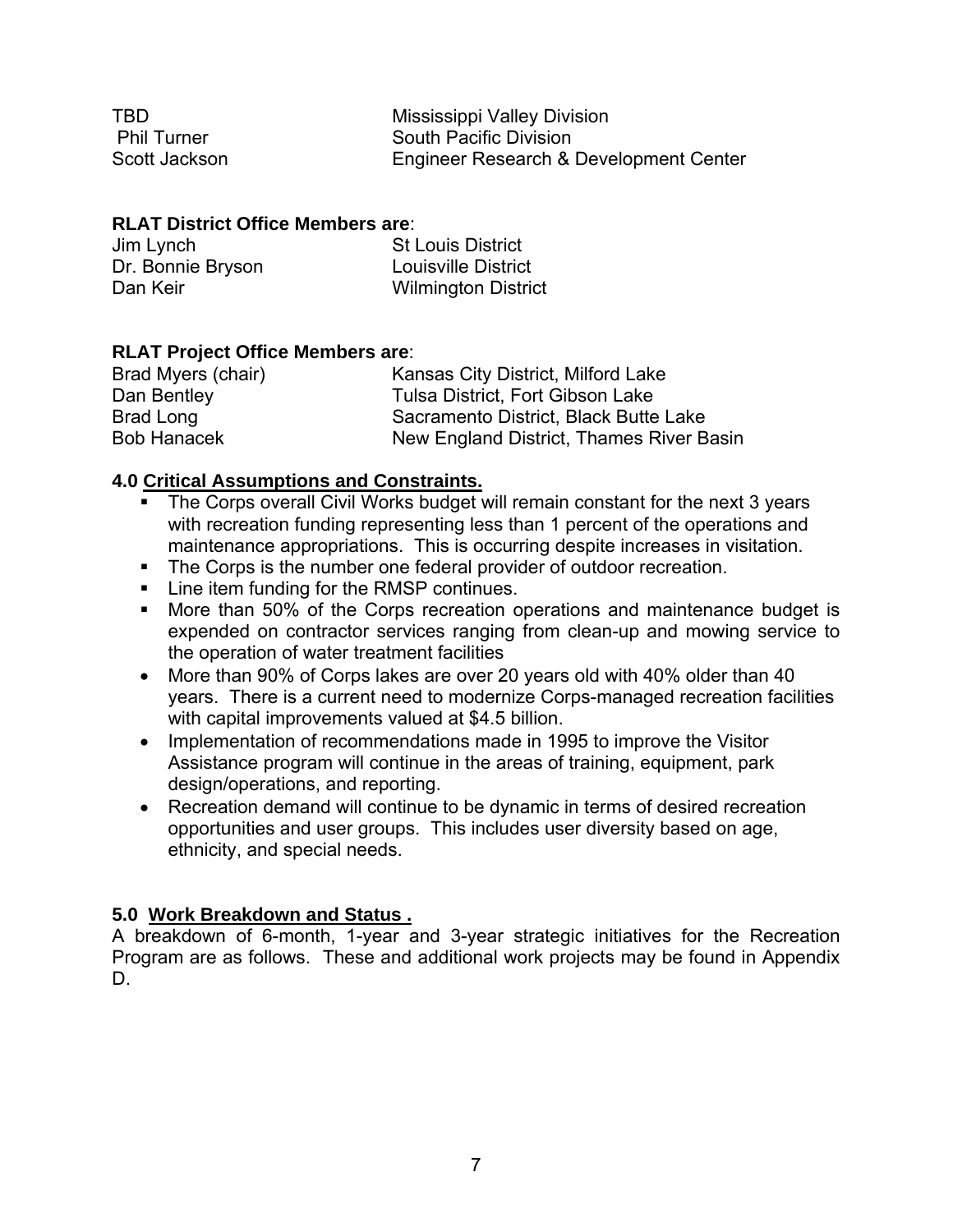| <b>Task Areas &amp; Work Items</b>                                                                                                                                                          | <b>Completed or Planned Major</b>                                                                                                                                        | Milestone                                                              |  |
|---------------------------------------------------------------------------------------------------------------------------------------------------------------------------------------------|--------------------------------------------------------------------------------------------------------------------------------------------------------------------------|------------------------------------------------------------------------|--|
|                                                                                                                                                                                             | Tasks/Products                                                                                                                                                           |                                                                        |  |
| <b>6-Month Strategic Initiatives</b>                                                                                                                                                        |                                                                                                                                                                          |                                                                        |  |
| Performance Improvement Basics<br>(Efficiency)<br>(Dan Kier, Dan Bentley, Brad Keshlear, Jim<br>Lynch, Phil Turner, Will Rogers, Bonnie<br>Bryson, Don Dunwoody)                            | a) Assemble team<br>b) Submit concept package<br>c) Develop PMP                                                                                                          | Oct 2003 RLAT<br>15 Jun 2004<br>30 Aug 2004                            |  |
| <b>Performance Measures</b><br>(Budget EC, RecBEST)<br>(Brad Keshlear, Bonnie Bryson, Brad<br>Myers)                                                                                        | a) 05 Budget submission<br>b) 4 measures proposed, assemble<br>refinement team<br>d) Draft refinements submitted<br>e) Develop RecBEST<br>f) EC Budget guidance received | Jun-Sep 2003<br>Oct 2003 RLAT<br>15 Dec 2003<br>April 2004<br>May 2004 |  |
|                                                                                                                                                                                             |                                                                                                                                                                          |                                                                        |  |
|                                                                                                                                                                                             |                                                                                                                                                                          |                                                                        |  |
| 1-Year Strategic Initiatives                                                                                                                                                                |                                                                                                                                                                          |                                                                        |  |
| Healthier US - How Corps can support<br>(Don Dunwoody)                                                                                                                                      | a) Assemble team<br>b) Submit draft package<br>c) Submit final recommendation                                                                                            | Oct 2003 RLAT<br>1 May 2004<br>1 Sep 2004                              |  |
|                                                                                                                                                                                             |                                                                                                                                                                          |                                                                        |  |
|                                                                                                                                                                                             |                                                                                                                                                                          |                                                                        |  |
| 3-Year Strategic Initiatives                                                                                                                                                                |                                                                                                                                                                          |                                                                        |  |
| Performance Improvement (Efficiency) -<br><b>Tool Kit and Methodology</b><br>(Brad Keshlear, Jim Lynch, Phil Turner, Will<br>Rogers, Bonnie Bryson, Don Dunwoody,<br>Dan Kier, Dan Bentley) | a) Assemble team<br>b) Submit concept package<br>c) Develop toolkit and methodology<br>d) Initiate implementation                                                        | Oct 2003 RLAT<br>15 Jun 2004<br>Ongoing<br><b>TBD</b>                  |  |
|                                                                                                                                                                                             |                                                                                                                                                                          |                                                                        |  |
|                                                                                                                                                                                             |                                                                                                                                                                          |                                                                        |  |

*Update as status changes.* 

### **6.0 Funding.**

The fiscal objectives of this PgMP are to ensure that funds are efficiently utilized to meet the needs of our customers. PDT members are responsible for effective work execution and fiscal closeout. A funding history for the overall Recreation Program budget is as follows: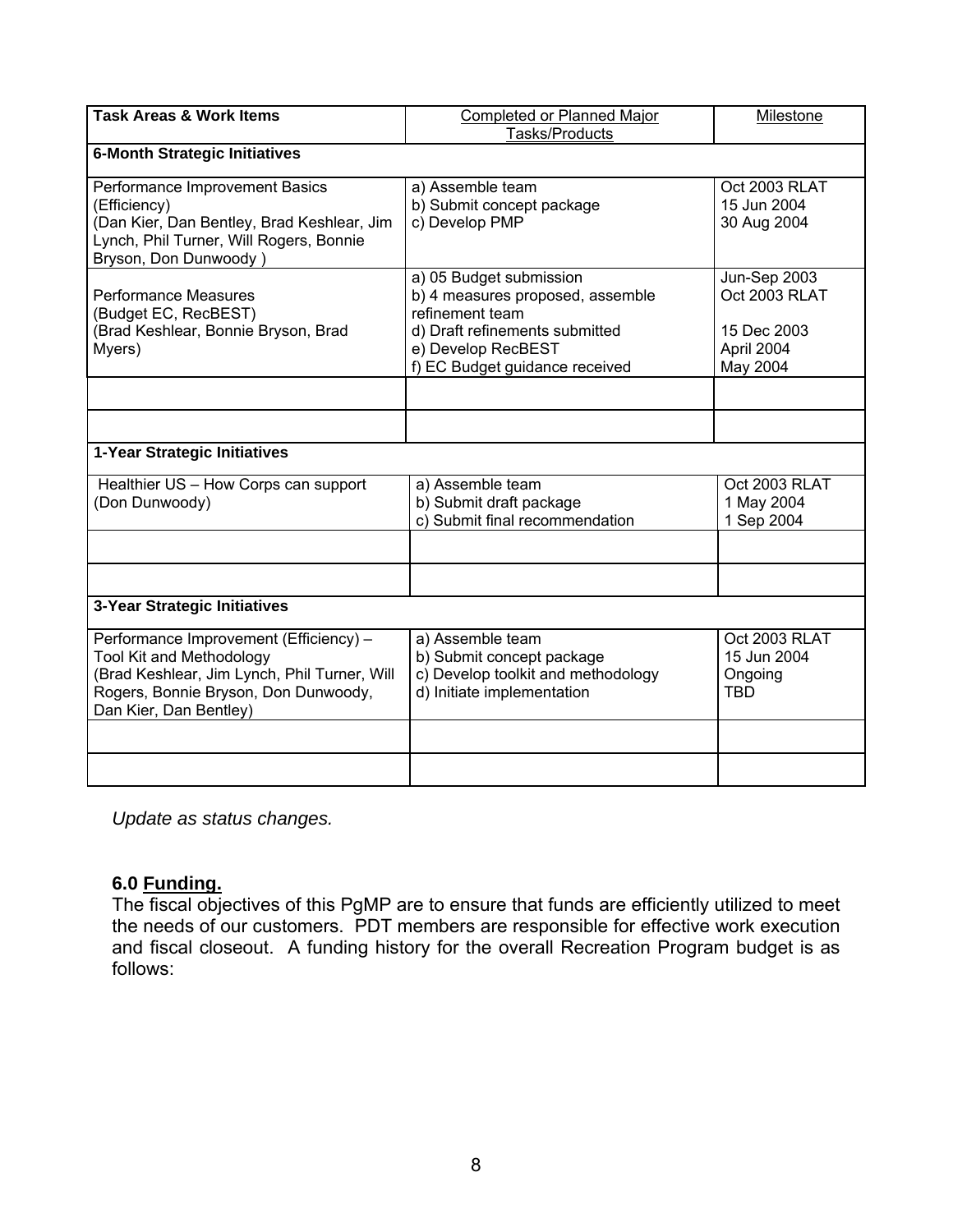### **Funding History for Recreation Program**

| FY 1999 | \$253,263,594.16 |
|---------|------------------|
| FY 2000 | \$290,518,922.77 |
| FY 2001 | \$289,915,951.79 |
| FY 2002 | \$297,383,392.94 |
| FY 2003 | \$274,108,867.11 |
| FY 2004 | \$               |

### **7.0 Quality Control Plan.**

The Recreation PgDT meets at least once annually to finalize budgets. The RLAT meets twice annually to review program goals and objectives, obtain status reports on assigned tasks, and to make necessary schedule and program adjustments. Members of RLAT are responsible for coordinating with their MSC, district and field office counterparts to communicate program objectives, to participate in ongoing activities such as customer surveys, and to seek feedback on program needs as well as the perceived value of proposed or completed projects. RLAT members and ERDC team members also attend national and regional recreation-related workshops and conferences and partner with federal, state, local and private entities.

### **8.0 Acquisition Strategy.**

The Recreation Program Manager annually coordinates Recreation Program budget review.

### **9.0 Change Management Plan.**

As mentioned in section 8, the teams meet regularly to review program goals and objectives, obtain status reports on assigned tasks, and to make necessary schedule and program adjustments.

#### **10.0 Communications Plan.**

A variety of communications techniques are used to provide information to and obtain feedback from the Corps NRM community, to identify needs, to accomplish work and to share lessons learned. These include

- **Annual Recreation PgDT budget meeting**
- **Biannual RLAT meetings**
- NRM Gateway Including "Good Enough to Share", "Lessons Learned", NRMNet, and InterpNet pages allow team members to submit questions and answers, exchange best practices, and focus area content development workshops
- **Periodic HQUSACE strategy briefs**
- RLAT member support of national and regional conferences, PDT's etc.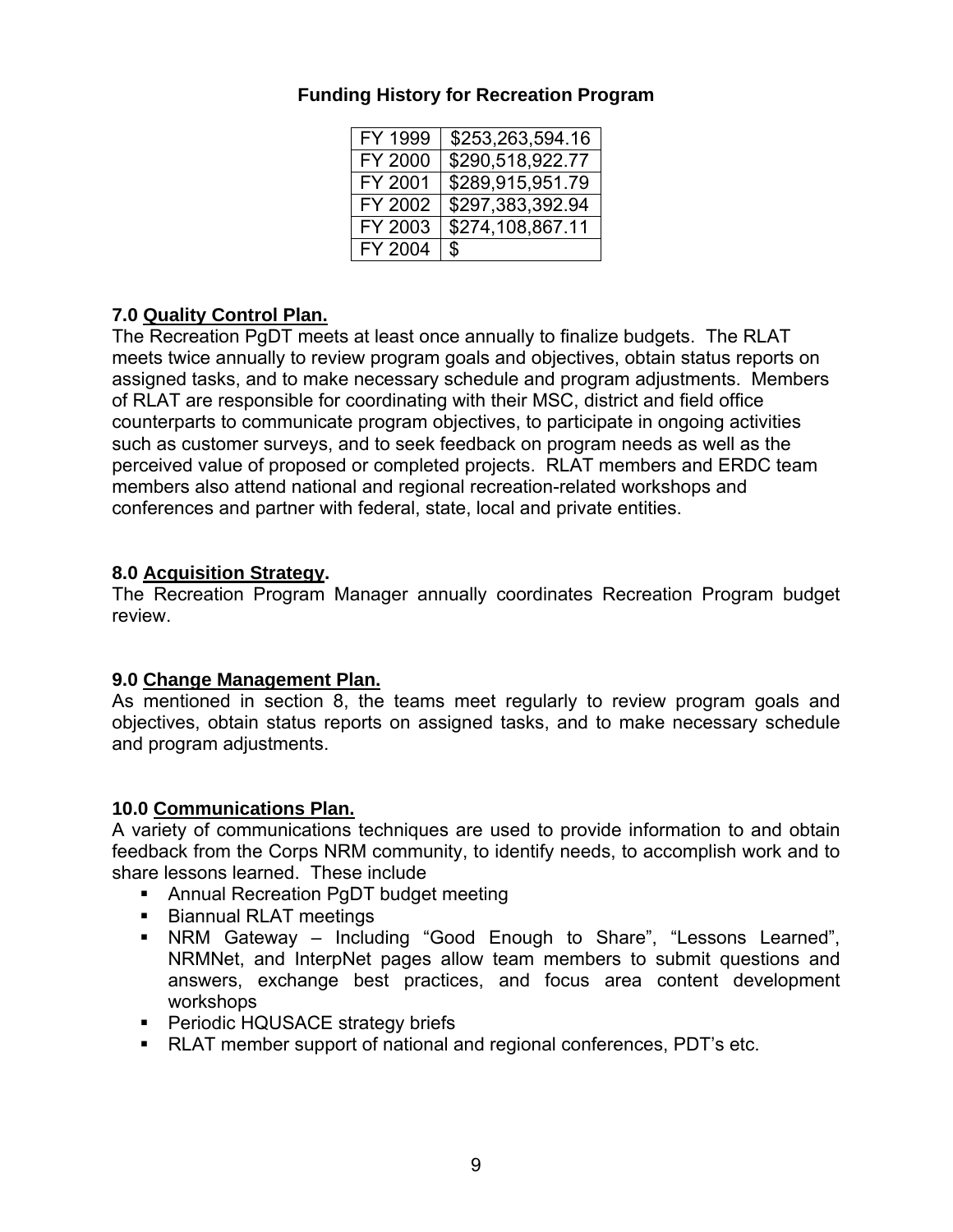### **11.0 Risk Management.**

Risk will be managed through the biannual reviews that include: progress evaluations, reassessment of priorities and resources when needed, and the inclusion of emerging issues. Additional meetings of individual Project Delivery Teams will be held as needed. Schedule and budget constraints are the primary areas of concern. Additional Homeland Security impacts may occur if access to key facilities (and relatedly, recreation facilities) is restricted. Natural disasters such as floods, drought and tornadoes also pose risks.

### **12.0 Measurement of Program Success.**

Recreation Program performance goals are listed in Section 1.3 and Appendix B. Objectives and measures are subject to continuous improvement review. A history of program performance measures is provided for the period 1996 – 2006 on the following page: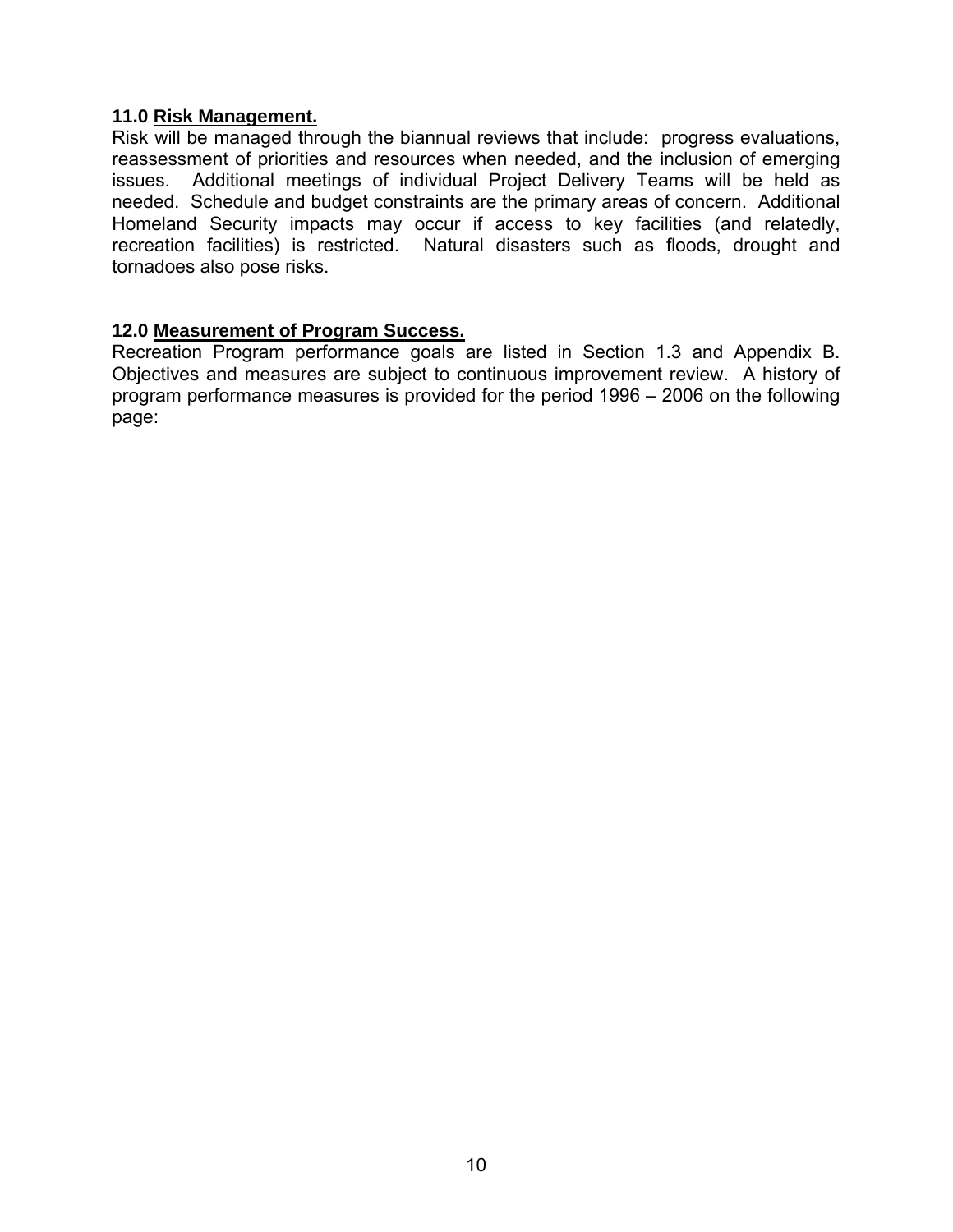| <b>Performance Measures</b>                                                                               |
|-----------------------------------------------------------------------------------------------------------|
| 1. FY 05-06 Performance Measures                                                                          |
| a. Recreation unit day availability per year                                                              |
| b. Recreation annual net economic benefits (NED)                                                          |
| c. Customer satisfaction                                                                                  |
| d. Facility Condition Index                                                                               |
| e. Number of visitors served                                                                              |
| 2. FY 04 Performance Measures                                                                             |
| a. Recreation unit day availability per year.                                                             |
| b. Recreation benefit/cost ratio                                                                          |
| c. Customer satisfaction                                                                                  |
|                                                                                                           |
| 3. Civil Works Strategic Plan 2004 - 2009                                                                 |
| a. Annual net benefits per dollar invested (programmatic measure)                                         |
| b. Customer satisfaction.                                                                                 |
| c. Facility condition index.                                                                              |
|                                                                                                           |
| 4. FY 04 Budget Engineer Circular (EC)<br>a. Percent cost of recreation program recovered. (Supports 2a.) |
| b. Customer satisfaction with quality of facilities or services. (Supports 2b.)                           |
|                                                                                                           |
| 5. Draft Recreation Program Area Action Plan 2000 - 2001                                                  |
| a. Percent of visitors whose needs are met.                                                               |
| b. Number of Visitors who utilized recreation opportunities.                                              |
| c. Number of Participants/Visitors who utilized education opportunities.                                  |
| d. Number of Participants/Visitors that agree that their health and wellness has increased.               |
| e. Community leaders reporting satisfaction with opportunities to collaborate.                            |
| f. Community leaders reporting CE recreation program as sustaining a healthy economy.                     |
| g. Visitors reporting satisfaction with the quality of natural resources.                                 |
|                                                                                                           |
| 6. FY 96 Recreation Program Action Plan                                                                   |
| a. Value of Volunteers                                                                                    |
| b. Recreation user fee revenues                                                                           |
| c. Revenues generated per campsite.                                                                       |
| d. Value of contributed resources in support of recreation.                                               |
| e. Percent cost of recreation program recovered.                                                          |
| f. Customer satisfaction with facilities and services.                                                    |
| g. Customer satisfaction with safety and security.                                                        |
| h. Percent recreation areas in compliance with standards.                                                 |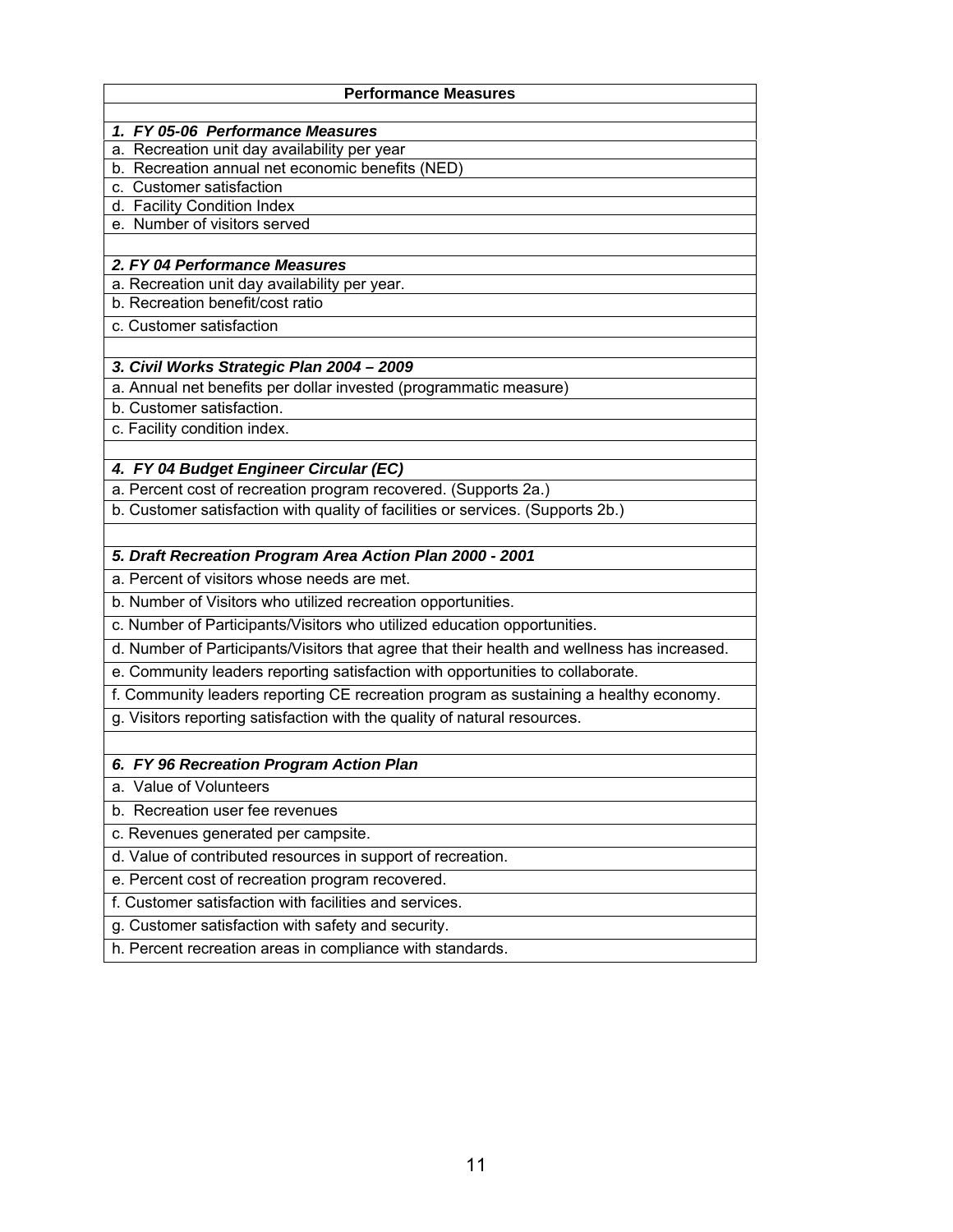### **13.0 References.**

 13.1 Engineer Regulation 5-1-11, U.S. Army Corps of Engineers Business Process that guides basic Corps business practices.

 13.2 Engineer Regulation 1130-2-500, Project Operations, Partners and Support (Work Management Policies) that guides partner interactions.

 13.3 Engineer Pamphlet 1130-2-500, Project Operations, Partners and Support (Work Management Guidance and Procedures) that guides partner interactions.

 13.4 Engineer Regulation 1130-2-540, Project Operations, Environmental Stewardship Operations and Maintenance Policies to address stewardship of Corps lands and waters for recreation and other project purposes.

 13.5 Engineer Pamphlet 1130-2-540, Project Operations, Environmental Stewardship Operations and Maintenance Guidance and Procedures to address stewardship of Corps lands and waters for recreation and other project purposes.

 13.6 Engineer Regulation 1130-2-550 (expired), Project Operations, Recreation Operations and Maintenance Policies to address the provision of recreation opportunities.

 13.7 Engineer Pamphlet 1130-2-550, Project Operations, Recreation Operations and Maintenance Guidance and Procedures to address the provision of recreation opportunities.

 13.8 Section 4 of the Flood Control Act of 1944 authorized the Corps to provide public outdoor recreation facilities at its projects and to enter into agreements with nonfederal public agencies for those purposes.

 13.9 Federal Water Project Recreation Act of 1965 (Public Law 89-72**)** mandated that full consideration be given to outdoor recreation and fish & wildlife enhancement as equal project purposes.

 13.10 Land & Water Conservation Fund Act of 1965 authorized the collection of recreation fees.

 13.11 Water Resources Development Act of 1986 (Public Law 99-662) prohibited the Secretary of the Army from requiring non-Federal interests to assume operation and maintenance of existing facilities as a condition for new recreation facility construction.

13.12 Water Resources Development Act of 1990 (Public Law 101-640) stated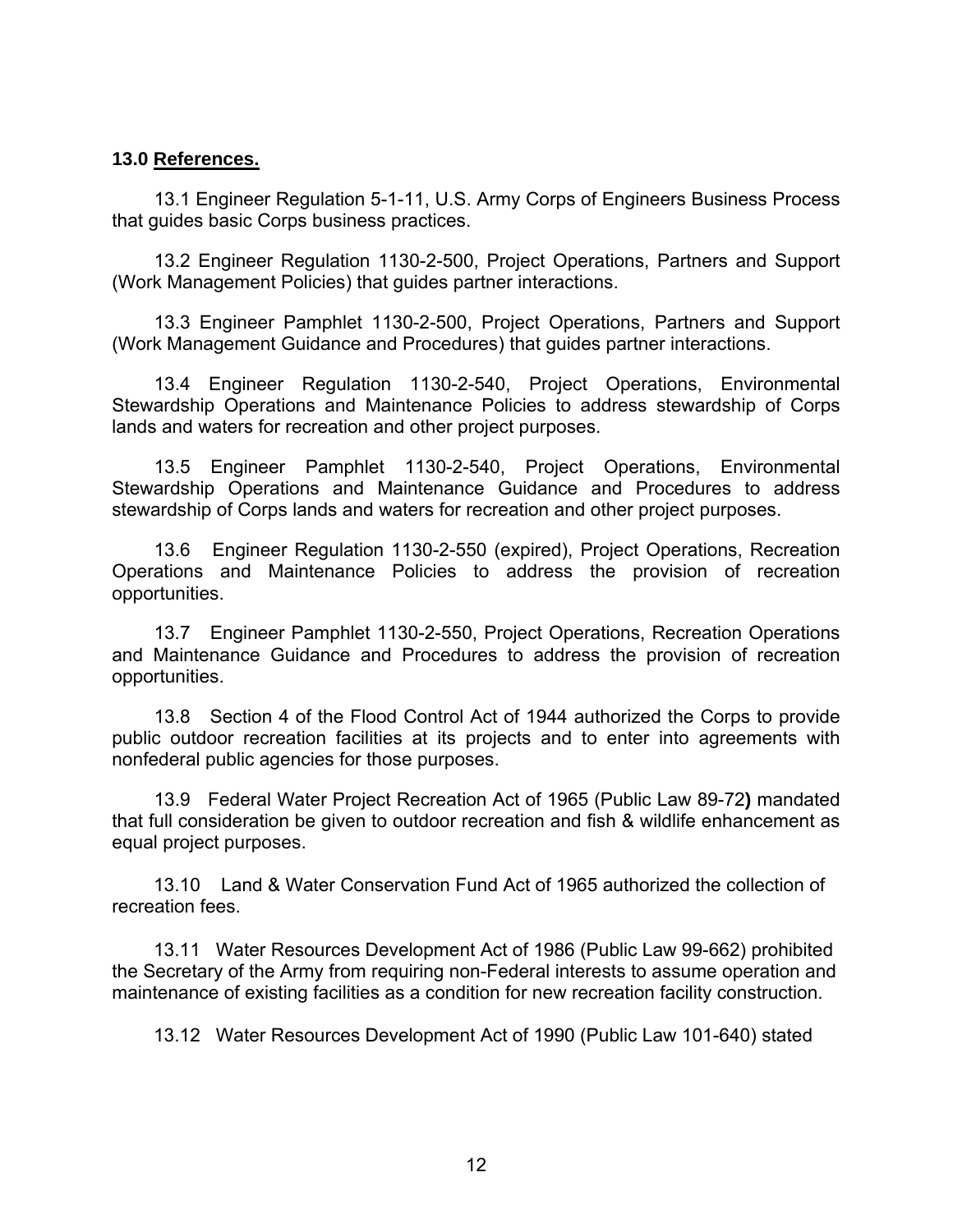that any structural change should avoid adversely impacting recreational use even if that was not the original authorized purpose of the structure.

 13.13 Water Resources Development Act of 1992 (Public Law 102-580) authorized entering into challenge cost share partnerships for operation and/or management and development of recreation facilities and natural resources.

 13.14 Section 208a of the Water Resources Development Act of 1996 (Public Law 104-303), directed the Secretary of the Army to provide increased emphasis on, and opportunities for recreation at, water resources projects operated, maintained, or constructed by the Corps of Engineers, and provide a progress report to Congress within 2 years.

13.15Omnibus Parks and Public Land Management Act of 1996 (Public Law 104-333) authorized the National Recreation Lakes Study Commission

 13.16 Water Resources Development Act of 1999 (Public Law 106-53) authorized the Corps to withhold 100% of the amount of recreation user fee receipts above a baseline of \$34 M per fiscal year for designated recreation-related uses.

### **14.0 Program Management Plan Approval.**

Judy Rice is responsible for program oversight. The PgDT will submit the PgMP to the Chief, Natural Resources Management, and the Chief, Operations and Regulatory for approval. Following initial approval, the PgMP will be updated by the PgDT with major changes or deviations approved by the Chief, Natural Resources Management.

### **Signatures of Recreation Program Delivery Team Members**

| Will Rogers, North Atlantic Division     | <b>Brad Keshlear, South Atlantic Division</b>                   |
|------------------------------------------|-----------------------------------------------------------------|
| Don Dunwoody, Northwestern Division      | Michael A. Loesch, Great Lakes &<br><b>Ohio River Division</b>  |
| Larry Bogue, Southwestern Division       | <b>Phil Turner, South Pacific Division</b>                      |
| Judy Rice, HQ Recreation Program Manager | Scott Jackson, Engineer Research &<br><b>Development Center</b> |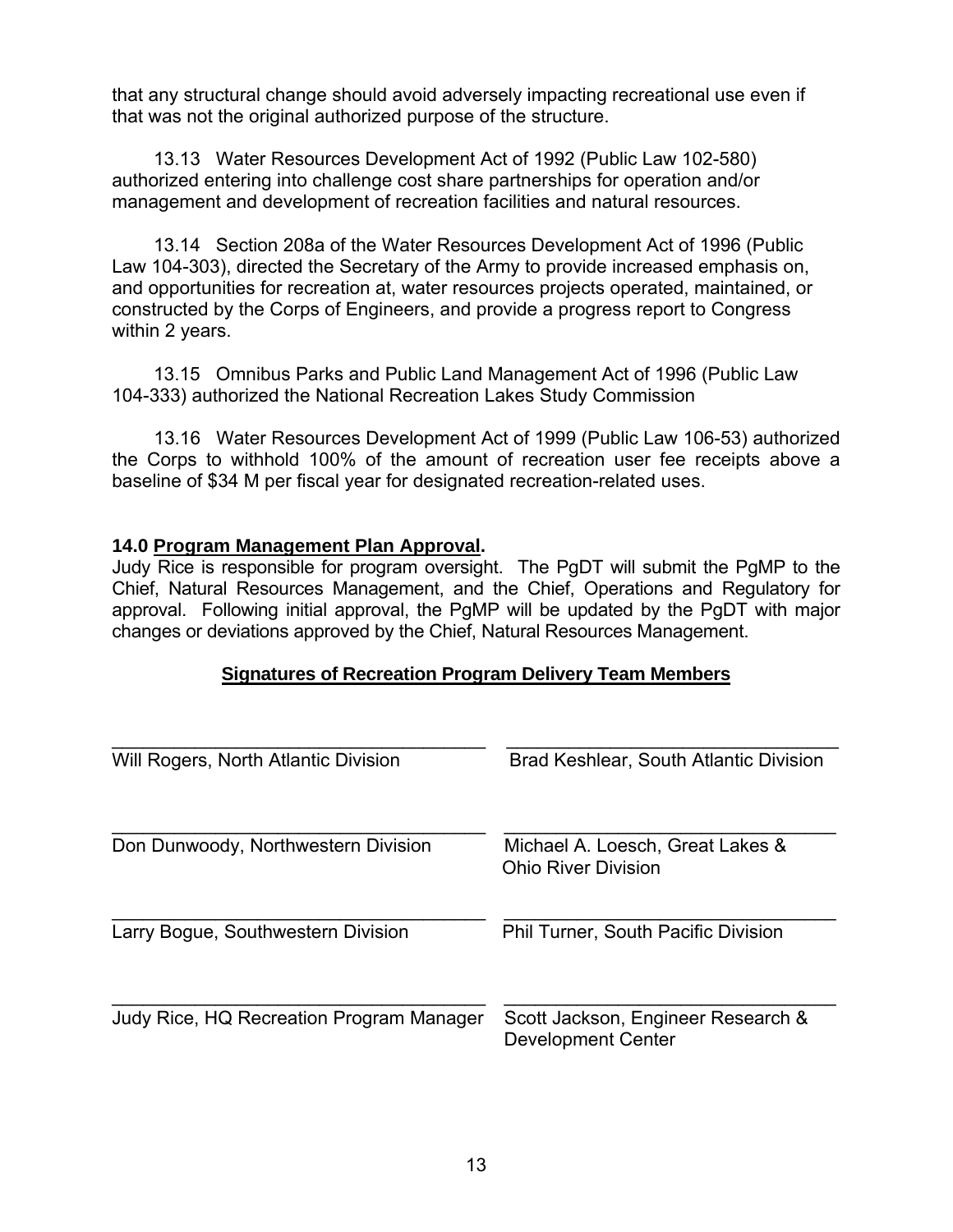| Bob Hanacek, New England District,<br>Thames River Basin (04-07)             | Brad Myers, Kansas City District, Milford<br>Lake (02-05)   |
|------------------------------------------------------------------------------|-------------------------------------------------------------|
| Dan Bentley, Tulsa District, Fort Gibson<br>Lake (01-04)                     | Dr. Bonnie Bryson, Louisville District<br>$(02-05)$         |
| Dan Keir, Wilmington District (01-04)                                        | Brad Long, Sacramento District, Black<br>Butte Lake (03-06) |
| Jim Lynch, St. Louis District (03-06)                                        |                                                             |
| Approved:                                                                    |                                                             |
| George E. Tabb Jr.<br>Chief, Natural Resources Management,<br>NRM COP Leader | Michael B. White<br>Chief, Operations & Regulatory          |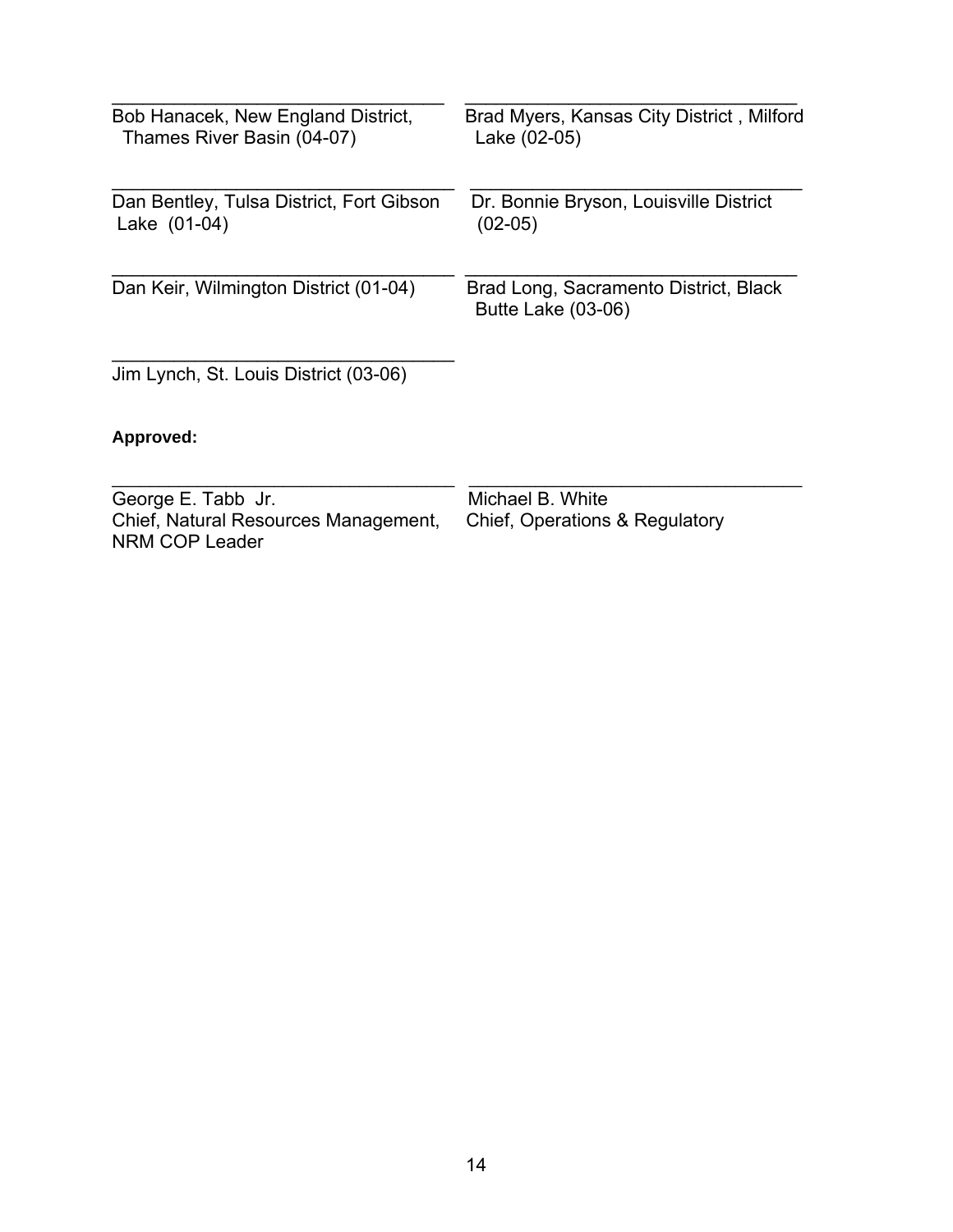## **Appendix A Distribution of Corps Projects with Recreation**

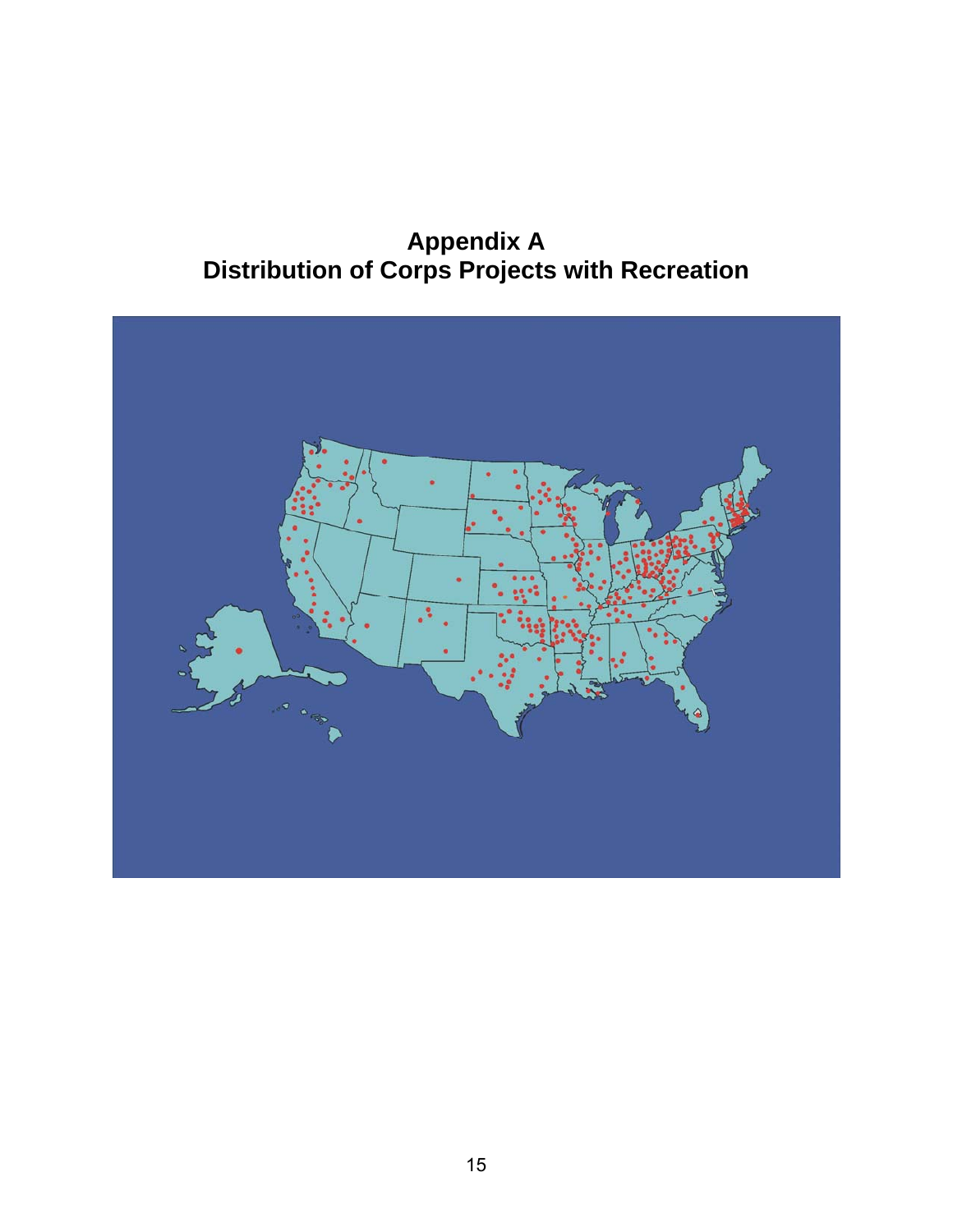## **Appendix B Recreation Program Management Objectives**

Strategic goals and objectives for managing the Recreation Program are as follows:

Civil Works Strategic Plan Goals Supported:

- Goal 1: Provide sustainable development and integrated management of the Nation's water resources, and its associated objectives:
	- Objective 1.1: Seek water resources solutions that better balance economic, environmental, and quality of life objectives.
	- Objective 1.2: Support the formulation of regional and watershed solutions to water resources problems

Goal 3: Ensure that projects perform to meet authorized purposes and evolving conditions.

- Objective 3.1: Improve the efficiency and effectiveness of existing Corps water resources projects.
- Recreation objectives include:
	- 1. 3.1.7 Provide justified outdoor recreation opportunities in an effective and efficient manner at all Corps-operated water resources projects.
	- 2. 3.1.8 Provide continued outdoor recreation opportunities to meet the needs of present and future generations.
	- 3. 3.1.9 Provide a safe and healthful outdoor recreation environment for Corps customers.
- Performance Measures for these objectives include:
	- 1. Annual net benefits per dollar invested (programmatic measure).
	- 2. Customer satisfaction.
	- 3. Facility condition index.

Additional program management goals, objectives and measures are as follows:

| ults<br>Vision<br>and<br>Result | Plan and Manage quality outdoor recreation opportunities in a safe and healthful manner for diverse<br>populations on a sustainable basis.<br>Resulting in benefits to: Individuals, Communities, Environment & the Economy |                                                                                                                                                                                                           |                                                                                                                |                                                                                                                                                                                               |
|---------------------------------|-----------------------------------------------------------------------------------------------------------------------------------------------------------------------------------------------------------------------------|-----------------------------------------------------------------------------------------------------------------------------------------------------------------------------------------------------------|----------------------------------------------------------------------------------------------------------------|-----------------------------------------------------------------------------------------------------------------------------------------------------------------------------------------------|
| Goals<br>Strategic              | <b>STRATEGIC GOAL 1</b><br>The quality of life of our<br>visitor is enhanced<br>(education, health and<br>wellness, safety and<br>security, connection to<br>nature, wholesome<br>family experience).                       | <b>STRATEGIC GOAL 2</b><br>The well being of<br>communities<br>associated with Corps<br>lands and waters are<br>improved (social well-<br>being, economic<br>prosperity, quality of<br>life) is enhanced. | <b>STRATEGIC GOAL 3</b><br>Recreation opportunities<br>are provided in<br>environmentally<br>sustainable ways. | <b>STRATEGIC GOAL 4</b><br>The working relationship<br>with Recreation, Travel<br>and Tourism<br>communities is<br>improved. This includes<br>federal, state, local, and<br>private partners. |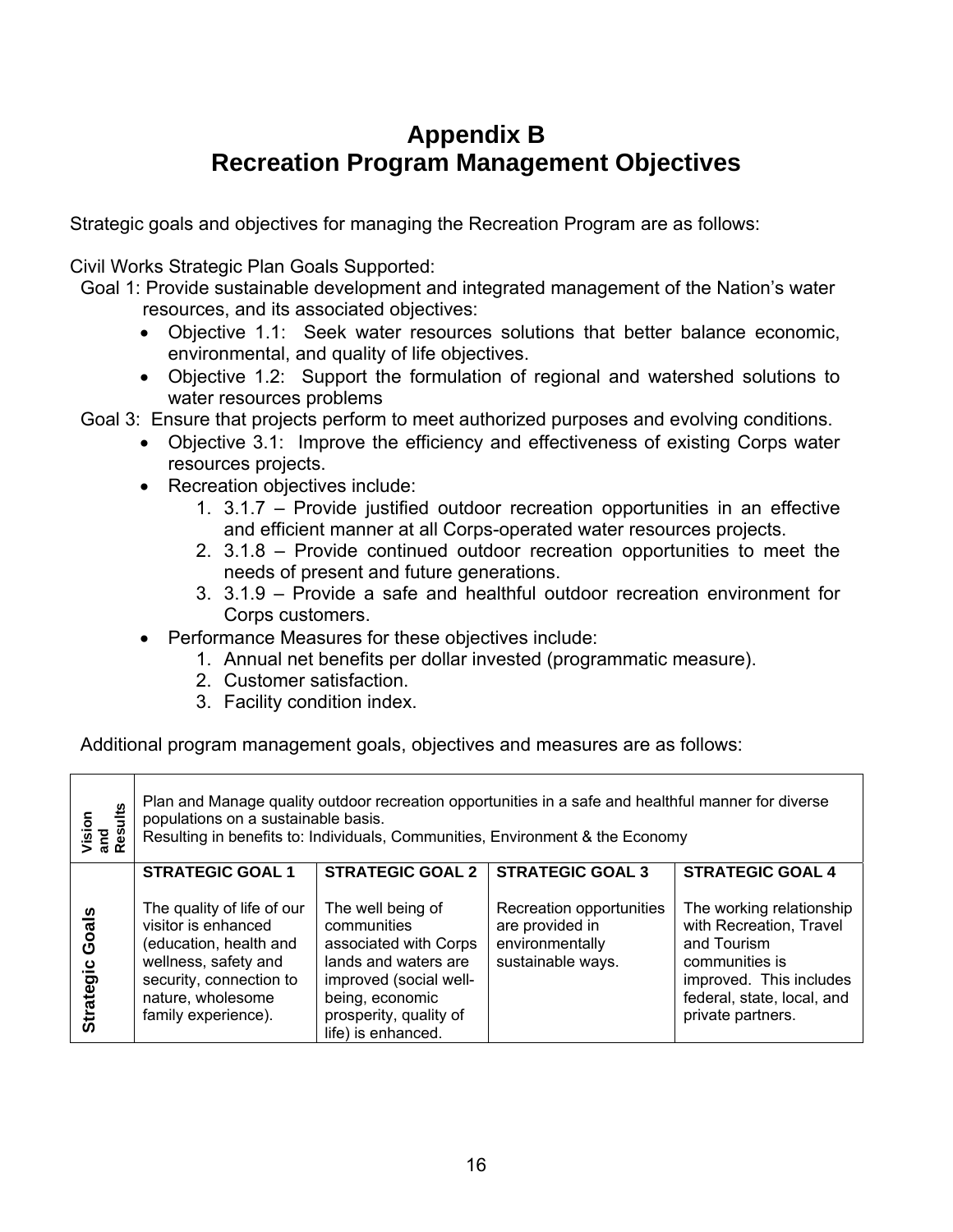| Goals<br>Performance<br>Objectives and<br>Strategic | <b>STRATEGIC</b><br><b>OBJECTIVE 1.1 Visitors</b><br>have access to<br>recreation settings that<br>serve diverse family<br>needs in a safe and<br>secure manner.<br><b>PERFORMANCE</b><br>GOAL: 1.1.1 Establish<br>a baseline and target a<br>percent (TBD) of<br>visitors whose needs<br>are met (definitive<br>socio-demographics<br>needed)).<br>1.1.2 Number of<br>Visitors who utilized<br>recreation opportunities<br>provided by the Corps.<br><b>STRATEGIC</b><br><b>OBJECTIVE 1.2 Visitors</b><br>Have<br>Access<br>To<br>Education<br>Increased<br>That<br>Opportunities<br>Support<br>Works<br>Civil<br>Missions And Goals.<br><b>PERFORMANCE</b><br>GOAL: 1.2.1 Number<br>of Participants/Visitors<br>who utilize education<br>opportunities provided<br>by the Corps.<br>1.2.2 Percent of<br>Participants/Visitors<br>that agree that their<br>understanding or<br>knowledge has<br>increased provided by<br>the Corps | <b>OBJECTIVE 2.1</b><br>Recreation<br>partnership /<br>stakeholder:<br>Communities, other<br>agencies and the<br>Corps collaborate in<br>decision-making<br>about areas of<br>common interest.<br><b>PERFORMANCE</b><br>GOAL: 2.1.1 Percent<br>of recreation<br>partnership/<br>stakeholder<br><b>Community leaders</b><br>and other agencies<br>reporting satisfaction<br>with opportunities to<br>collaborate in<br>decision-making<br>about areas of<br>common interest and<br>provide direction in<br>program development<br><b>STRATEGIC</b><br><b>OBJECTIVE 2.2 The</b><br>Corps recreation<br>program contributes<br>to a healthy economy<br>in the community. A<br>communications plan<br>is needed to support<br>this.<br>PERFORMANCE<br>GOAL: 2.2.1 Percent<br>of Community leaders<br>reporting CE<br>recreation program as<br>sustaining a healthy<br>economy. | <b>OBJECTIVE 3.1</b><br>Recreation use<br>management and<br>development are<br>consistent with the<br>Corps environmental<br>stewardship program<br>goals.<br><b>PERFORMANCE</b><br>GOAL: 3.1.1 Percent of<br>Visitors reporting<br>satisfaction with the<br>quality of natural<br>resources associated<br>with their recreation<br>experience.<br><b>STRATEGIC</b><br><b>OBJECTIVE 3.2</b><br>Maintain the natural<br>environment in a<br>suitable manner to<br>support a high quality<br>recreation experience<br><b>PERFORMANCE</b><br><b>GOAL: 3.2.1 Index of</b><br>natural landscape<br>features to be<br>determined that will<br>indicate health of<br>resources. | <b>OBJECTIVE 4.1</b><br>Develop and maintain an<br>agency marketing<br>program/plan for the<br>recreation program.<br><b>STRATEGIC</b><br><b>OBJECTIVE 4.2 The</b><br>Corps develops and<br>maintains<br>communication and<br>collaborates with the<br>recreation, travel and<br>tourism community,<br>federal, state, local and<br>private partners to<br>promote the economic<br>health of the nation and<br>its regions and to serve<br>customer needs. |
|-----------------------------------------------------|-------------------------------------------------------------------------------------------------------------------------------------------------------------------------------------------------------------------------------------------------------------------------------------------------------------------------------------------------------------------------------------------------------------------------------------------------------------------------------------------------------------------------------------------------------------------------------------------------------------------------------------------------------------------------------------------------------------------------------------------------------------------------------------------------------------------------------------------------------------------------------------------------------------------------------------|----------------------------------------------------------------------------------------------------------------------------------------------------------------------------------------------------------------------------------------------------------------------------------------------------------------------------------------------------------------------------------------------------------------------------------------------------------------------------------------------------------------------------------------------------------------------------------------------------------------------------------------------------------------------------------------------------------------------------------------------------------------------------------------------------------------------------------------------------------------------------|--------------------------------------------------------------------------------------------------------------------------------------------------------------------------------------------------------------------------------------------------------------------------------------------------------------------------------------------------------------------------------------------------------------------------------------------------------------------------------------------------------------------------------------------------------------------------------------------------------------------------------------------------------------------------|------------------------------------------------------------------------------------------------------------------------------------------------------------------------------------------------------------------------------------------------------------------------------------------------------------------------------------------------------------------------------------------------------------------------------------------------------------|
|-----------------------------------------------------|-------------------------------------------------------------------------------------------------------------------------------------------------------------------------------------------------------------------------------------------------------------------------------------------------------------------------------------------------------------------------------------------------------------------------------------------------------------------------------------------------------------------------------------------------------------------------------------------------------------------------------------------------------------------------------------------------------------------------------------------------------------------------------------------------------------------------------------------------------------------------------------------------------------------------------------|----------------------------------------------------------------------------------------------------------------------------------------------------------------------------------------------------------------------------------------------------------------------------------------------------------------------------------------------------------------------------------------------------------------------------------------------------------------------------------------------------------------------------------------------------------------------------------------------------------------------------------------------------------------------------------------------------------------------------------------------------------------------------------------------------------------------------------------------------------------------------|--------------------------------------------------------------------------------------------------------------------------------------------------------------------------------------------------------------------------------------------------------------------------------------------------------------------------------------------------------------------------------------------------------------------------------------------------------------------------------------------------------------------------------------------------------------------------------------------------------------------------------------------------------------------------|------------------------------------------------------------------------------------------------------------------------------------------------------------------------------------------------------------------------------------------------------------------------------------------------------------------------------------------------------------------------------------------------------------------------------------------------------------|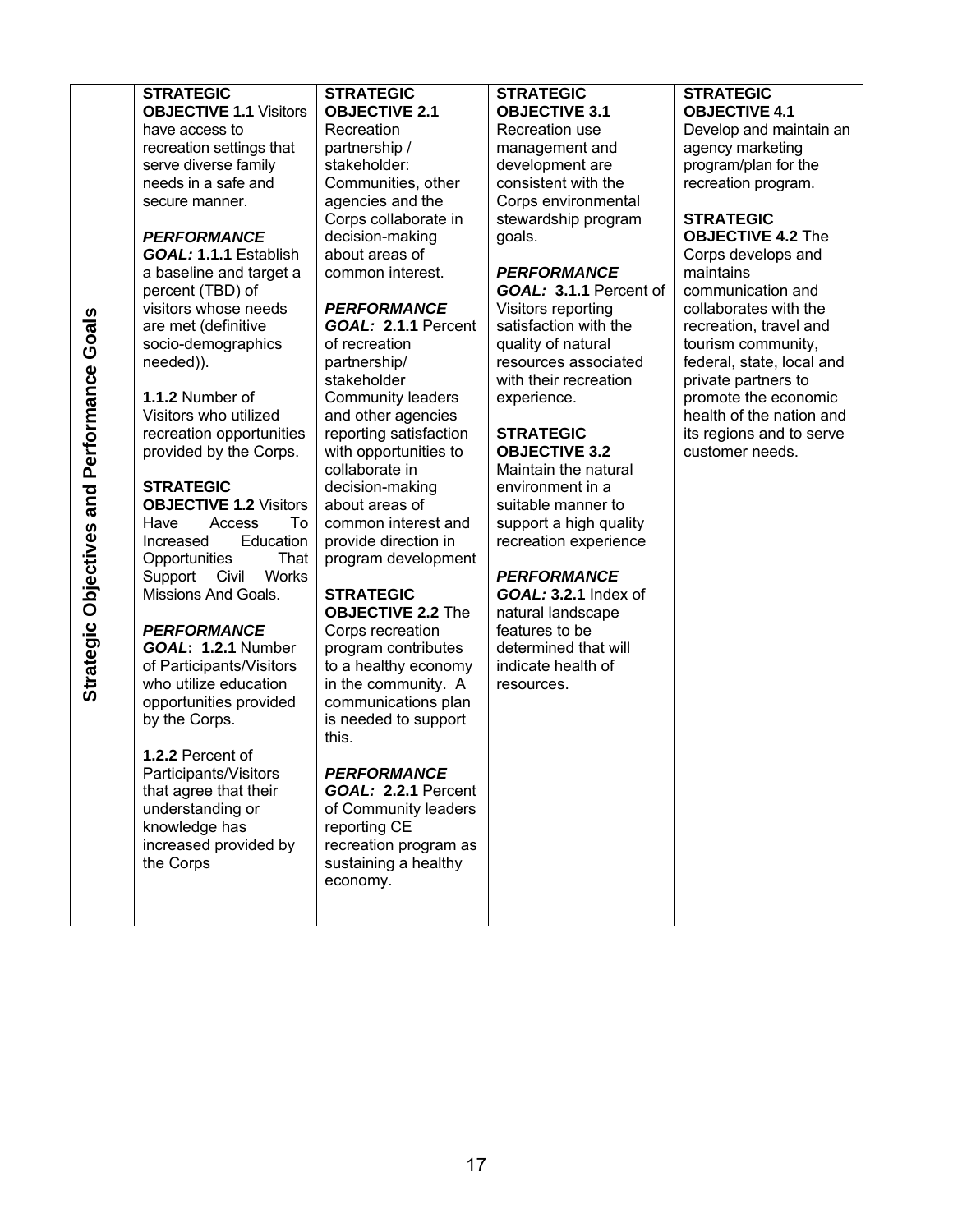|                                                  | <b>STRATEGIC GOAL 1</b>                                                                                                                                                                                                                                                                                                                      | <b>STRATEGIC GOAL 2</b>                                                                                                                                                                                                                                                                                                                                                                                    | <b>STRATEGIC GOAL 3</b>                                                                                                                                                                                                                                                                                                                                                                                                                                                                                                                                    | <b>STRATEGIC GOAL 4</b>                                                                                                                                            |
|--------------------------------------------------|----------------------------------------------------------------------------------------------------------------------------------------------------------------------------------------------------------------------------------------------------------------------------------------------------------------------------------------------|------------------------------------------------------------------------------------------------------------------------------------------------------------------------------------------------------------------------------------------------------------------------------------------------------------------------------------------------------------------------------------------------------------|------------------------------------------------------------------------------------------------------------------------------------------------------------------------------------------------------------------------------------------------------------------------------------------------------------------------------------------------------------------------------------------------------------------------------------------------------------------------------------------------------------------------------------------------------------|--------------------------------------------------------------------------------------------------------------------------------------------------------------------|
| Goals<br>Strategic                               | The quality of life of our<br>visitor is enhanced<br>(education, health and<br>wellness, safety and<br>security, connection to<br>nature, wholesome<br>family experience)                                                                                                                                                                    | The well being of<br>communities<br>associated with Corps<br>lands and waters are<br>improved (social well-<br>being, economic<br>prosperity, quality of<br>life) is enhanced.                                                                                                                                                                                                                             | Recreation opportunities<br>are provided in<br>environmentally<br>sustainable ways.                                                                                                                                                                                                                                                                                                                                                                                                                                                                        | The working relationship<br>with Recreation, Travel<br>and Tourism<br>communities is<br>improved. This includes<br>federal, state, local, and<br>private partners. |
| Performance Goals<br>Objectives and<br>Strategic | <b>STRATEGIC</b><br><b>OBJECTIVE 1.3</b><br>Visitor Health And<br><b>Wellness Is Enhanced</b><br>By Recreation Use.<br><b>PERFORMANCE</b><br>GOAL 1.3.1:<br>Percent of<br>Participants/Visitors<br>that agree that their<br>health and wellness<br>has increased as a<br>result of recreation<br>participation on Corps<br>lands and waters. | <b>STRATEGIC</b><br><b>OBJECTIVE 2.3</b><br><b>Community members</b><br>have opportunities to<br>gather and promote<br>community interaction<br>and cohesion as a<br>result of CE<br>recreation<br>opportunities.<br><b>PERFORMANCE</b><br>GOAL: 2.3.1 Number<br>of community<br>interactions.<br>2.3.2 Percent of<br>community leaders<br>reporting satisfaction<br>with community<br>interaction events. | <b>STRATEGIC</b><br><b>OBJECTIVE 3.3</b><br>The Corps and<br>communities work<br>together to ensure the<br>integrity of the natural<br>resources on and<br>around Corps<br>administered lands and<br>waters.<br><b>PERFORMANCE</b><br>GOAL: 3.3.1 Number of<br>joint natural resource<br>management activities,<br>to include stakeholder<br>meetings and other<br>collaborative activities.<br>3.3.2 Percent of<br>community leaders that<br>report satisfaction with<br>opportunities to<br>collaborate on natural<br>resource management<br>activities. |                                                                                                                                                                    |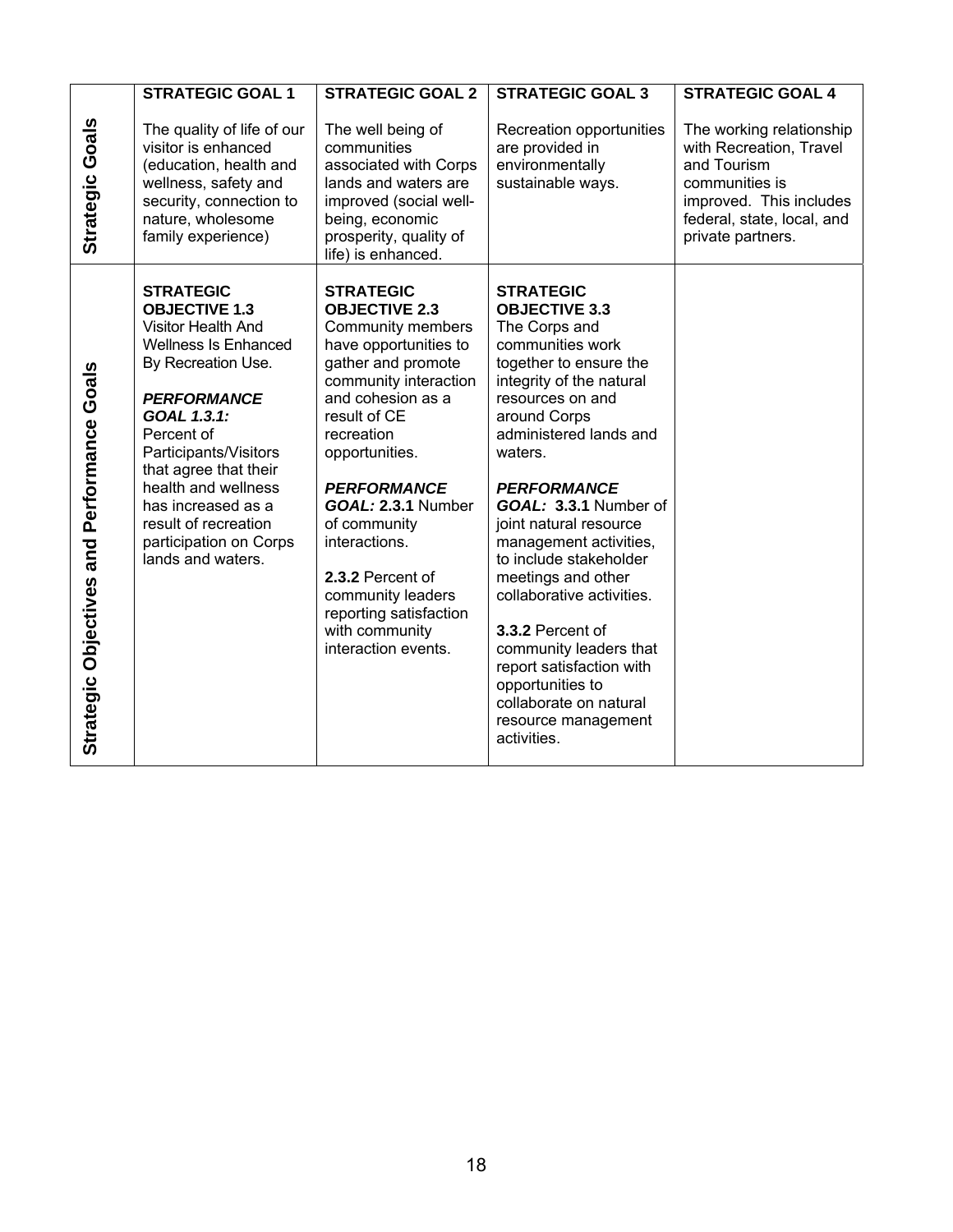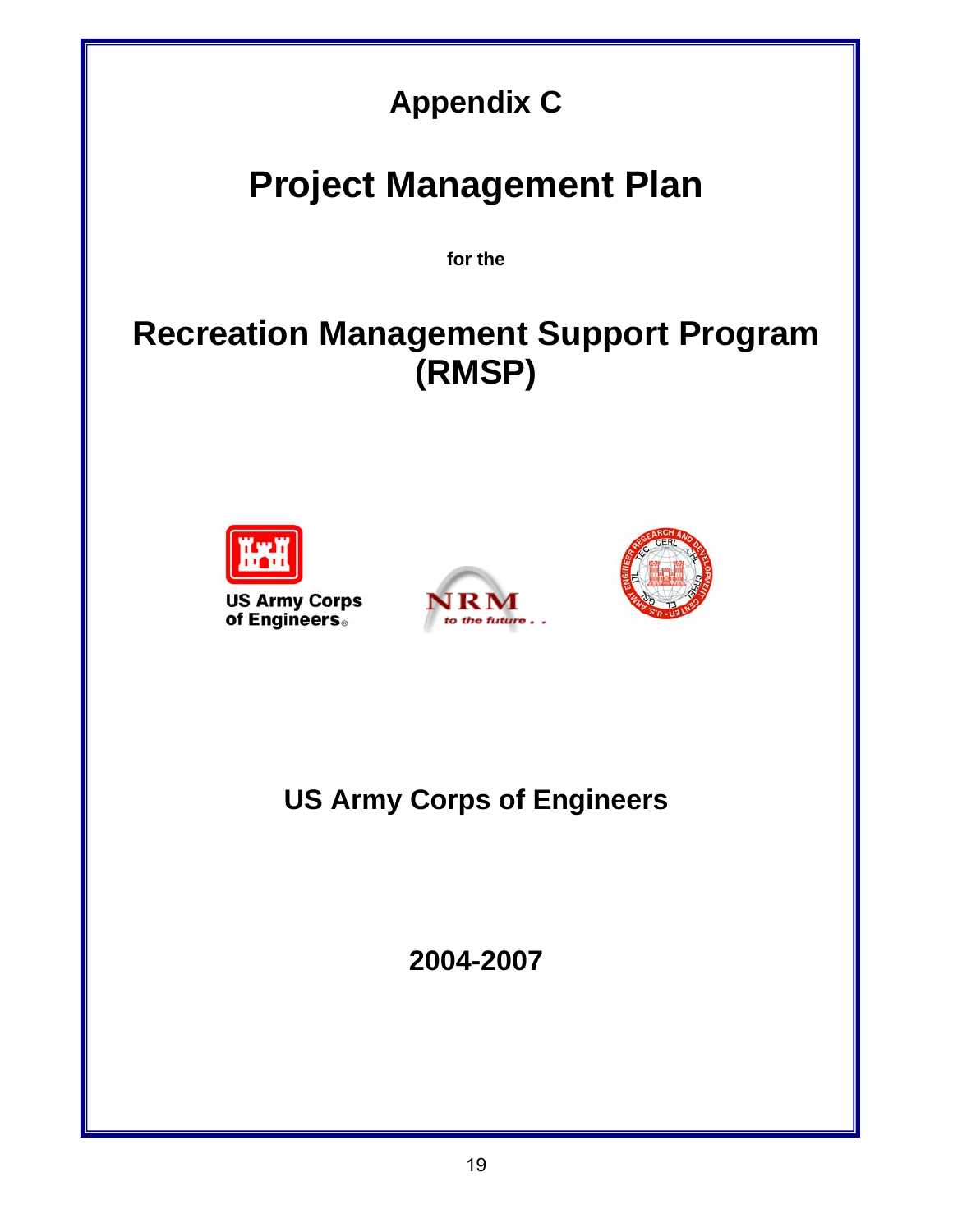### *Preface*

 The Recreation Management Support Program (RMSP) is designed to provide support for recreational issues or initiatives that have broad applicability to Corps Civil Works projects nationwide. This is accomplished through management studies, management assistance, and information exchange. It is governed by the Recreation Leadership Advisory Team (RLAT).

This Project Management Plan (PMP) provides a cooperative strategy for addressing the most critical national issues affecting the Recreation Management Support Program within the Corps during the next three years.

In accordance with ER 5-1-11, U.S. Army Corps of Engineers Business Process, this PMP is a living, working-level document that will be revised as needed to reflect changes in strategy, funding, or management goals.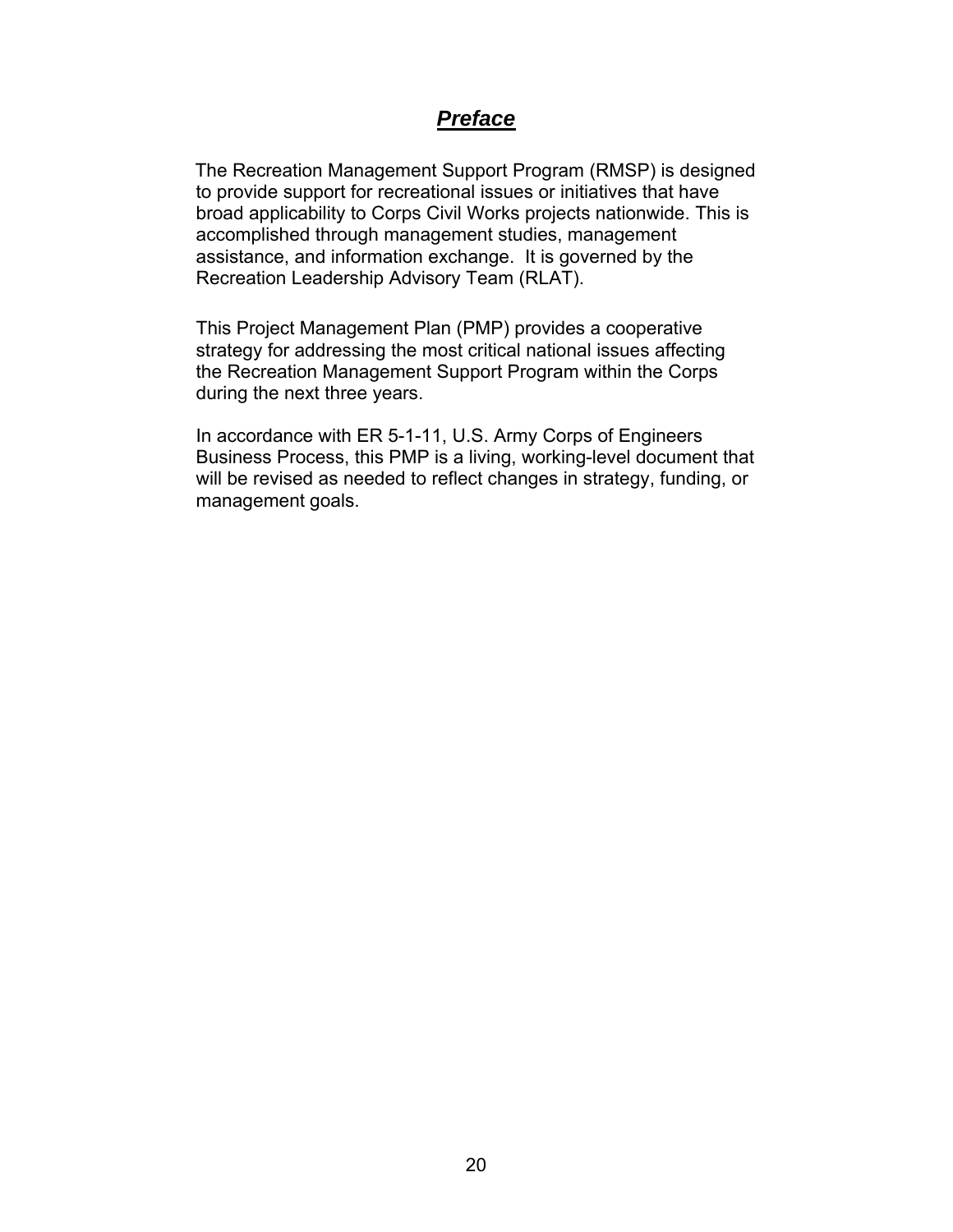### **Project Management Plan for the Recreation Management Support Program**

## **Table of Contents**

|         | Subject                                     | Page           |
|---------|---------------------------------------------|----------------|
| Preface |                                             | $\overline{2}$ |
|         | <b>Table of Contents</b>                    | 3              |
|         | Purpose                                     | 5              |
| 2       | <b>Customer Requirements</b>                | 5              |
| 3       | <b>Project Delivery Team</b>                | 5              |
| 4       | <b>Critical Assumptions and Constraints</b> | 6              |
| 5       | <b>Work Breakdown and Status</b>            | 6              |
| 6       | Funding                                     | 9              |
| 7       | Schedule of Proposed Work                   | 10             |
| 8       | <b>Quality Control Plan and Objectives</b>  | 10             |
| 9       | <b>Acquisition Strategy</b>                 | 10             |
| 10      | <b>Change Management Plan</b>               | 10             |
| 11      | <b>Communications Plan</b>                  | 10             |
| 12      | <b>Risk Management</b>                      | 11             |
| 13      | <b>Measurement of Project Success</b>       | 11             |
| 14      | References                                  | 11             |
| 15      | Project Management Plan Approval            | 11             |

### **Appendices**

| <b>Benefits-Based Management</b> |
|----------------------------------|
|                                  |

- b. Communications (Includes YES, ISOP & Intercultural)
- c. Customer Comment Card Program
- d. National Recreation Trends
- e. NRM Gateway Recreation Component
- f. Preparation of Study Plans
- g. Program Management & Coordination
- h. Reports and Publications
- i. Strategic Planning/Performance Measures Support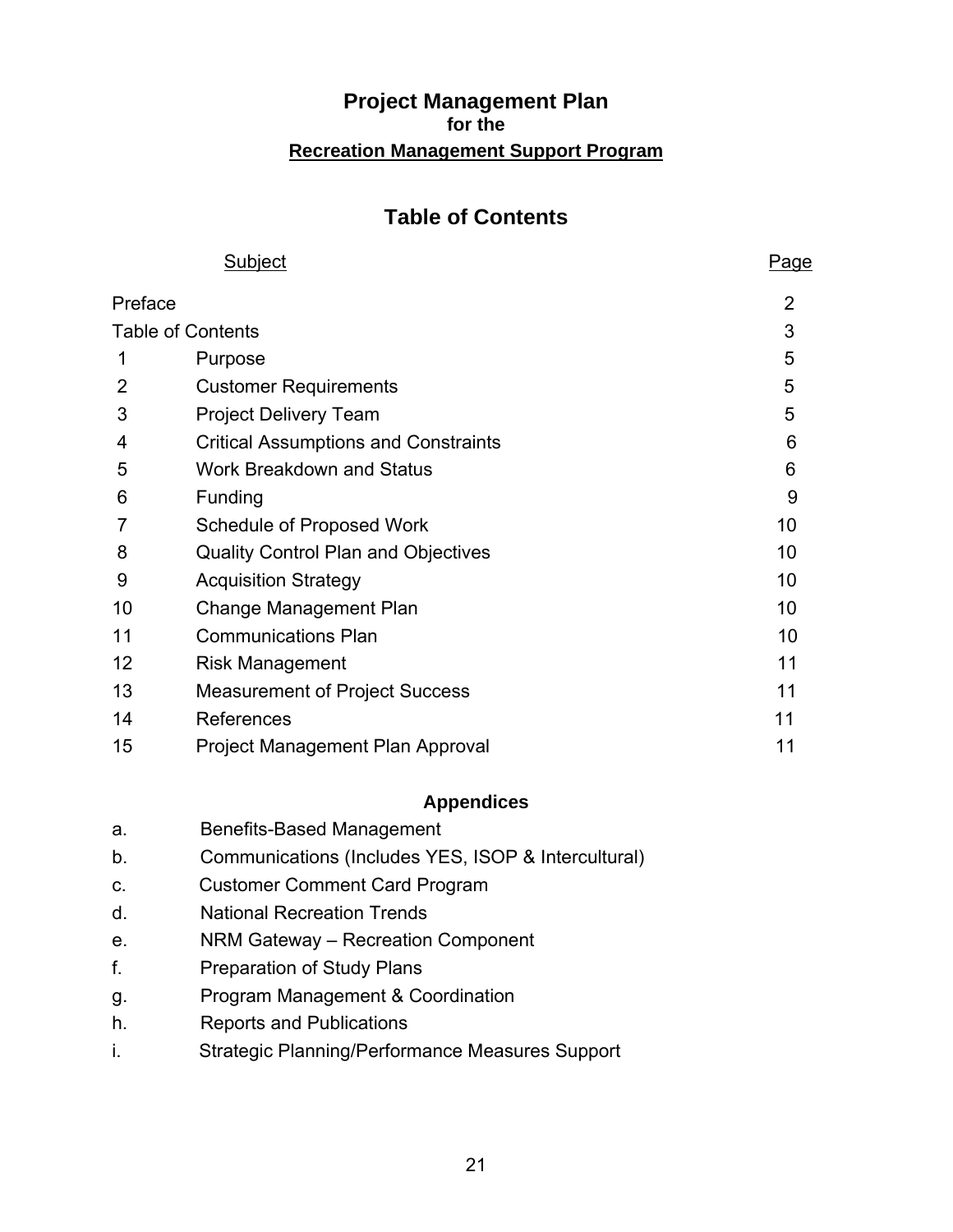- j. VERS Technical Support
- k. Visitation Monitoring and Reporting System
- l. Water-Based Recreation Carrying Capacity Assessment Process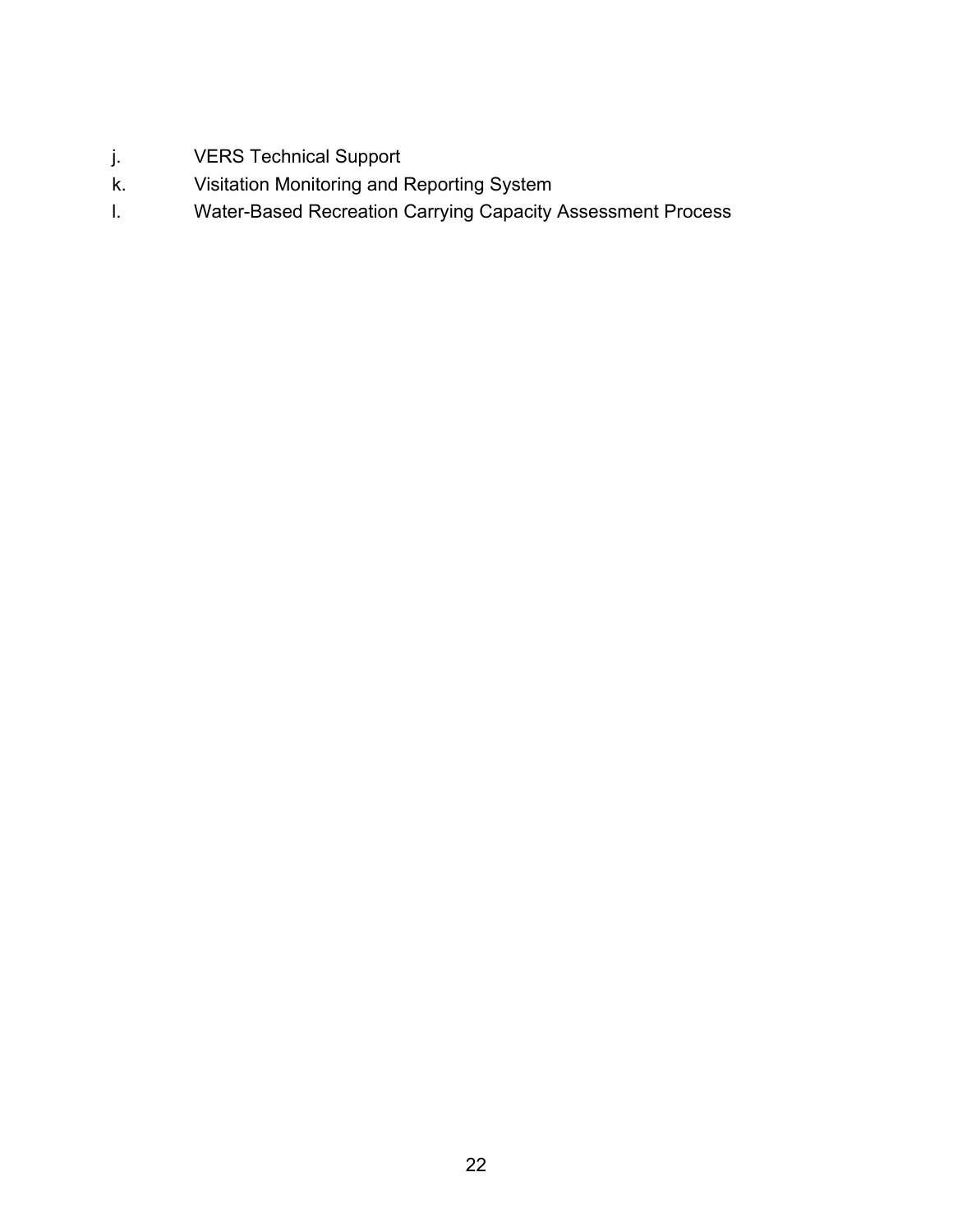### **1.0 Purpose.**

**1.1 PMP Purpose.** The purpose of this Project Management Plan (PMP) is to clearly define primary focus areas (or "goals") and high priority issues of the Corps recreation program that can best be addressed on a national level and that require research or technological support. The result will be a management plan with well-defined responsibilities/milestones for addressing critical issues and an on-going process for incorporating lessons learned.

**1.2 Focus Areas.** Strategic focus areas for the RMSP support providing benefits to individuals, communities, environment and the economy. Specific projects in support of these desired outcomes include:

- **Benefits-based Management**
- **Communications**
- Customer and Partner Satisfaction
- Economic Impact Analysis
- **Ethnic Diversity and Corps Recreation Participation**
- **NRM Gateway**
- **Recreation Trends**
- Recreation Carrying Capacity
- **F** Technology Transfer Publications
- **•** Visitation Estimation and Reporting System (VERS)
- Strategic Planning/Performance Measures/Budget/Performance Improvement

### **2.0 Customer Requirements.**

The primary customers of the RMSP are the members of the Recreation Program Community of Practice (COP). They in turn, serve the visiting public and our Recreation Program partners. COP requirements for the RMSP include:

- Developing practical solutions for high priority recreation issues.
- Projects that are on time and on budget.
- Provision of technical advice and assistance.
- Serving as a liaison for communicating/exchanging best practices within the Corps Recreation COP and with the non-Corps Recreation COP (partners, governmental agencies, academia, non-profits, etc.)

### **3.0 Project Delivery Team.**

The Project Delivery Team (PDT) will meet twice annually to review progress and to recommend revisions to this PMP in conjunction with the RLAT meetings. Scott Jackson, Research & Development Center, Environmental Lab (CEERD-EE-E) serves as the Project Manager with oversight from Judy Rice, Headquarters Recreation Program Manager. The remaining ERDC PDT members are: Wen Chang, Sammy Franco, Dick Kasul, Julie Marcy, and Kathy Perales.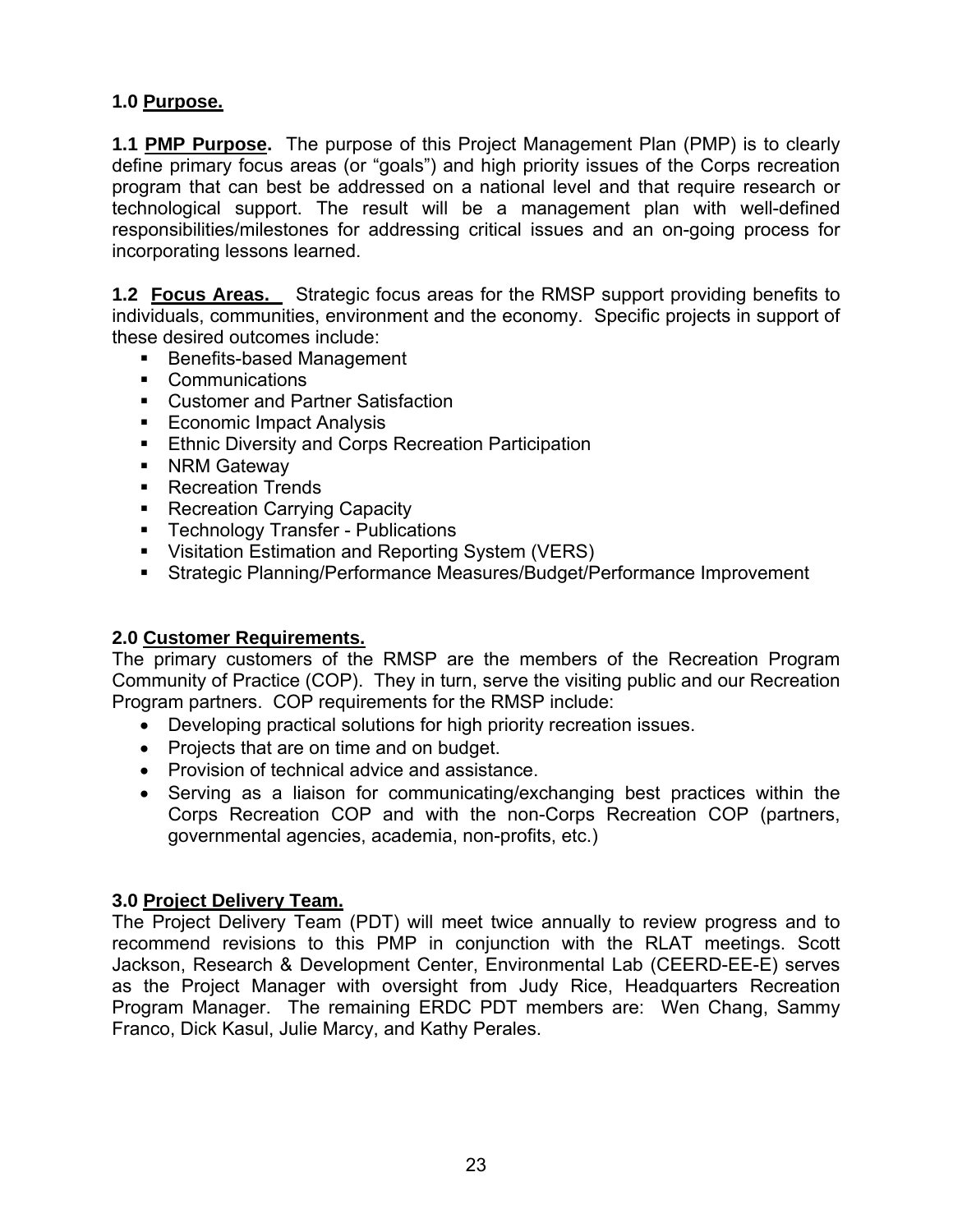### **4.0 Critical Assumptions and Constraints.**

- **Line item funding for the RMSP continues.**
- Recreation demand is dynamic and must support diverse visitor groups.
- Recreation visits to Corps lakes by minority groups will continue to increase.

### **5.0 Work Breakdown and Status.**

| <b>Task Areas &amp; Activities</b>            | <b>Completed or Planned Major</b>                        | Milestone |
|-----------------------------------------------|----------------------------------------------------------|-----------|
|                                               | Tasks/Products                                           |           |
| <b>Research and Management Studies</b>        |                                                          |           |
| <b>Benefits-Based Management</b>              | a) input into recreation program goals                   | ongoing   |
|                                               | b) outreach to key stakeholders                          | ongoing   |
|                                               | c) initiate pilot application on Kaskaskia               | completed |
|                                               | Watershed projects with University of                    |           |
|                                               | Minnesota                                                |           |
|                                               | d) recreation benefit information                        | completed |
|                                               | incorporated into "Value to the Nation"                  |           |
|                                               | website                                                  |           |
|                                               | e) conduct benefit assessment for pilot site             | FY 05     |
|                                               | f) develop exportable assessment tools                   | FY 05     |
|                                               | g) communicate findings through reports,                 |           |
|                                               | brochures, online                                        | FY 05     |
| <b>Ethnicity and Recreation Participation</b> | a) national ethnicity workshop                           | completed |
| (includes Intercultural Communications,       | b) interim technical report                              | completed |
| ISOP and other related communications         | c) selection of demonstration projects                   | completed |
| activities)                                   | d) preparation of intercultural                          | completed |
|                                               | communication work plan                                  |           |
|                                               | e) implement demonstration projects                      | ongoing   |
|                                               | f) develop best practices for distribution to            | ongoing   |
|                                               | field staff                                              |           |
|                                               | g) organize/conduct intercultural                        | completed |
|                                               | communication workshop<br>h) develop ISOP resource guide | FY 05     |
|                                               | i) develop/adapt intercultural resources                 |           |
|                                               | guides                                                   | ongoing   |
| <b>Recreation Carrying Capacity</b>           | a) evaluate existing studies/formulate                   | ongoing   |
|                                               | carrying capacity evaluation process                     |           |
|                                               | b) review existing carrying capacity                     |           |
|                                               | evaluation systems                                       | ongoing   |
|                                               |                                                          |           |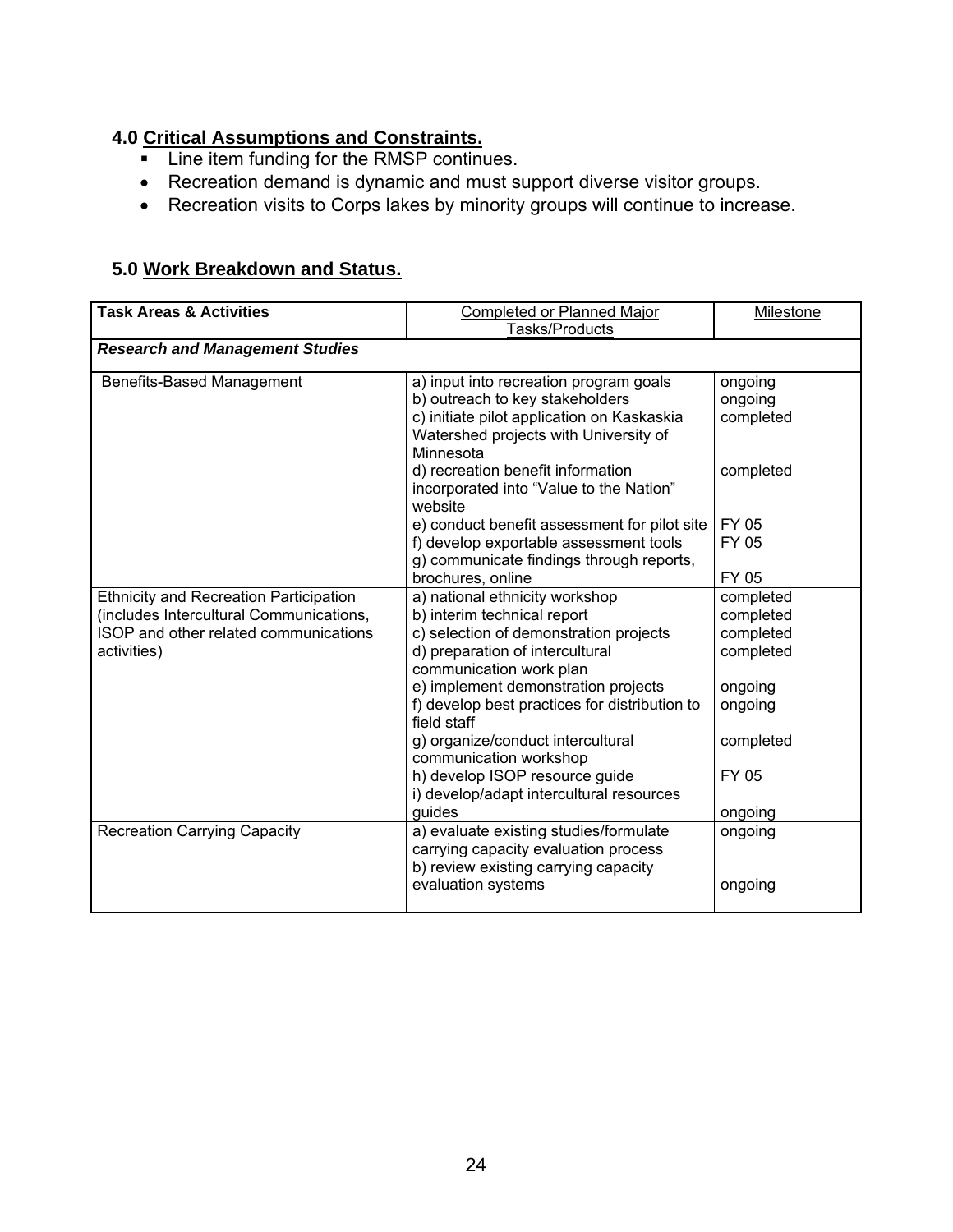| <b>VERS Modernization</b> | a) revision/implementation of VERS       |          |
|---------------------------|------------------------------------------|----------|
|                           | reporting system                         | FY 04-05 |
|                           | b) develop/test survey                   |          |
|                           | instruments/analysis software            | FY 05    |
|                           | c) support implementation of surveys by  |          |
|                           | projects/districts                       | Ongoing  |
|                           | d) develop/refine load factors           | Ongoing  |
|                           | e) integrate fee information into system | FY 06    |
|                           | f) implement integrated monitoring       | FY 07    |

| <b>Task Areas &amp; Activities</b>       | <b>Completed or Planned Major</b><br>Tasks/Products                                                                                                                                                                                                        | Milestone                       |
|------------------------------------------|------------------------------------------------------------------------------------------------------------------------------------------------------------------------------------------------------------------------------------------------------------|---------------------------------|
| <b>RMSP Management Assistance</b>        |                                                                                                                                                                                                                                                            |                                 |
| <b>National Recreation Trends</b>        | a) annual trends report<br>national recreation trends<br>manager survey<br>÷<br>agency trends<br>b) ARC National Recreation Survey<br>c) develop Trends modules on NRM<br>Gateway<br>d) develop and post market area<br>Demographic information for all CE | ongoing<br>ongoing<br>ongoing   |
|                                          | projects                                                                                                                                                                                                                                                   | FY 05                           |
| <b>Customer Satisfaction Initiatives</b> | a) develop NRRS customer satisfaction<br>survey<br>b) develop national customer satisfaction<br>performance measure<br>c) maintain electronic versions of<br>comment card<br>customer care kit<br>$\blacksquare$                                           | completed<br>ongoing<br>ongoing |
|                                          | analysis software<br>d) continue participation in annual<br>American Customer Satisfaction Index<br>Survey                                                                                                                                                 | ongoing                         |
|                                          | e) develop Gateway customer service<br>pages<br>f) implement standard customer<br>satisfaction sampling and incorporate<br>results into budget evaluation process                                                                                          | completed<br>ongoing            |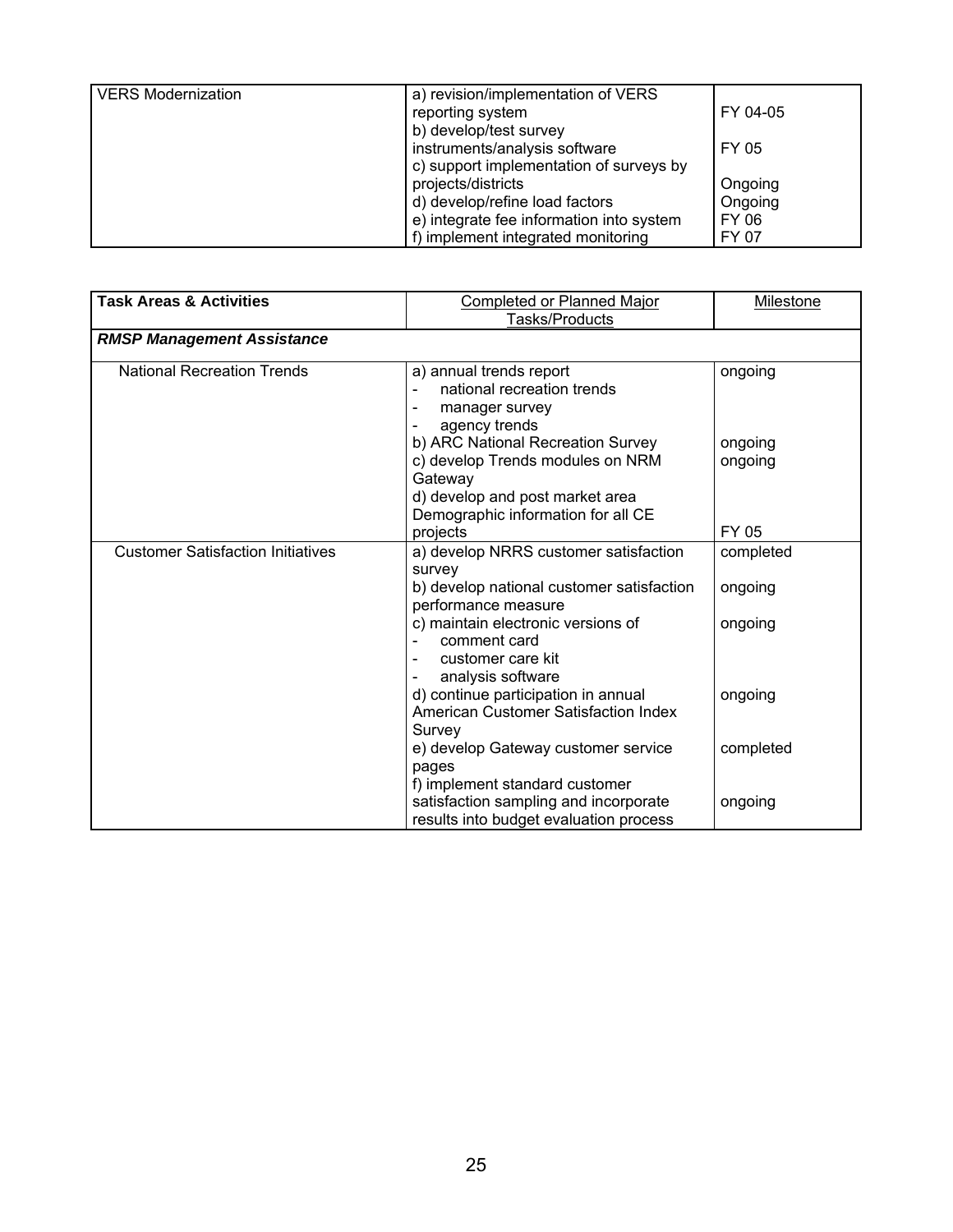| Support Headquarters Recreation Program | a) provide input to recreation program     | ongoing   |
|-----------------------------------------|--------------------------------------------|-----------|
| initiatives                             | area strategy and CW Strategic Plan        |           |
|                                         | b) refine recreation program area strategy |           |
|                                         | and develop performance measures           | ongoing   |
|                                         | c) develop RecBEST and support FY 06       | completed |
|                                         | budget evaluation process                  |           |
|                                         | d) support preparation of PART for the     | ongoing   |
|                                         | <b>Recreation Program</b>                  |           |
|                                         | e) refine RecBEST and support FY 07        |           |
|                                         | budget process                             | FY 05     |
|                                         | f) support Recreation Performance          | ongoing   |
|                                         | Improvement Initiative                     |           |
|                                         | g) support partnership outreach, policy    |           |
|                                         | development and other high priority HQ     |           |
|                                         | recreation program activities              | ongoing   |

| <b>Task Areas &amp; Activities</b>   | <b>Completed or Planned Major</b><br>Tasks/Products                                    | Milestone          |
|--------------------------------------|----------------------------------------------------------------------------------------|--------------------|
| <b>RMSP Information Exchange</b>     |                                                                                        |                    |
| <b>VERS/AUPS Tech Support</b>        | a) Respond to VERS and AUPS technical<br>support requests                              | ongoing            |
|                                      | b) edit and prepare documents and reports<br>as needed                                 | ongoing            |
| <b>NRM Gateway</b>                   | a) developed draft visitor module<br>b) develop framework for "Lake                    | completed          |
|                                      | Discovery"<br>c) develop webcast capability and                                        | completed          |
|                                      | Gateway media center<br>d) developed draft Recreation business                         | completed          |
|                                      | line page, Smart Book, customer service,<br>field office directory, ranger network and | completed          |
|                                      | Lake Discovery pages                                                                   | completed          |
|                                      | e) conduct Lake Discovery workshop                                                     | completed          |
|                                      | f) develop content recommended by                                                      |                    |
|                                      | Gateway steering committee                                                             | ongoing            |
|                                      | g) develop Lake Discovery content<br>h) conduct usability evaluations                  | ongoing            |
| <b>RMSP Program Management and</b>   | a) organized and participated in fall and                                              | ongoing<br>ongoing |
| <b>Coordination</b>                  | spring meetings                                                                        |                    |
|                                      | b) provide program oversight                                                           | ongoing            |
| <b>Related Activities</b>            |                                                                                        |                    |
| <b>Regional Recreation Brochures</b> | a) organize field review team                                                          | completed          |
|                                      | b) develop mock up brochure                                                            | completed          |
|                                      | c) contact potential partners to include                                               | completed          |
|                                      | messages                                                                               |                    |
|                                      | d) complete brochure artwork                                                           | completed          |
|                                      | e) print/distribute brochures                                                          | FY 05              |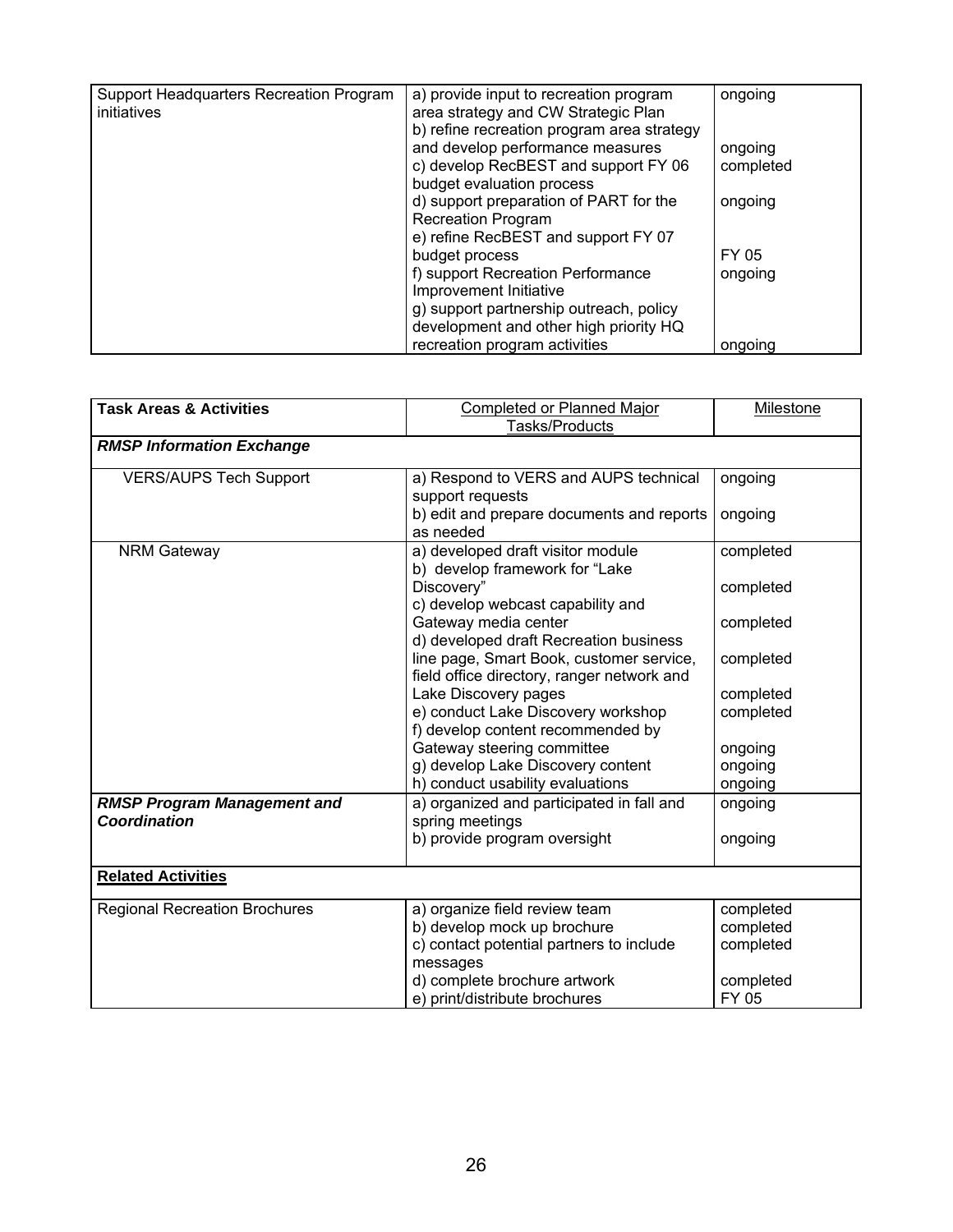| Recreation Surveys - Table Rock, Norfolk, | a) develop initial approach and present to |                |
|-------------------------------------------|--------------------------------------------|----------------|
| <b>Bull Shoals, Greers Ferry</b>          | CE and State (MO/AR) sponsors              | FY 04          |
|                                           | b) develop work plan and survey system     |                |
|                                           | and evaluate potential for national        |                |
|                                           | application                                | FY 04          |
|                                           | c) conduct surveys                         | $FY$ 04 $-$ 05 |
|                                           | d) conduct analysis and prepare report     | FY 05 - 06     |
|                                           |                                            |                |
|                                           |                                            |                |

### **6.0 Funding.**

The fiscal objective of this PMP is to ensure that RMSP funds are efficiently utilized to meet the needs of our customers. PDT members are responsible for effective work execution and fiscal closeout. The primary funding for the RMSP is via a line item request in the Recreation Program budget. Additional funds for specific tasks are provided to ERDC by MSC's, districts, and field offices, and occasionally, by the Institute for Water Resources and other HQUSACE elements. A funding history is provided for FY 99 – FY 04:

| <b>Areas and Activities</b>                       | <b>Funding (\$ 000)</b> |             |             |             |             |             |
|---------------------------------------------------|-------------------------|-------------|-------------|-------------|-------------|-------------|
|                                                   |                         |             |             |             |             |             |
| Management Studies                                | <b>FY99</b>             | <b>FY00</b> | <b>FY01</b> | <b>FY02</b> | <b>FY03</b> | <b>FY04</b> |
| Economic Effects of Boat Docks and Marinas        | 150                     | 150         | 0           | $\Omega$    | 0           | 0           |
| Ethnic Culture and Corps Rec. Participation       | 150                     | 0           | 170         | 150         | 126         | $\Omega$    |
| <b>Customer Service Plans</b>                     | 15                      | $\Omega$    | $\Omega$    | $\Omega$    | $\Omega$    | 0           |
| <b>Study Plans</b>                                | 50                      | 50          | 25          | 75          | $\Omega$    | $\Omega$    |
| <b>Benefit Based Management</b>                   | 0                       | 150         | 200         | 243.2       | 150         | 150         |
| <b>Recreation Infrastructure</b>                  | 0                       | 150         | 0           | $\Omega$    | 0           | 0           |
| Carrying Capacity                                 | 0                       | 0           | 50          | 20          | 0           | 50          |
|                                                   |                         |             |             |             |             |             |
| <b>Management Assistance</b>                      | <b>FY99</b>             | <b>FY00</b> | <b>FY01</b> | <b>FY02</b> | <b>FY03</b> | <b>FY04</b> |
| <b>National Recreation Trends</b>                 | 25                      | 140         | 150         | 150         | 175         | 175         |
| <b>Comment Card Program</b>                       | 75                      | 25          | 25          | 40          | 50          | 50          |
| <b>Innovative Management Practices</b>            | 0                       | 20          | $\Omega$    | $\Omega$    | 0           | $\Omega$    |
| <b>VERS</b> modernization                         | 0                       | 70          | 0           | 200         | 250         | 300         |
| <b>Strategic Planning/Performance Measurement</b> | 0                       | 0           | 0           | 210         | 260         | 250         |
| <b>Project YES</b>                                | 0                       | 0           | 0           | 30          | 0           | 100         |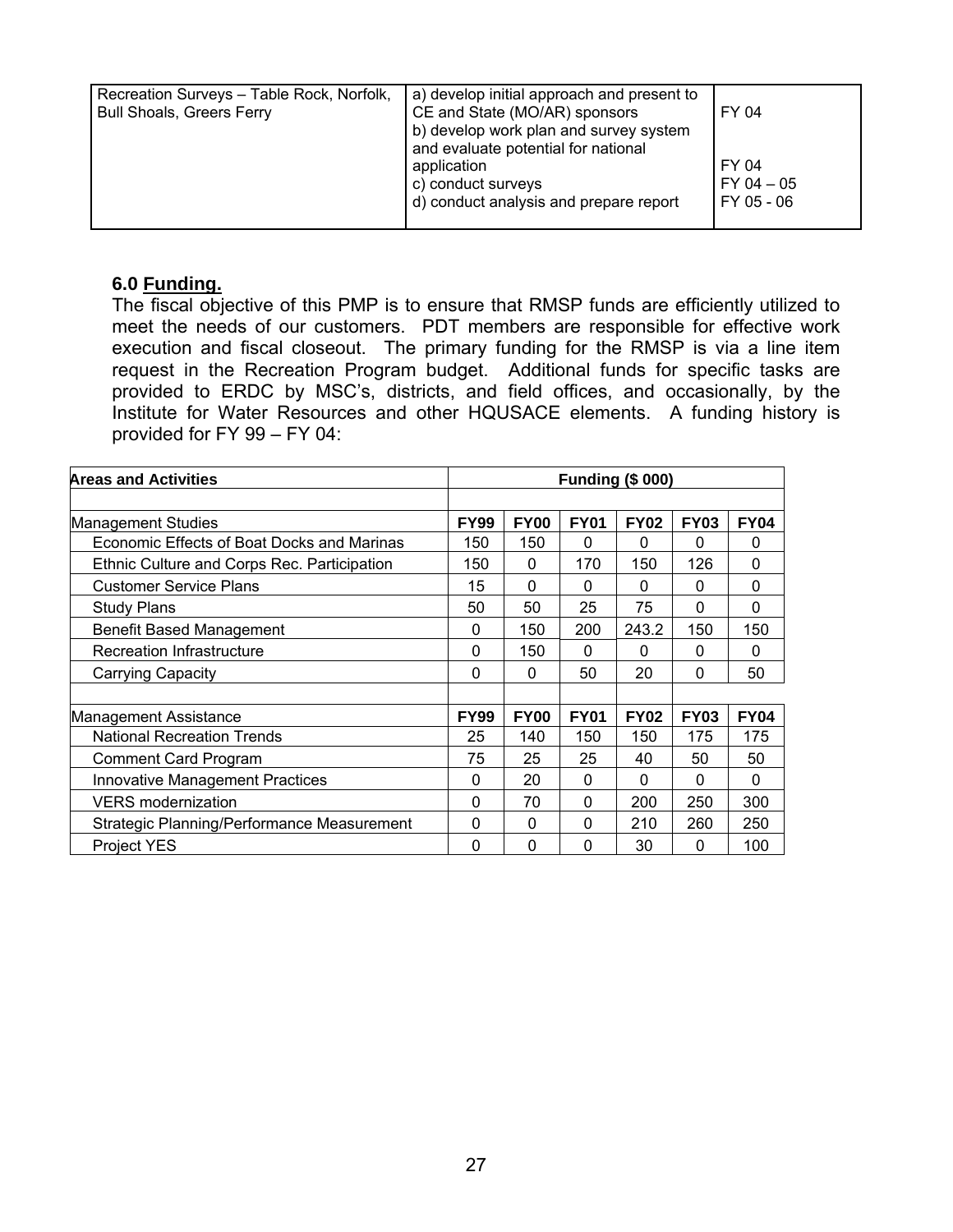| Information Exchange                  | <b>FY99</b> | <b>FY00</b> | <b>FY01</b> | <b>FY02</b> | <b>FY03</b> | <b>FY04</b> |
|---------------------------------------|-------------|-------------|-------------|-------------|-------------|-------------|
| <b>VERS Technical Support</b>         | 75          | 125         | 150         | 75          | 125         | 50          |
| <b>Reports and Publications</b>       | 34          | 35          | 50          | 25          | 0           | 144         |
| NRM Gateway (recreation component)    | 0           | 30          | 150         | 150         | 150         | 160         |
|                                       |             |             |             |             |             |             |
| Program Management and Coordination * | 55          | 55          | 55          | 70          | 185         | 185         |
|                                       |             |             |             |             |             |             |
| <b>TOTAL</b>                          | 629         | 1000        | 1025        | 1438.2      | 1471        | 1520        |

Funding for FY 05 is:

| <b>Management Studies</b>                       | <b>FY05</b> | <b>FY06</b> |
|-------------------------------------------------|-------------|-------------|
| <b>Benefits-Based Management</b>                |             |             |
| <b>Ethnicity &amp; Recreation Participation</b> |             |             |
| <b>Recreation Carrying Capacity</b>             |             |             |
| <b>VERS Modernization</b>                       |             |             |
| Total                                           | 684.6       |             |
|                                                 |             |             |
| <b>Management Assistance</b>                    | <b>FY05</b> | <b>FY06</b> |
| <b>National Recreation Trends</b>               |             |             |
| <b>Customer Satisfaction Initiatives</b>        |             |             |
| Support HQ Program Initiatives                  |             |             |
| Total                                           | 691.2       |             |
|                                                 |             |             |
| Information Exchange                            | <b>FY05</b> | <b>FY06</b> |
| <b>VERS/AUPS Technical Support</b>              |             |             |
| <b>NRM Gateway</b>                              |             |             |
| Total                                           | 224         |             |
|                                                 |             |             |
| TOTAL                                           | 1.6 M       |             |

*Note: FY 05 slippage and savings reduction is estimated at 6.5%.* 

### **7.0 Schedule of Proposed Work**

Detailed schedules of work may be found in Appendices a - l.

### **8.0 Quality Control Plan.**

Members of the ERDC RMSP Project Delivery Team (PDT) and the RLAT meet twice annually to review RMSP goals and objectives, obtain status reports on assigned tasks, and to make necessary schedule and program adjustments.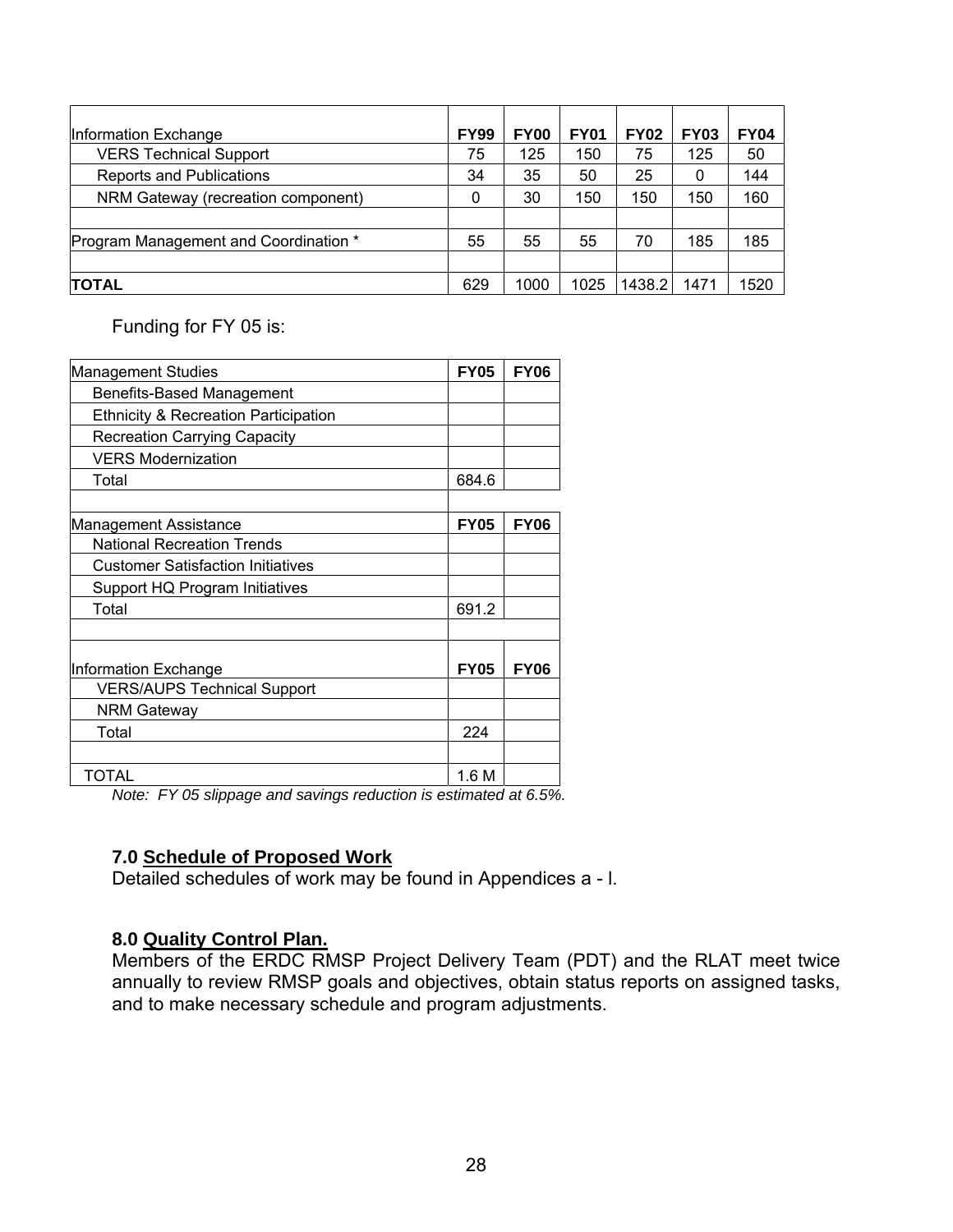### **9.0 Acquisition Strategy.**

Scott Jackson of ERDC maintains centralized funding in support of the RMSP. Funds received are dispersed via the following mechanisms to achieve program objectives:

- Work performed by members of the ERDC Recreation Support Team. Additional contract support is provided by: Ginny Dickerson and Christine Wibowo, along with other contractors and Corps employees on developmental assignments.
- Work performed by academia Michigan State, Texas A&M University, etc. and student hires at ERDC.
- Work performed by other members of the Corps NRM team.

### **10.0 Change Management Plan.**

As mentioned in section 8, the RMSP PDT and RLAT meet twice annually to review program goals and objectives, obtain status reports on assigned tasks, and to make necessary schedule and program adjustments. Funding priorities are determined annually.

### **11.0 Communications Plan.**

Members of the RLAT are responsible for coordinating with their MSC, district and field office counterparts about RMSP activities such as: program objectives, instrument field tests, and seeking feedback on program needs as well as the perceived value of proposed or completed projects. A variety of communications techniques are used to provide information to and obtain feedback from the Corps NRM community, to identify needs, to accomplish work and to share lessons learned. These include

- **Biannual RLAT meetings**
- NRM Gateway Including "good enough to share" and focus area development workshops
- **Periodic Recreation Program strategy briefs**
- RLAT and ERDC team member support of national and regional conferences, PDT's etc.

### **12.0 Risk Management.**

Risk will be managed through the RMSP biannual reviews that include: progress evaluations, reassessment of priorities and resources when needed, and the inclusion of emerging issues. Additional meetings of individual Project Delivery Teams will be held as needed. Schedule and budget constraints are the primary areas of concern.

### **13.0 Measurement of Project Success.**

The ultimate measure of RMSP success is the overall success of the Corps Recreation Program in serving the nation. Additionally, RMSP work is evaluated biannually for: the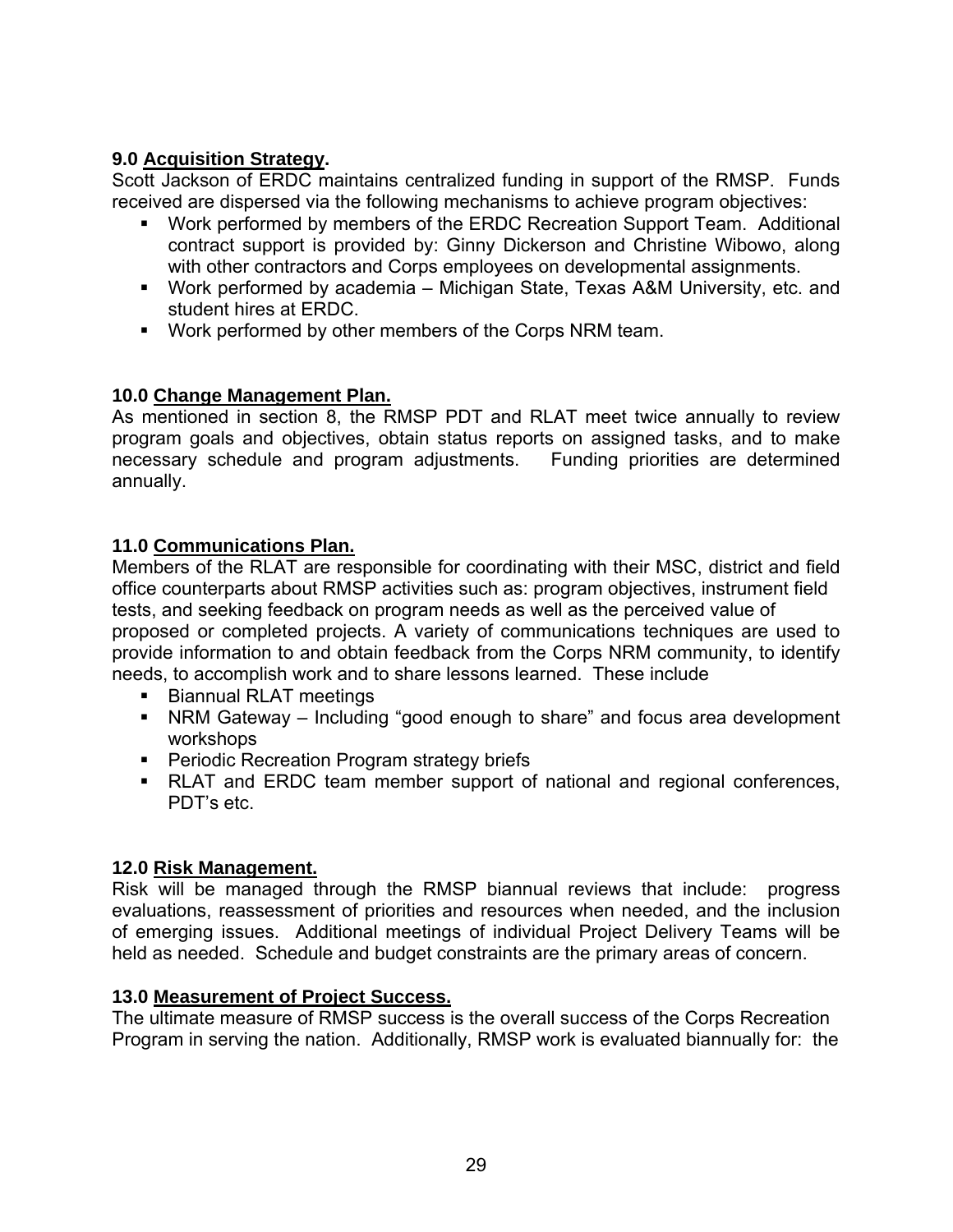ability to develop practical solutions for high priority recreation issues, providing projects on time and on budget, provision of technical advice and assistance, and serving as a liaison for communicating/exchanging best practices within the Corps Recreation COP and with the non-Corps Recreation COP (partners, governmental agencies, academia, non-profits, etc.).

### **14.0 References.**

See references section of the Recreation Program PgMP.

### **15.0 Project Management Plan Approval.**

The Project Delivery Team (PDT) will submit the PMP to the Recreation Leadership Advisory Team, the Chief, Natural Resources Management, and the Chief, Operations & Regulatory for approval. Following initial approval, the PMP will be updated by the PDT in coordination with the RLAT, with major changes or deviations approved by the Chief, Natural Resources Management.

### **Signatures of Project Delivery Team Members**

| Scott Jackson, Engineer Research & | Wen Chang, Engineer Research &     |
|------------------------------------|------------------------------------|
| Development Center, Program Mgr.   | <b>Development Center/IWR</b>      |
| Sammy Franco, Engineer Research &  | Dick Kasul, Engineer Research &    |
| <b>Development Center</b>          | <b>Development Center</b>          |
| Julie Marcy, Engineer Research &   | Kathy Perales, Engineer Research & |
| <b>Development Center</b>          | <b>Development Center</b>          |

### **Signatures of Recreation Program Delivery Team Members**

| <b>Judy Rice, HQ Recreation Program Manager</b> | <b>Phil Turner, South Pacific Division</b>                         |
|-------------------------------------------------|--------------------------------------------------------------------|
| Will Rogers, North Atlantic Division            | Brad Keshlear, South Atlantic Division                             |
| Don Dunwoody, Northwestern Division             | Dr. Michael A. Loesch, Great Lakes &<br><b>Ohio River Division</b> |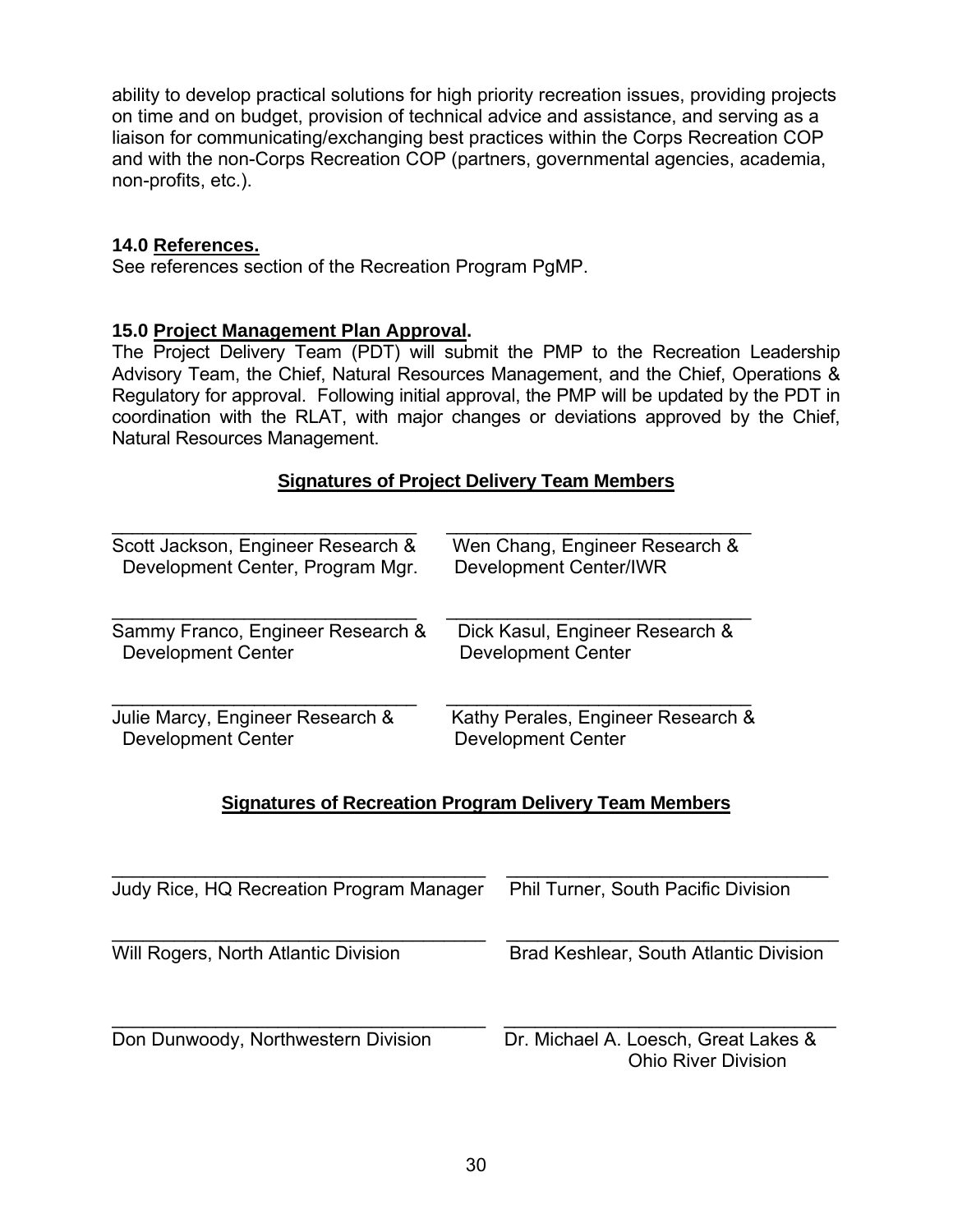| Larry Bogue, Southwestern Division                               | Brad Myers, Kansas City District (chair)<br>Milford Lake (02-05) |
|------------------------------------------------------------------|------------------------------------------------------------------|
| Jim Lynch, St. Louis District (03-06)                            | Dan Bentley, Tulsa District, Fort Gibson<br>Lake (01-04)         |
| Dr. Bonnie Bryson, Louisville District<br>$(02-05)$              | Dan Keir, Wilmington District (01-04)                            |
| Bob Hanacek, New England District,<br>Thames River Basin (04-07) | Brad Long, Sacramento District, Black<br>Butte Lake (03-06)      |

### **Approved:**

| George E. Tabb Jr.                                     | Michael B. White               |
|--------------------------------------------------------|--------------------------------|
| Chief, Natural Resources Management,<br>NRM COP Leader | Chief, Operations & Regulatory |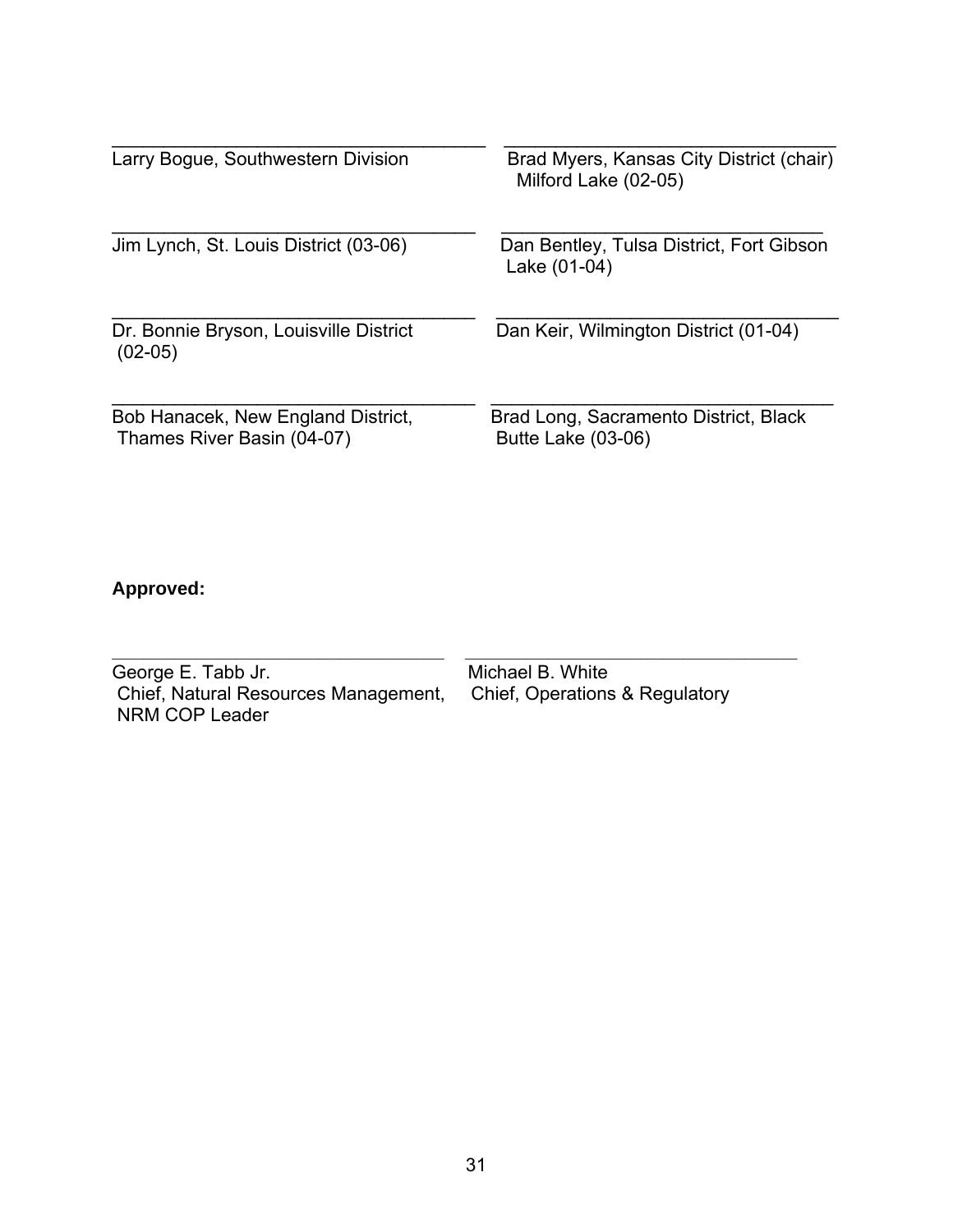## **Appendix a Work Unit: Benefits-Based Management**

**Principal Investigator:** R. Scott Jackson

**Field Proponent:** Don Dunwoody

**Objective:** The objective of this work unit is to**:** a) develop the capability to quantify benefits of the current recreation program, b) identify benefits sought by Corps program partners, c) identify best management practices directed toward specific recreation benefits, d) enable managers to direct their efforts toward identified benefits, e) communicate benefits at all levels, and f) integrate Corps strategies with partners and potential partners.

**Technical Approach**: The study is organized into three parts. First, a national overview of the social, economic, and environmental benefits of the Corps recreation program will be profiled. Emphasis will be placed on benefits to stakeholders including examples of successful programs that target benefits to specific groups and organizations. A report will be prepared that summarizes the benefits of the national Corps recreation program. Second, a series of reports will be prepared which profile the benefits and opportunities generated by the Corps recreation program associated with specific organizations (e.g. tourism agencies, cost share partners, user groups and lake associations). Third, a project level application of benefits-based management will be conducted. The application will develop and apply a process for repositioning a project recreation program to enhance benefits to specific organizations and communities.

**Benefits:** Results will enable recreation-resource managers to direct their efforts to optimizing returns on investment in terms of benefits heretofore unidentified. Integration of benefits from recreation can be incorporated into management strategies both in house and in cooperation with partners. Additional benefits are identified in the study plan.

**Accomplishments:** A study plan was prepared and submitted to the RMSP program manager in June 1999. The plan was coordinated with Mr. Don Dunwoody, the work unit proponent. National recreation benefits were solicited and communicated in a national recreation program area brochure. The brochure will be used to communicate the scope and benefits of the Corps recreation program to internal and external audiences.

**Concerns/Issues:** The evaluation of participants at the October 2000 benefits workshop was used to adjust the direction of the work unit in terms of project level activities.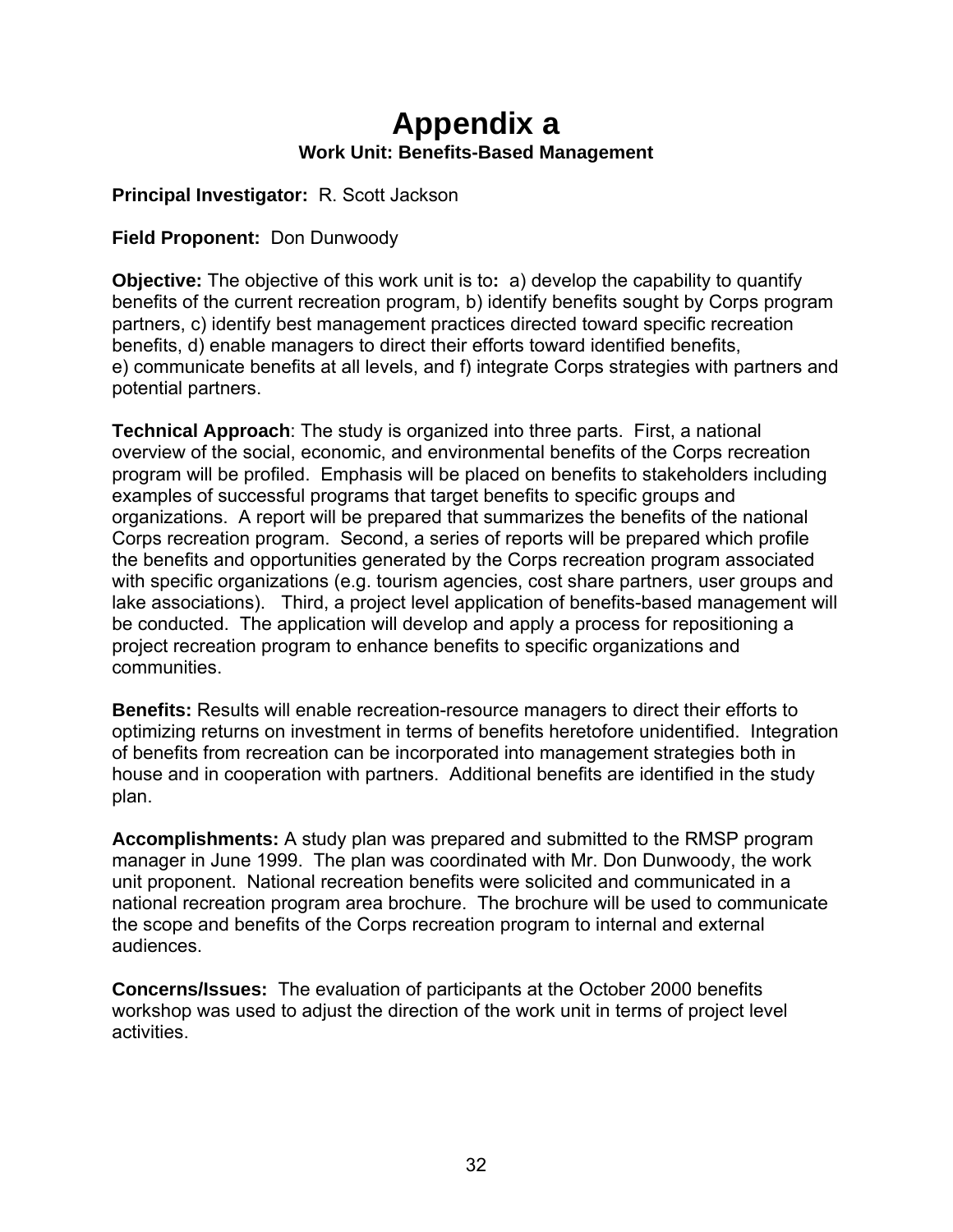# **Appendix b**

### **Work Unit: Ethnicity and Recreation Participation (includes Intercultural Communications, ISOP etc.)**

### **Principal Investigator:** Julie Marcy

### **Field Proponent:**

**Objective:** This work unit addresses: a) intercultural issues ranging from communications to facility design, b) improving our Interpretive Services and Outreach Program (ISOP and Young Environmental Stewards), and c) improving delivery of key Corps corporate messages.

### **Technical Approach:** This effort will consist of:

1) An empirical approach using three demonstration projects throughout the U.S. to test current theories on inter- and intra-ethnic recreational behavior. Pre- and postimplementation monitoring at the selected demonstration projects will be conducted and intensive analysis of monitoring results will precede the preparation of the final technical reports, journal articles, and proposed training course. This includes identifying demographic trends and the types of improvements desired by the Corps traditional (white) customer base as well as the three ethnic minority groups that will have the greatest economic impact on the COE recreation program (African, Hispanic, and Asian Americans). Selection criteria for the demonstration projects will be developed as part of an ERDC workshop on ethnic recreational trends. An interim report will be prepared along with a journal article at the end of the first year. During the second year specific recommendations will be provided to participating Corps Demonstration Projects and Districts on facilities improvements and modernization as well as recommended changes in services. Pre-implementation monitoring will begin using university researchers and continue throughout the implementation phase. An interim report will be prepared on the results of these monitoring efforts. During the third and final year post-implementation monitoring will be completed and the results of the total research and monitoring effort will be documented in a final technical report and a journal article. Training course(s) for Corps Personnel will be conducted at one or more of the demonstration projects at the conclusion of the work unit.

2) Development of an ISOP resource guide and associated resources/exchange pages on the NRM Gateway, along with developing the YES/environmental education program in conjunction with other federal agencies and partners such as the National Environmental Education and Training Foundation (NEETF) and the Council for Environmental Education (CEE).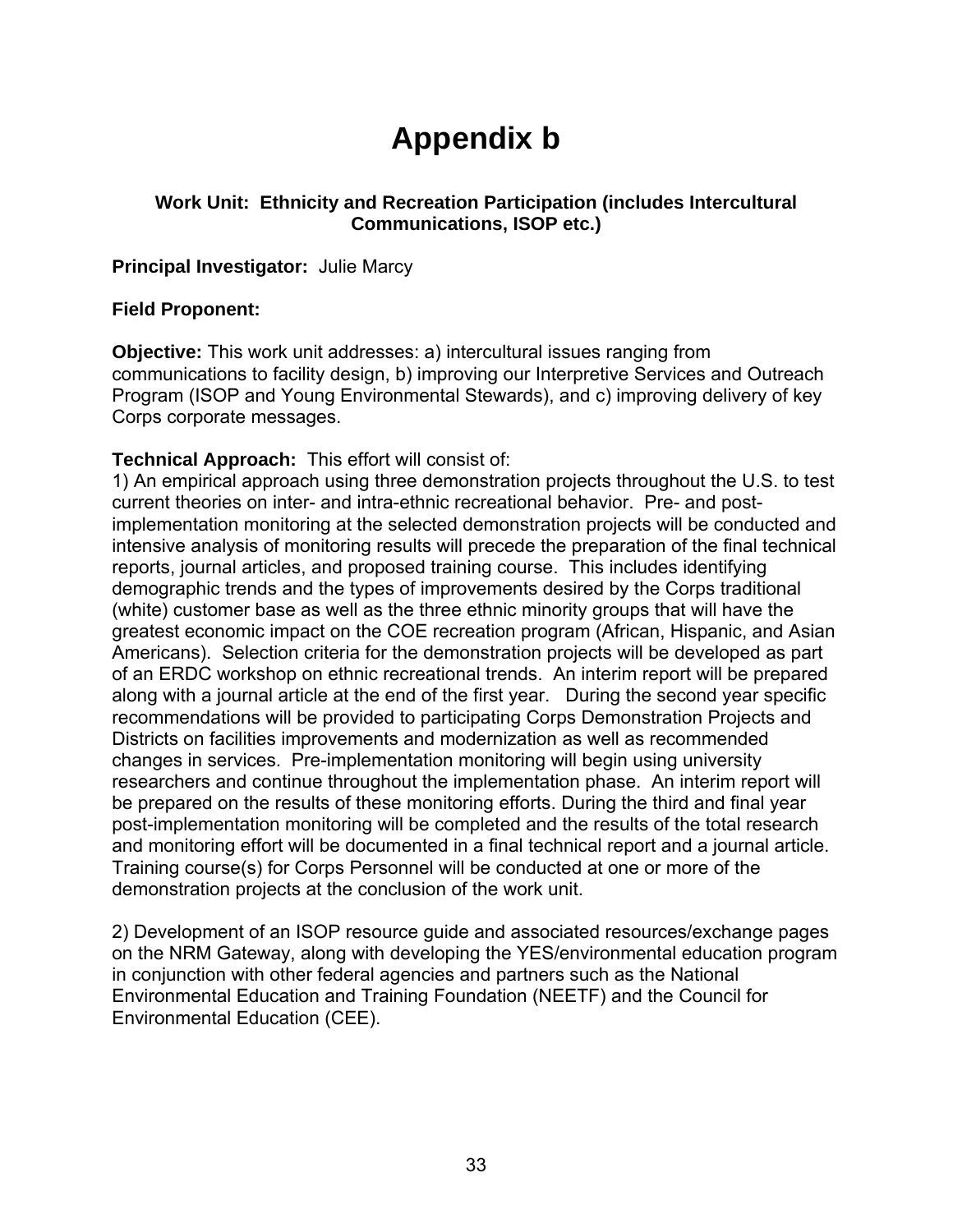3) Development of new recreation information products such as: Value to the Nation, brochures, associated visitor pages on the NRM Gateway, and the development of other corporate communications in support of HQUSACE.

**Benefits:** The research work unit will provide practical information to support the RMSP leadership team and Corps managers in their short-term and long-term planning for the modification of existing facilities, the design of new or upgraded recreational facilities, and the operation and management of existing Corps recreational facilities to meet a dynamic visiting population. Additionally, lessons learned with best practices will be shared within the NRM community of practice and across the Corps with interpretive tools and key corporate messages.

### **Accomplishments:**

1) Intercultural - A study plan was prepared and submitted to the RMSP program manager in October 2000. The plan was coordinated with Dr. Mike Loesch and Mr. Phil Turner, the work unit proponents. Demonstration projects selected in September, 2002 are: Chief Joseph Dam/Rufus Woods Lake, Washington (Laura Beauregard POC), Grapevine Lake, Texas (Tim MacAllister POC), and Lake Success, California (Robert Moreno POC). A technical report "Managing for Ethnic Diversity – Recreation Facility and Service Modifications for Ethnic Minority Visitors" was published in June 2002. A technical report "Hispanic Recreation at Corps of Engineers Lakes in the Greater Tulsa Area: Results of Two Hispanic Focus Groups" was published in July 2002. Status reports were provided at the Corps Environmental Conference in August 2003. A joint intercultural communications workshop with the National Park Service was conducted in August 2003. Permission was obtained from the Marine Corps Intelligence Activity in March 2004 to use information in their "Country Handbooks" to prepare mini-field cultural guides for NRM personnel.

2) ISOP/YES – A YES briefing was prepared for CECW-ON in July 2002. A briefing was provided to NEETF on ISOP/YES in March 2003. A representative participated in a joint Corps/NEETF teleconference in June 2003. A representative attended a NEETF Partnering Conference in September 2003. A coordination meeting was conducted with Josetta Hawthorne, Council for Environmental Education, in February 2004 to discuss cooperative environmental education efforts such as "WET in the City". Julie Marcy was accepted as a Corps Environmental Education PDT member by Steve Austin, HQ. An ISOP/EE content development workshop was conducted the week of 16 August 2004 to refine existing NRM Gateway ISOP pages and to develop an interpretive/environmental education resource guide. ISOP page additions and refinements continue.

3) Corporate Communications – Developed new regional brochures and a national campground brochure and submitted them for numerous field and RMSP reviews. They were sent out for the final field review in September 2003 with comments received in December 2003. Artwork was completed in Dec 2005 and printing is scheduled for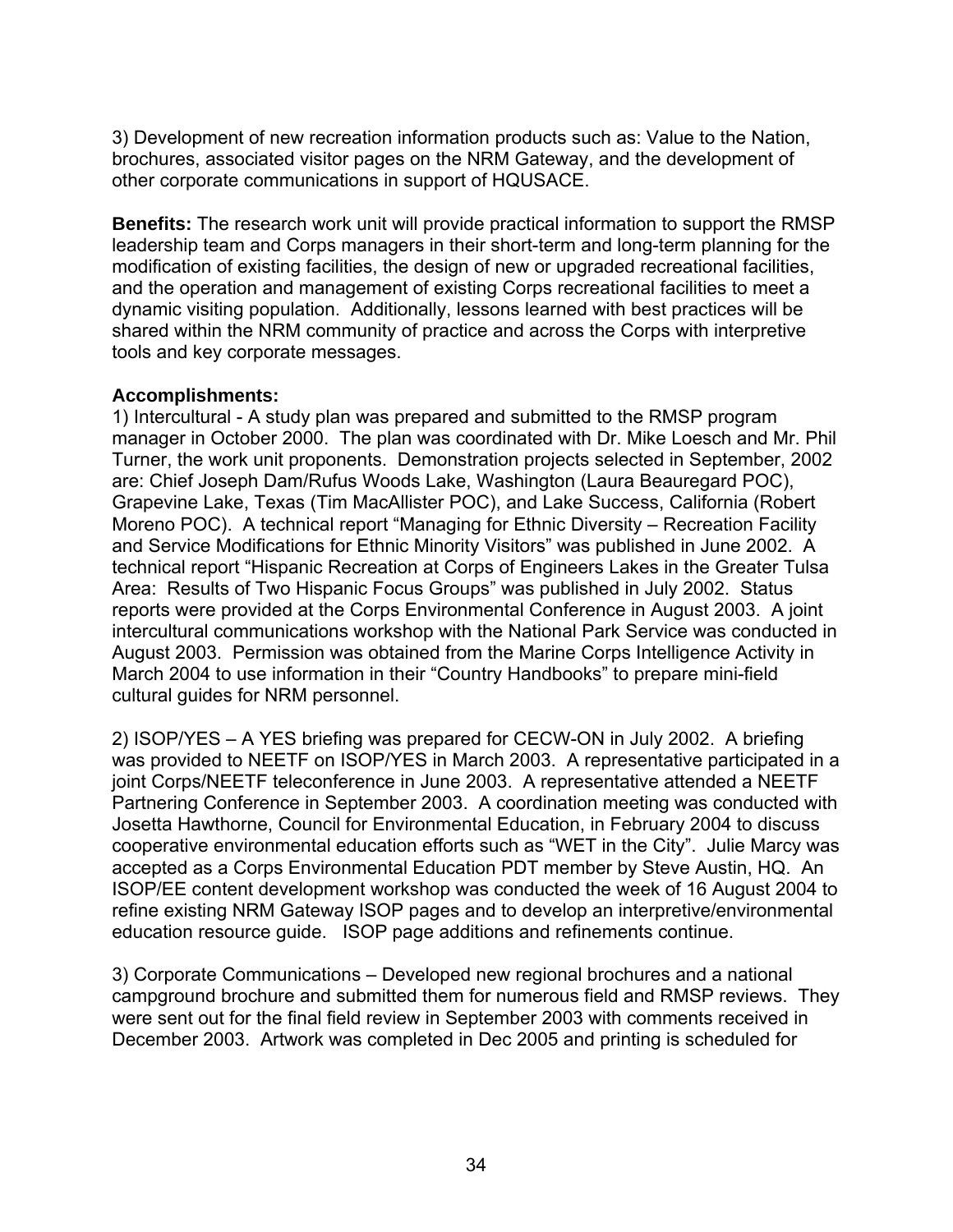March 2005.

**Concerns/Issues:** Corps communications were targeted as "Red" (in terms of performance) by the Chief of Engineers in August 2003. This finding has generated a number of communications improvement actions that may impact our scheduled work and provide additional opportunities for integration.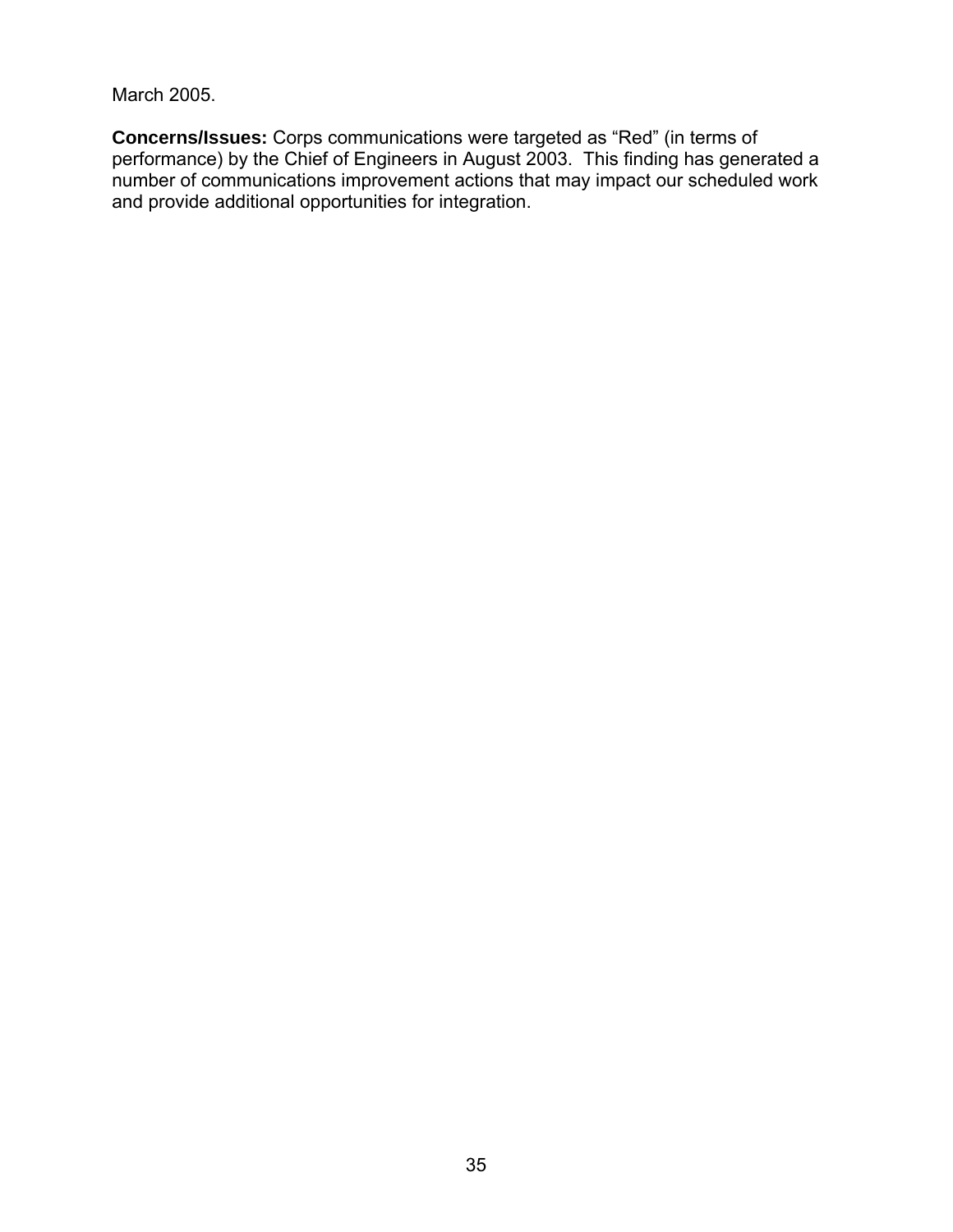# **Appendix c**

### **Work Unit: Customer Satisfaction Initiatives**

**Principal Investigators:** Richard Kasul/Sam Franco

**Field Proponent:** TBD

**Objectives:** The objectives of this work unit are to 1) provide continuing field support for the customer comment card program and 2) annually obtain and report results of a visitor satisfaction survey of the Corps Recreation Program Area.

**Technical Approach**: Comment card program - maintain comment card program materials on the NRM Gateway and provide helpdesk services to the field. National survey- develop a survey process for efficiently and accurately measuring satisfaction at a national level; organize and direct data collection activities; collect, analyze and report results.

**Benefits:** Surveys conducted by field offices provide visitor feedback needed to identify visitor issues and concerns that require attention by project management. Results of the national survey provide data needed to meet performance reporting requirements.

**Accomplishments:** Completed analysis and reporting of FY02 national survey results. Implemented FY03 national survey starting 01Jun 03. Completed annual cycle of helpdesk support to project personnel conducting customer satisfaction surveys.

**Concerns/Issues:** FY04 activities and milestones are subject to change as a result of an ongoing evaluation of performance goals and measurement approaches.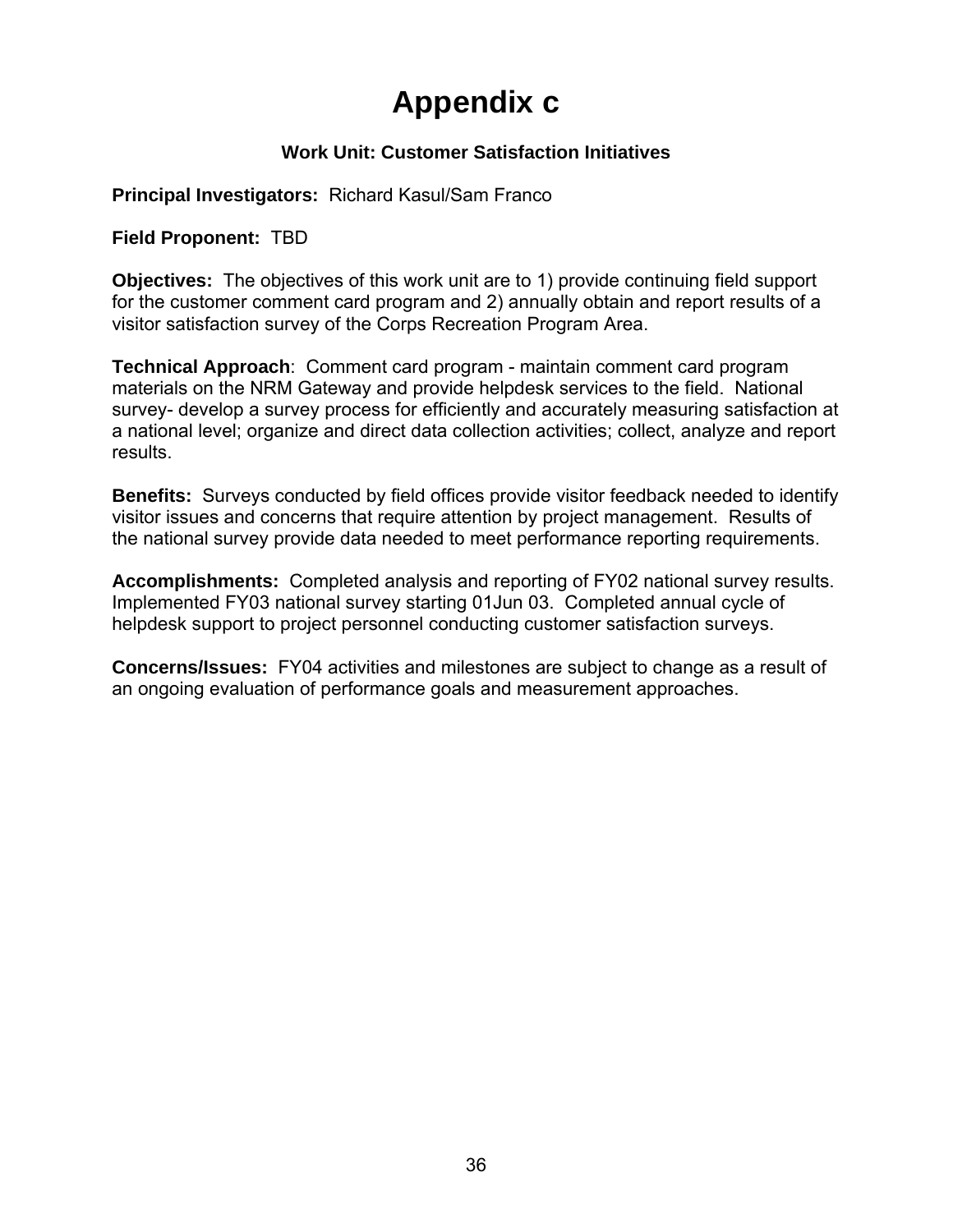# **Appendix d**

### **Work Unit: National Recreation Trends**

### **Principal Investigator:** Richard Kasul

### **Field Proponent:** Brad Keshlear

**Objective:** The objective of this work unit is to develop and implement an array of monitoring tools to provide appropriate and timely information to anticipate the dynamic demands placed on the Corps recreation program. Demand for recreation opportunities are influenced by a wide variety of social, demographic, and institutional factors. The ability of managers to proactively respond to changing needs and expectations of visitors to Corps projects requires reliable information on the status and trends of recreation both generally throughout the US and specifically associated with Corps projects.

**Technical Approach:** Information and analysis that identify recreation trends are obtained through existing scientific and agency sources, partnerships with federal and private sector cooperators, data collected on Corps projects using tools and methods developed as part of this work unit. The following four component areas addressed in this work unit are:

**1) External Institutional Trends.** This component monitors the activities and programs of public and private recreation providers, recreation industry associations, and user groups to track emerging issues being addressed by these organizations. Many issues, such as changing recreation technology, user fees, and management techniques in other institutions will ultimately affect the Corps recreation program. This effort tracks issues as they develop to anticipate their effect on the Corps recreation program.

**2) National and Regional Recreation Trends.** This component monitors recreation use patterns, preferences, and perceptions of the American public through general population surveys conducted in cooperation with public and private sector partners. This work unit presently supports annual surveys conducted by the American Recreation Coalition (Survey of Outdoor Recreation in American) and the University of Michigan (American Customer Satisfaction Index).

**3) Problems/Issues Identified by Corps Managers.** This component monitors recreation and management trends on Corps projects through a periodic survey of project natural resources managers. The survey may also address any number of special topics of current interest within the Corps recreation program for which trend information is needed. The last survey, for example, included a lengthy section of questions to document trends in ethnic diversity among Corps visitors. The survey is conducted on an as-needed basis. It may be sent to a sample of managers or to all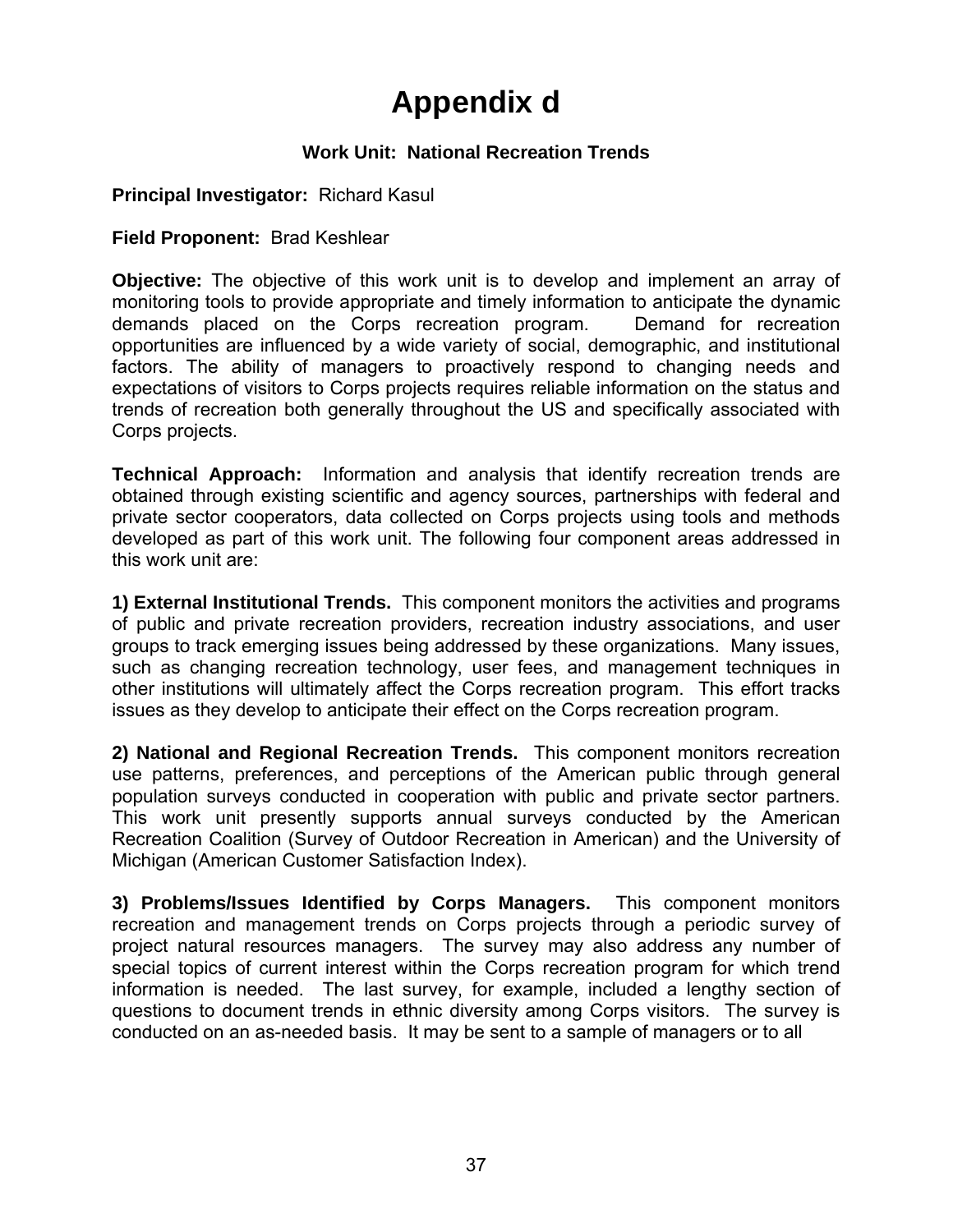managers depending on the scope of the information needed.

**4) Recreation Trends on Corps Projects.** This component develops and implements tools and procedures to monitor recreation trends on Corps projects, including visitation levels, visitor origins, demographics, recreational activities, visitor response to recreation services and facilities, monetary and non-monetary benefits, and occupancy rates. It assesses the applications potential of new monitoring technologies and supports the development of field surveys, upload capability to Corps information systems, data archival systems, and other tools and procedures associated with monitoring recreation on Corps projects. Development of a GIS-based market assessment toolkit is currently being developed under component. Other efforts begun under this component have later be expanded into separate work units as has recently occurred with the development of monitoring procedures associated with customer satisfaction and recreation use estimation.

**Benefits**: Awareness of national recreation trends allows managers at all levels to develop programs that are responsive to public needs and take advantage of the latest scientific and technical advances. National, regional, and project recreation-resource managers will be aware of trends in recreation user needs and the latest developments in industry to meet them. This will position our managers to effectively compete for funds and personnel to meet customer demands.

### **Accomplishments:**

Results of a project managers' survey were published to the NRM Gateway at: http://corpslakes.usace.army.mil/employees/trends/managers/survey.html. The report highlights 1) visitor ethnicity trends and 2) challenges associated with recreation and natural resources management on Corps projects.

In cooperation with the National Recreation Reservation Service (NRRS), USDA Forest Service and the NRRS reservation service provider, completed a pilot performance measurement study of advance reservations customers of the NRRS. Completed analysis of pilot survey results, developed a proposed performance measurement criterion, and provided recommendations for conducting an ongoing monitoring survey. This activity was jointly funded by the NRRS and this work unit.

Permissions and trainings were obtained to access National Recreation Reservation Service (NRRS) program data. Began development of program reports and trend indicators associated with the Corps camping recreation program.

Development of a pilot recreation market analysis capability for Corps projects was continued. This is a GIS-based platform for analysis of spatial trends associated with the recreation markets served by individual Corps projects. In FY03, the system was expanded to include camping markets. Camping markets associated with individual projects were identified using visitor origin data (home zip codes) recently available from the NRRS.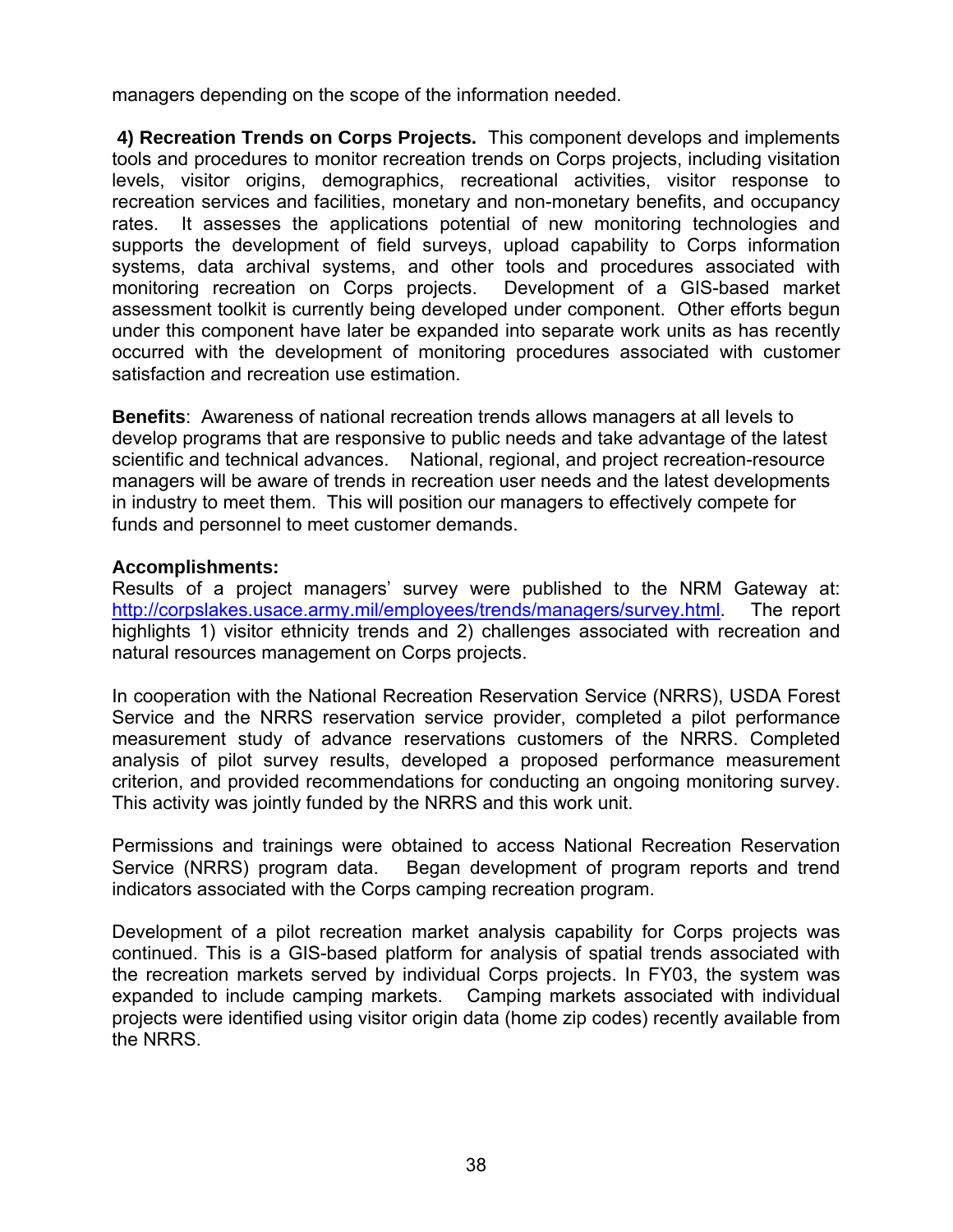Continuing a recreation trend monitoring partnership among the American Recreation Coalition (ARC) and federal recreation providers, a \$10K purchase order was submitted for award to the ARC to support the 2003 Roper-Starch survey on "Outdoor Recreation in America". This survey provides results that characterize attitudes and trends in outdoor recreation, including some of specific value by federal recreation providers. This is the  $6<sup>th</sup>$  consecutive year that funds from this work unit have been provided for this survey.

A \$30K purchase order was submitted for award to the University of Michigan to obtain and report the results of an American Customer Satisfaction Index (ACSI) survey of visitors to Corps projects in 2003. This survey provides national-level performance results for the Corps recreation program. This was the third year that the Corps of Engineers has participated in this survey. It was the first year that the survey was funded by this work unit.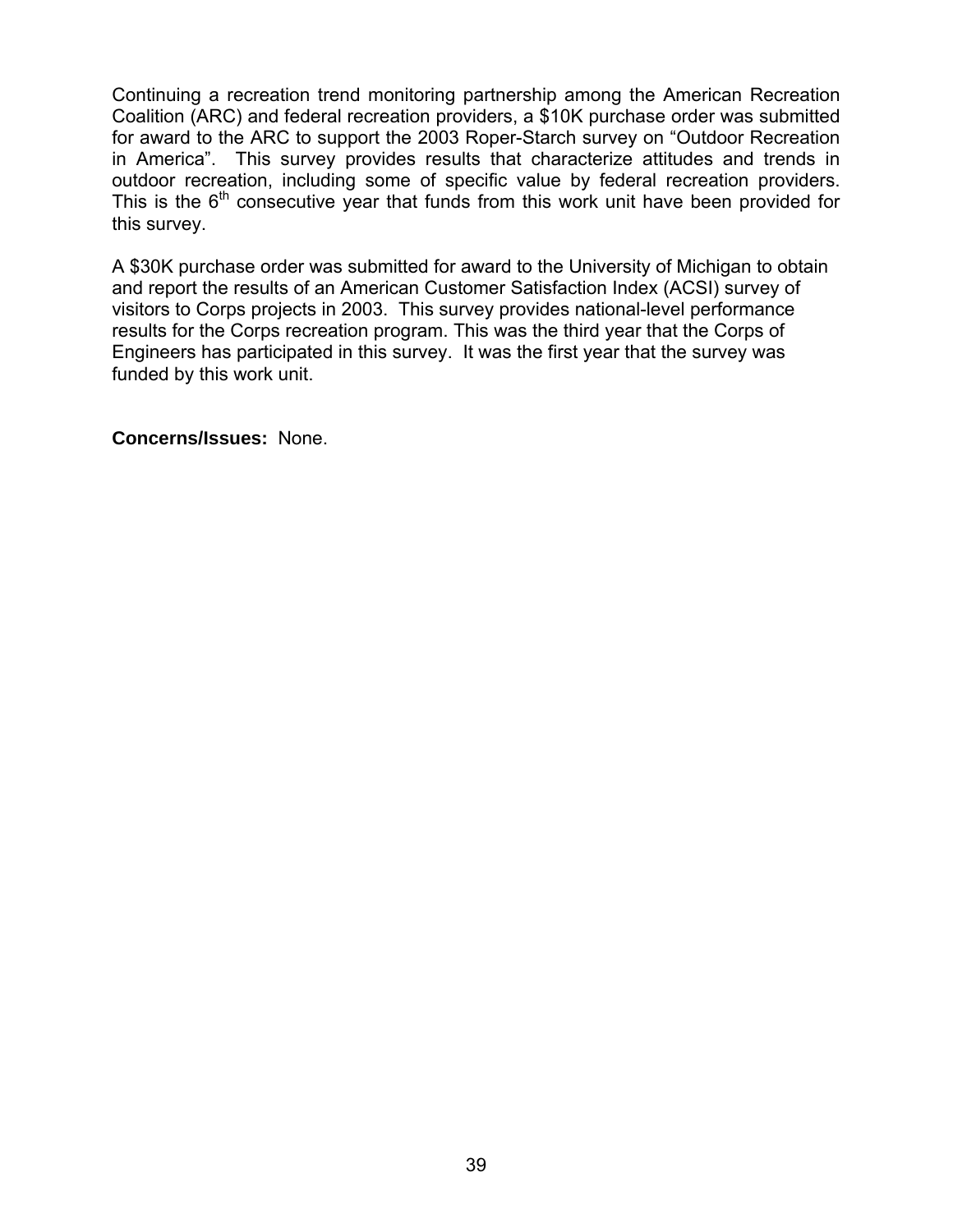# **Appendix e**

### **Work Unit: Natural Resource Management (NRM) Gateway – Recreation Component**

### **Principal Investigator:** Kathy Perales

### **Field Proponent:**

**Objective:** To develop an Internet website that will meet the recreation information requirements of Corps field managers. When fully functional, we anticipate that this site will:

- RMSP Issues:
- Post all RMSP reports, technical notes and other products
- Provide interactive access to RMSP data bases, models, and information tools
- Provide technical assistance to field users of RMSP products
- Solicit areas of future research from managers
- Provide communication between managers and RMSP investigators
- Outside RMSP Issues:
- Serve employees as a clearinghouse of information on job related functions
- Post products developed by CE field offices (e.g. district newsletters, manuals,)
- Provide communication among managers on issues of concern
- Be a gateway to other web sites addressing areas of interest to project managers
- Post visitor comments from project websites

**Technical Approach: A** conceptual website design and phased deployment approach will be developed in conjunction with the work unit proponent and presented to the RMSP leadership team during the spring 2000 RMSP meeting. Initial website development will be initiated immediately following the spring meeting. A team of Corps personnel will be identified to assist in the development of website content for areas of interest.

**Accomplishments:** An initial analysis of information requirements for potential audiences was conducted. A meeting was held with the proponent and district staff member to identify potential priority areas. Relevant websites were reviewed and evaluated for possible adaptation to meet RMSP requirements. A steering committee meeting was held summer 2000 to direct the information requirements of the website. A call for nominations was sent to solicit Corps personnel to deliver content to the website and serve as topic area POCs. A strawman was developed and is being maintained on an intranet site for evaluation. Chairs of NRM committees have been contacted to determine their committee involvement in web development. One facilitated session with the career development committee occurred to further communications and assist in parallel web development.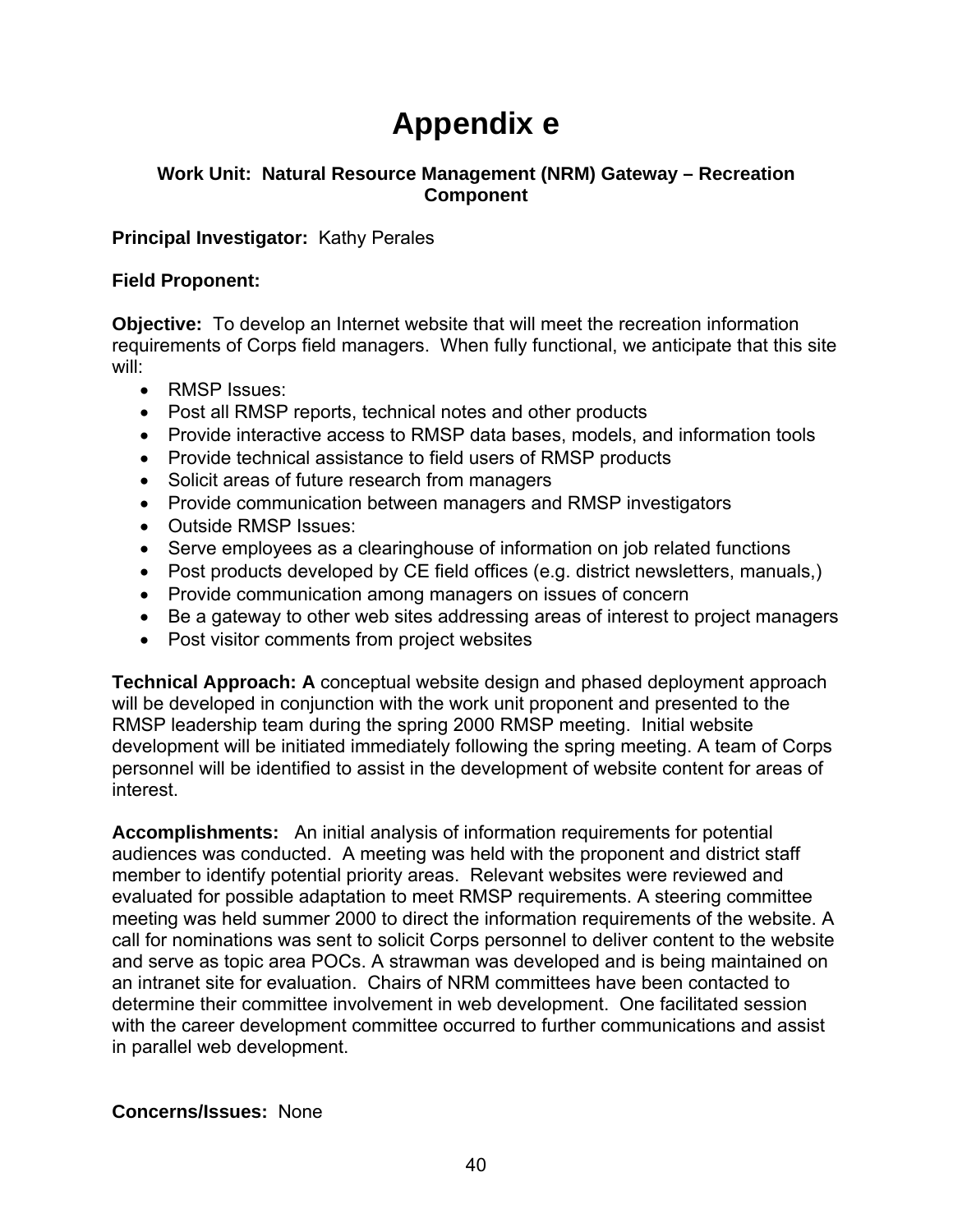# **Appendix f**

### **Work Unit: Preparation of Study Plans**

**Principal Investigator:** R. Scott Jackson

**Field Proponent:** All RLAT as needed.

**Objective:** To develop a study approach and proposed product that addresses a high priority study requirement identified by the RLAT.

**Technical Approach:** During the Spring RLAT meeting the leadership team will recommend a high priority topic for development into a Statement of Need (SON) and Study Plan. The SON and study plan will be presented during the Fall meeting.

**Benefits:** The preparation of a study plan will provide an opportunity to evaluate the feasibility of performing research to address the SON and describe in detail the products resulting from the execution of the study.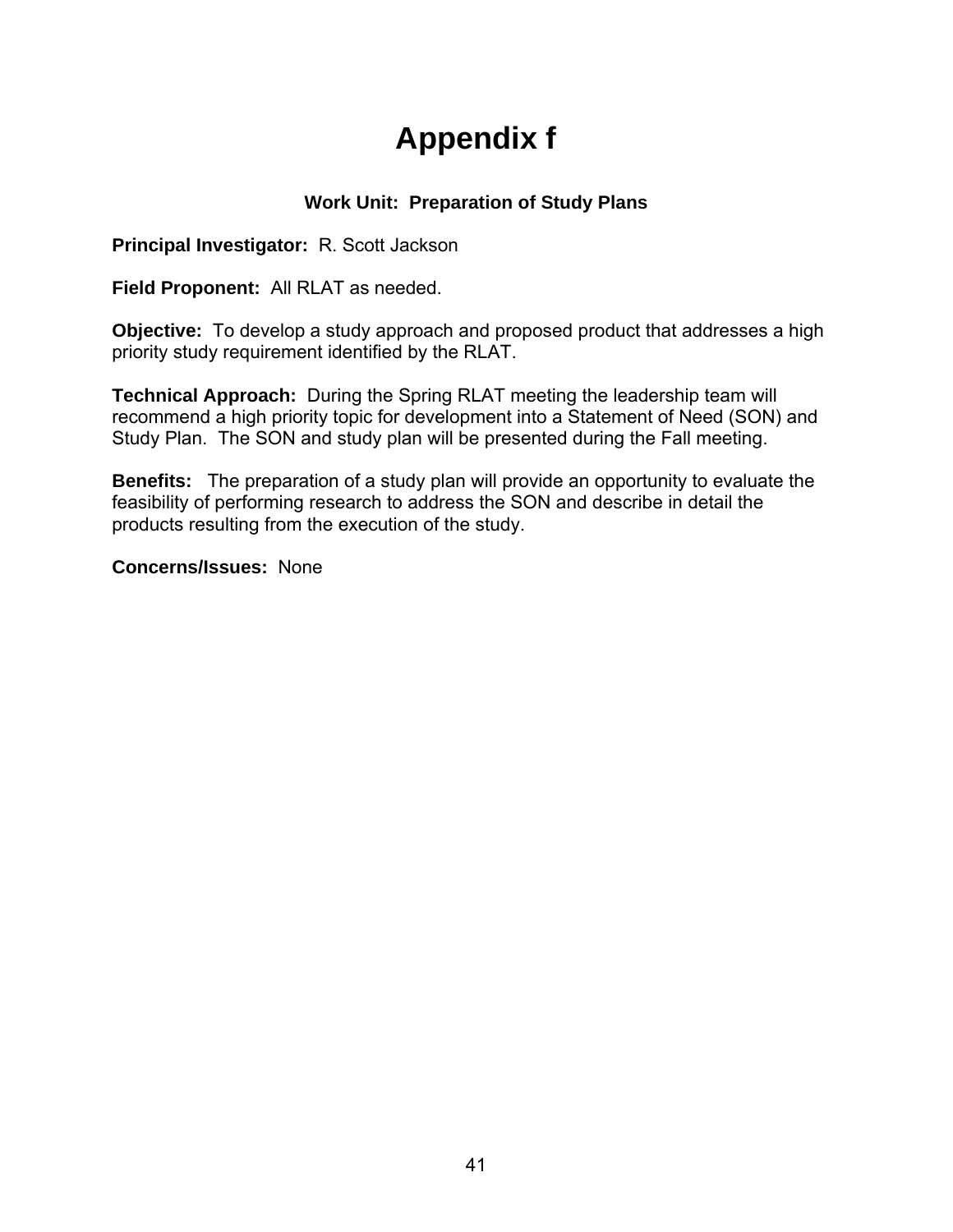# **Appendix g**

### **Work Unit: Program Management and Coordination**

**Principal Investigator:** R. Scott Jackson

**Field Proponent:** N/A

**Objective:** To plan and manage the execution of the RMSP and participate in RMSP related national agency initiatives.

**Accomplishments:** Conducted spring and fall Leadership Team meetings. Coordinated activities between RMSP and Leadership Team members. Participated in the following CE national initiatives: Recreation Strategy, Recreation Facility Standards Committee, National Recreational Fisheries Executive Order, Interagency Visitor Use Monitoring Initiative, and Recreation Program Area Brochure. Developed cooperative agreements with Penn State University, Texas A&M University, Oklahoma State University, and Michigan State University to participate in RMSP and related research projects.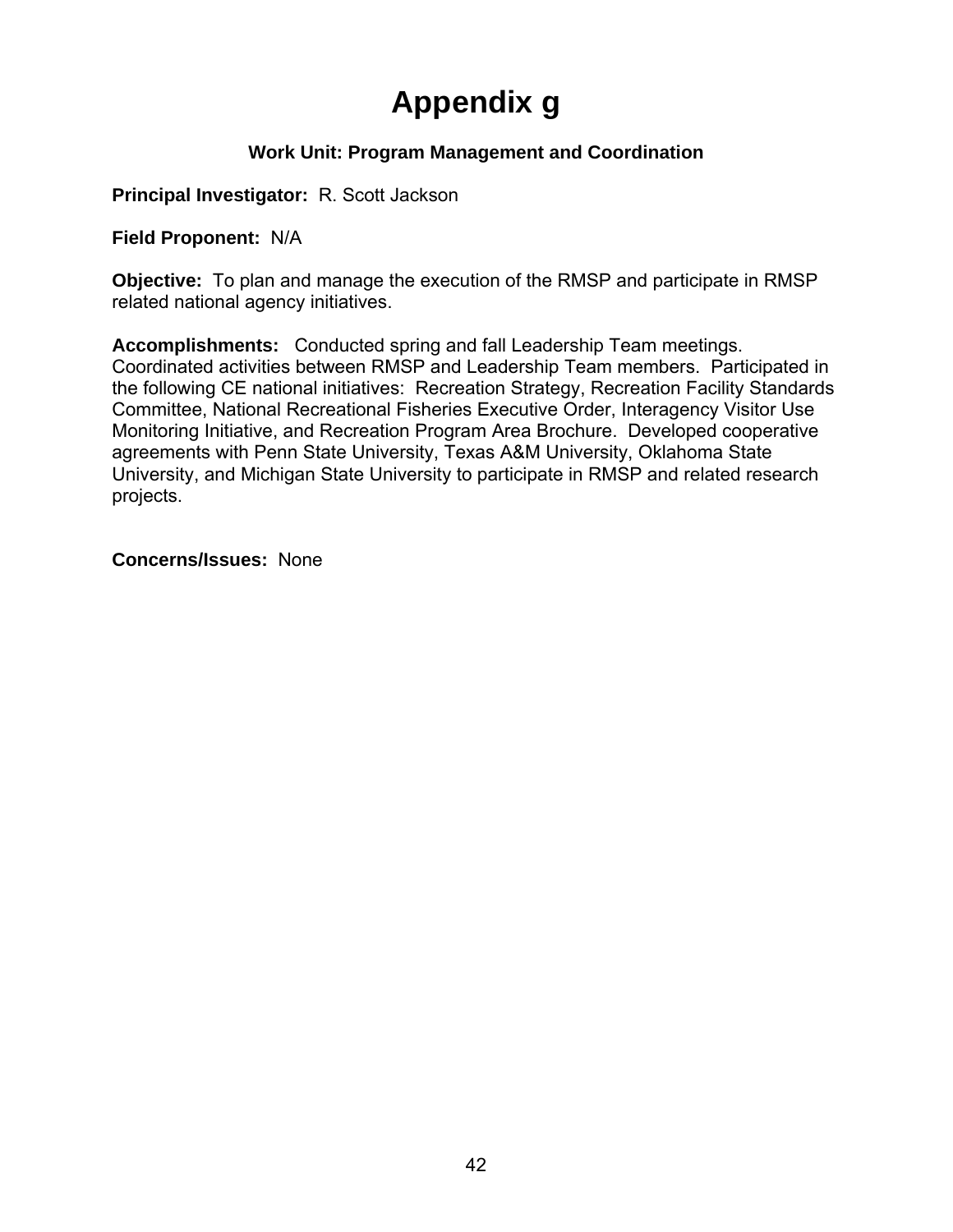# **Appendix h**

### **Work Unit: Reports and Publications**

**Principal Investigator:** R. Scott Jackson

**Field Proponent:** N/A

**Objective:** Reports and publications are intended to provide effective and timely information to field representatives. The electronic media will be used as the primary method of distribution of reports and publications.

**Technical Approach:** Publications will be produced as appropriate as a vehicle for sharing the results of research.

**Benefit:** Resource managers will have research results that can be used in their work.

**Accomplishments:** During FY99, two Technical Notes on Ethnic Culture (Asian American and Hispanic American) were completed. Two issues of RECNOTES were also published. Reports are now being issued electronically.

**Concerns/Issues:** All reports and publications will be provided only in electronic format. While this represents a cost-effective change, there may be some members of our customer base that do not have access to equipment to receive the information. Information is required on the need to provide hard copies of publications for dissemination to individuals who do not have electronic capability.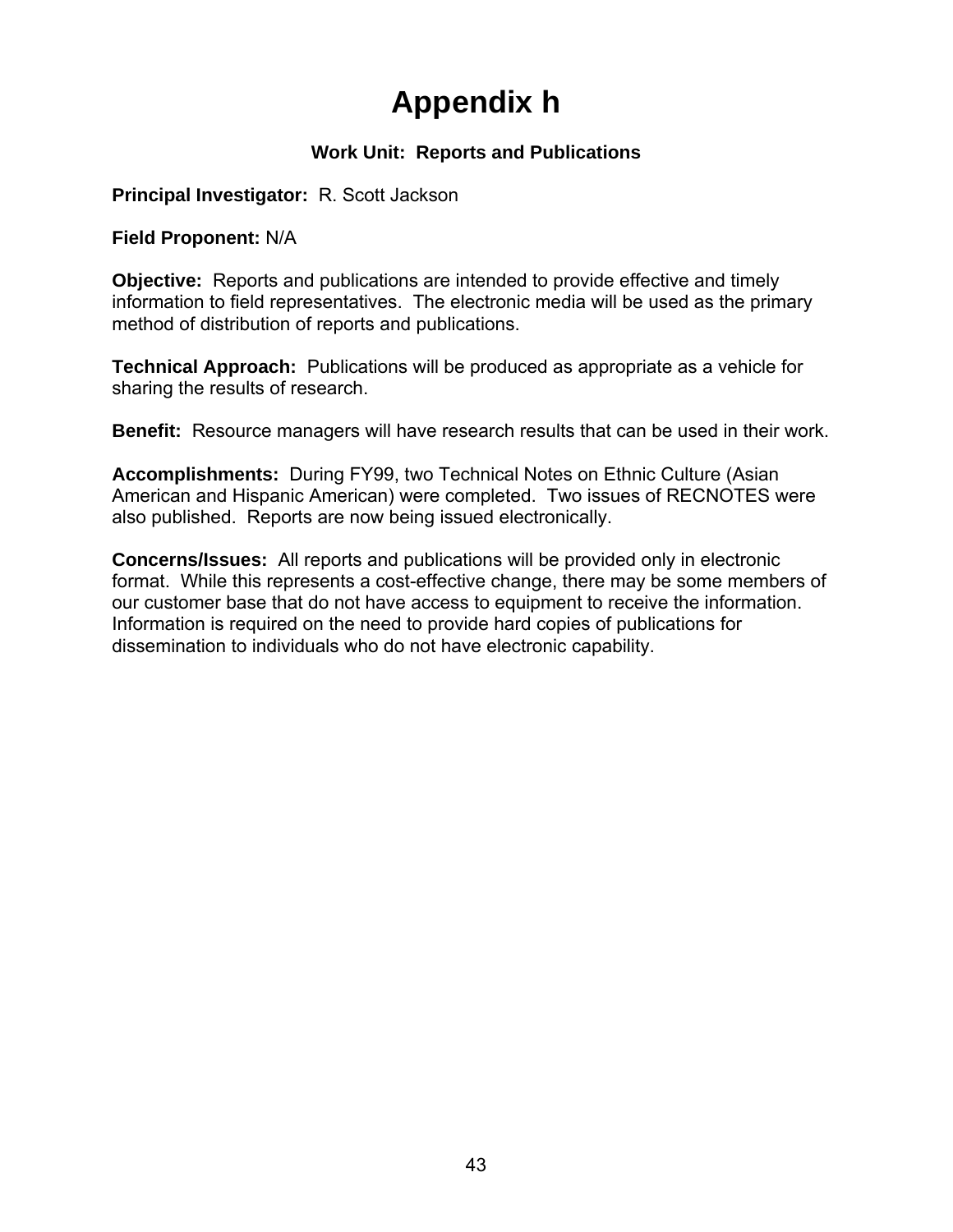# **Appendix i**

### **Work Unit: Strategic Planning/Performance Measures Support**

**Principal Investigator:** Julie Marcy, Wen Chang, Scott Jackson

**Field Proponent**: Judy Rice

**Objective:** This activity includes: a) Recreation strategic planning support, communication of strategic goals, integration into CW goals, and stakeholder involvement, b) support for development and implementation of performance measures including coordination with other Federal agencies with recreation programs, and c) development of related tools such as automated spreadsheets for managers to use in determining condition status, developing budgets, and prioritizing work.

**Technical Approach**: Facilitation of group sessions with key internal and external stakeholders, development of measures and associated user tools, and communication within the recreation community of practice and across the Corps as appropriate will be used to perform this work. Measures will be dynamic as they mature and will be used for both upward reporting to elements such as the Office of Management & Budget, and for internal use by project managers.

**Benefits:** Results will enable recreation-resource managers to direct their efforts into optimizing return on investments, assess progress toward achieving strategic objectives, and tying performance to budget. Lessons learned shared with/from other Federal agencies with recreation programs will result in efficiencies and economies and possibly, the development of some common performance measures. Integration of strategic planning efforts with the overall Civil Works program and Corps program.

**Accomplishments:** Strategic objectives for the recreation program were refined and performance measures were reviewed at the RLAT meetings in October 2002 and May 2003. These meetings also included discussions of measures in use by other Federal agencies with recreation programs. Assistance was provided to IWR and CW-ON in developing performance measures for the FY05 budget in June 2003. Assistance was provided to CW-ON in using existing measures to evaluate budgets in August 2003. A seminar from The Performance Institute on the Government Performance Logic Model was hosted at HQ for staff members involved in strategic planning. A draft PgMP for the Recreation Program, and a draft PMP for the RMSP were prepared in October 2003. The Environmental Program was assisted with a performance measures workshop in October 2003. NRM Gateway pages were prepared for strategic planning, performance measures and customer service in January 2004. Assisted Environmental Compliance with a strategic planning/performance measures session in April 2004.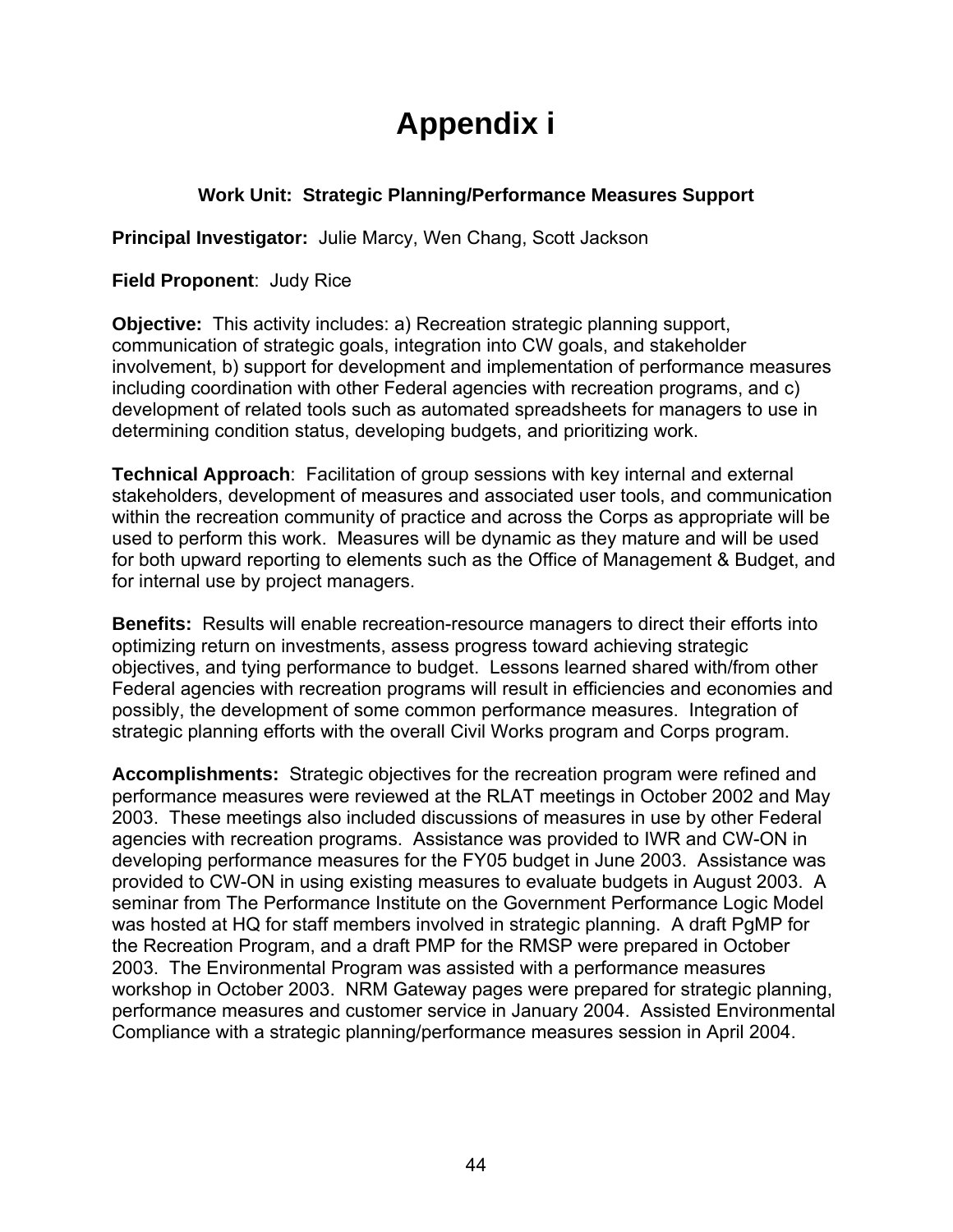Developed RecBEST tool and user's guide March-May 2004 with other members of the PDT. Developed draft OMB's Program Assessment Rating Tool (PART) for Recreation Program April-May 2004. The Recreation Program PgMP and the RMSP PMP were signed at the May 2004 meeting.

**Issues/Concerns:** Placing a greater emphasis on performance tied to budget and the implementation of USACE 2012 will create a dynamic setting that may require frequent adjustments to focus areas and schedules.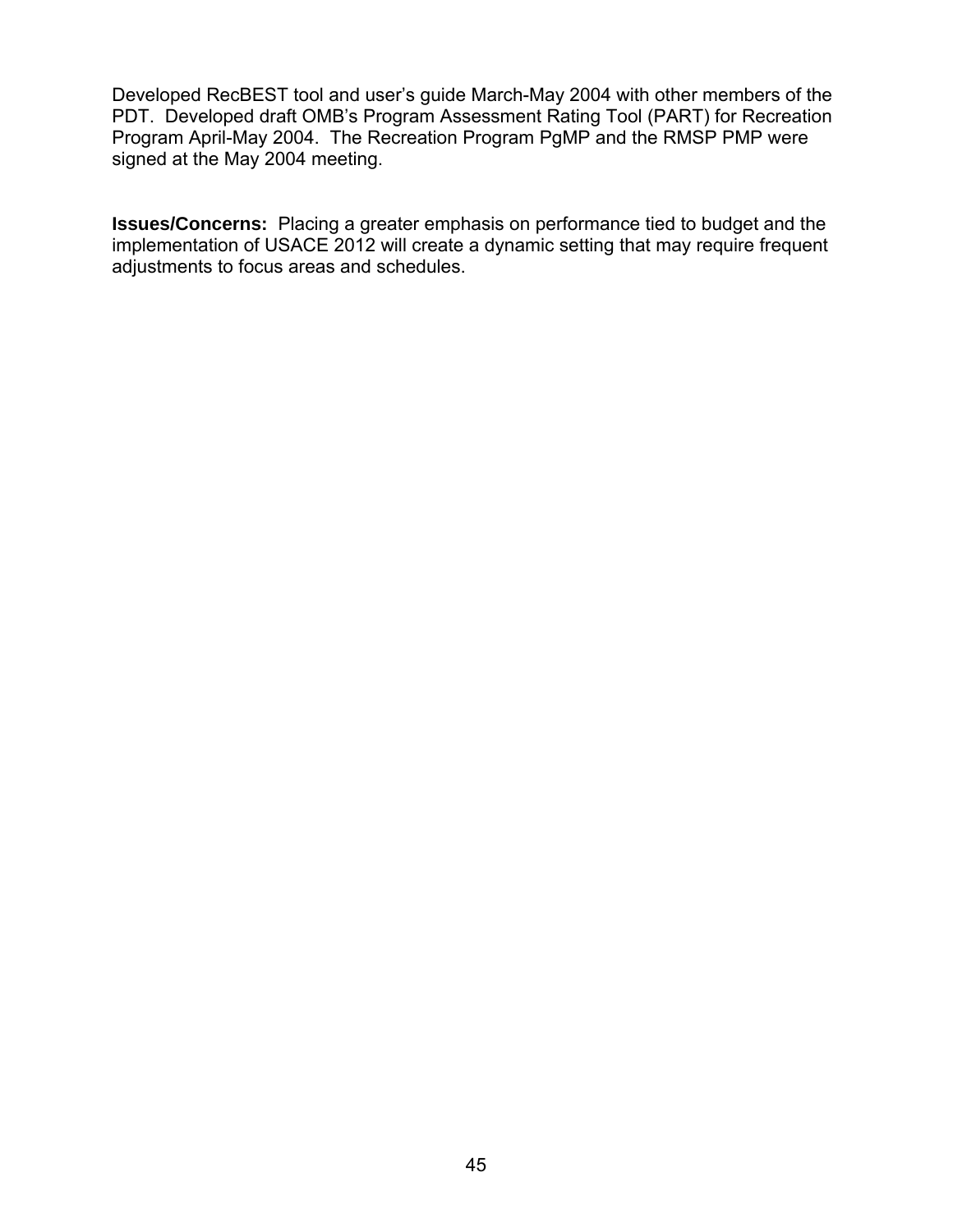# **Appendix j**

### **Work Unit: VERS Technical Support**

### **Principal Investigator:** Sam Franco

### **Field Proponent:**

**Objective:** Short-term (not to exceed one day and not including travel expenses) assistance will be provided to field representatives in application of certain tools developed in the research program. These items are currently the Visitor Estimation and Reporting System (VERS) and the Automated Use Permit System (AUPS).

**Technical Approach**: This activity will normally consist of response to telephone requests for emergency action regarding the application of VERS or AUPS programs. Field representatives should attempt to get solutions to their problems first from identified coordinators in district offices or from the Information Management office.

**Benefits:** Field users of automated systems will have access to experts that can trouble-shoot emergency problems.

**Milestones:** Support will be provided as needed.

**Accomplishments:** We answered 109 AUPS technical support calls and 117 VERS technical support calls during FY99.

**Concerns/Issues:** Technical support for AUPS and VERS continues to place a high demand on researchers to troubleshoot and resolve specific problems. The issue is exacerbated by turnover of field personnel resulting in newly assigned individuals who are in a learning mode to operate these programs and the lack of a reliable consistent funding mechanism to guarantee continued technical support. The VERS is programmed on a DOS platform and is required to meet administration requirements for estimating and reporting recreation visitation. An updated VERS reporting module has been completed and is currently in beta testing.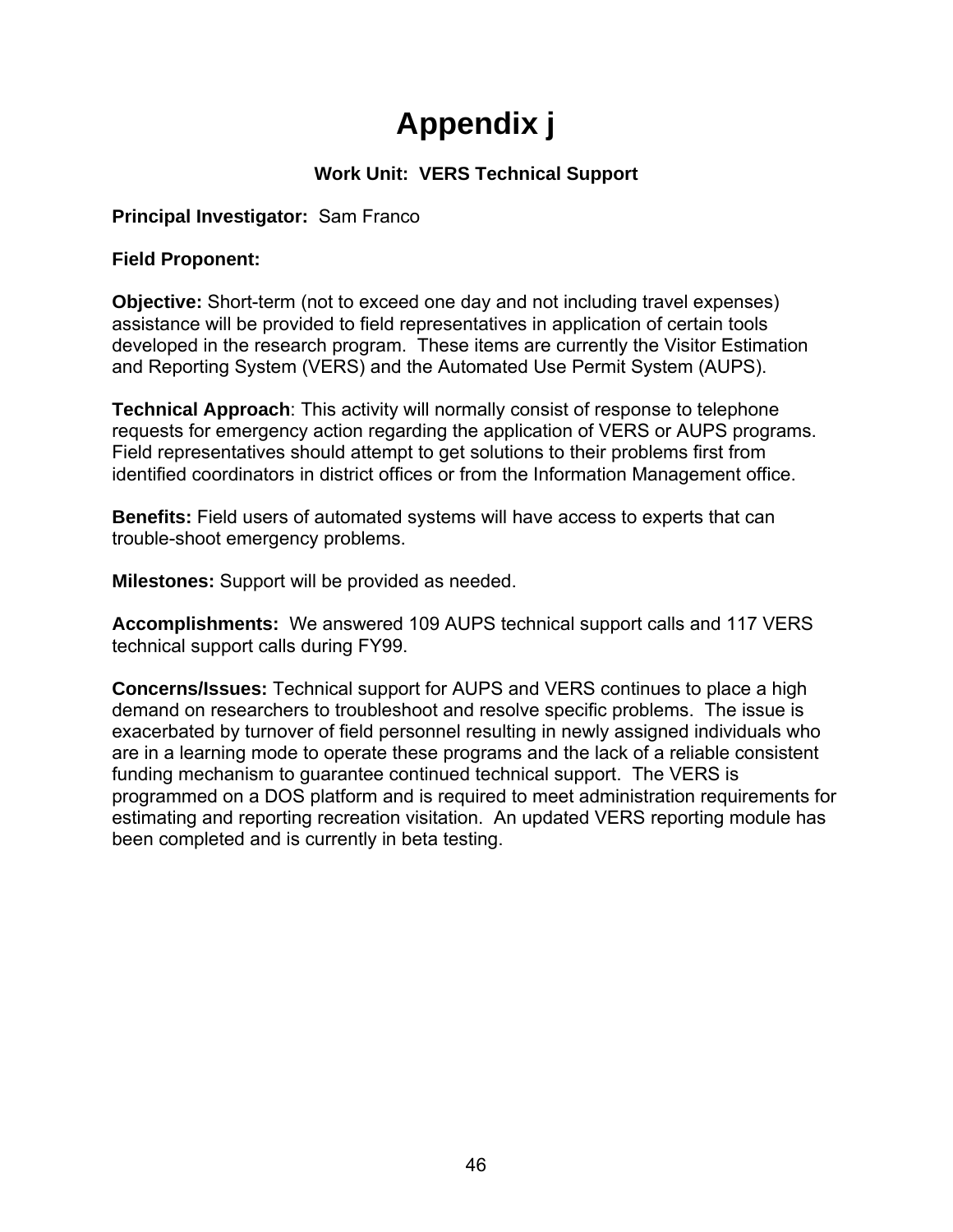# **Appendix k**

### **Work Unit: Visitation Monitoring and Reporting System**

### **Principal Investigators:** Wen Chang, Richard Kasul, Sam Franco

### **Field Proponent:** Dr. Michael Loesch

Objective: The goal of this project is to re-establish and modernize the visitation survey, estimation and reporting process. This study will also incorporate with the VERS reporting system and provide a baseline for future use estimation surveys. The objectives are to: 1) improve data collecting and reporting procedures, 2) improve the quality of visitation estimates, 3) develop an archival system for all the information collected for use estimates, 4) evaluate the use of program data (such as NRRS) to improve visitation estimates, 5) evaluate alternative use estimation technologies and processes, and 6) provide guidance for selecting load factors at non-survey sites.

Technical Approach: This project will be implemented in five phases. First, a centralized database and reporting system will be developed as part of the VERS revision and to incorporate data archiving feature into the current data reporting system. In phase II, modernized survey design and implementation process will be developed that include revised survey instruments and sampling design, and to evaluate new data entry technology such as using PDA's and laptop. In phase III, we will be looking at the use of other currently used systems such as NRRS to provide input regarding project visitation, user demographics, user preferences, etc. In phase IV, the work will focus on the improvement of estimates for dispersed areas. These are visitors who live in adjacent properties and walk on to the sites or drive to a non-conventional recreation areas that are not captured by traffic meters. In phase V, we will evaluate the inclusion of recreation visits for other program areas. This will initiate corporate discussion regarding the scope of visitor reporting, including as part of developing a visitation estimation strategy, to include: walk-on visitation at piers, walkways, jetties, the use of shallow draft harbors and harbors of refuge where the Corps maintains the federal channel to the facility, recreational lockage, and so on.

Benefits: This study will provide updates to the current recreation use estimates, which in most projects are based on load factors that have been at least ten years old. By updating the use estimates and the monitoring and reporting system, we will have better knowledge of where we are with regard to the management and operation application, performance measures, and plans for the future.

**Accomplishments:** Dr. Mike Loesch, who is also the proponent of this study, prepared Statement of Need. The study plan is currently being developed by the Recreation Research Team at ERDC.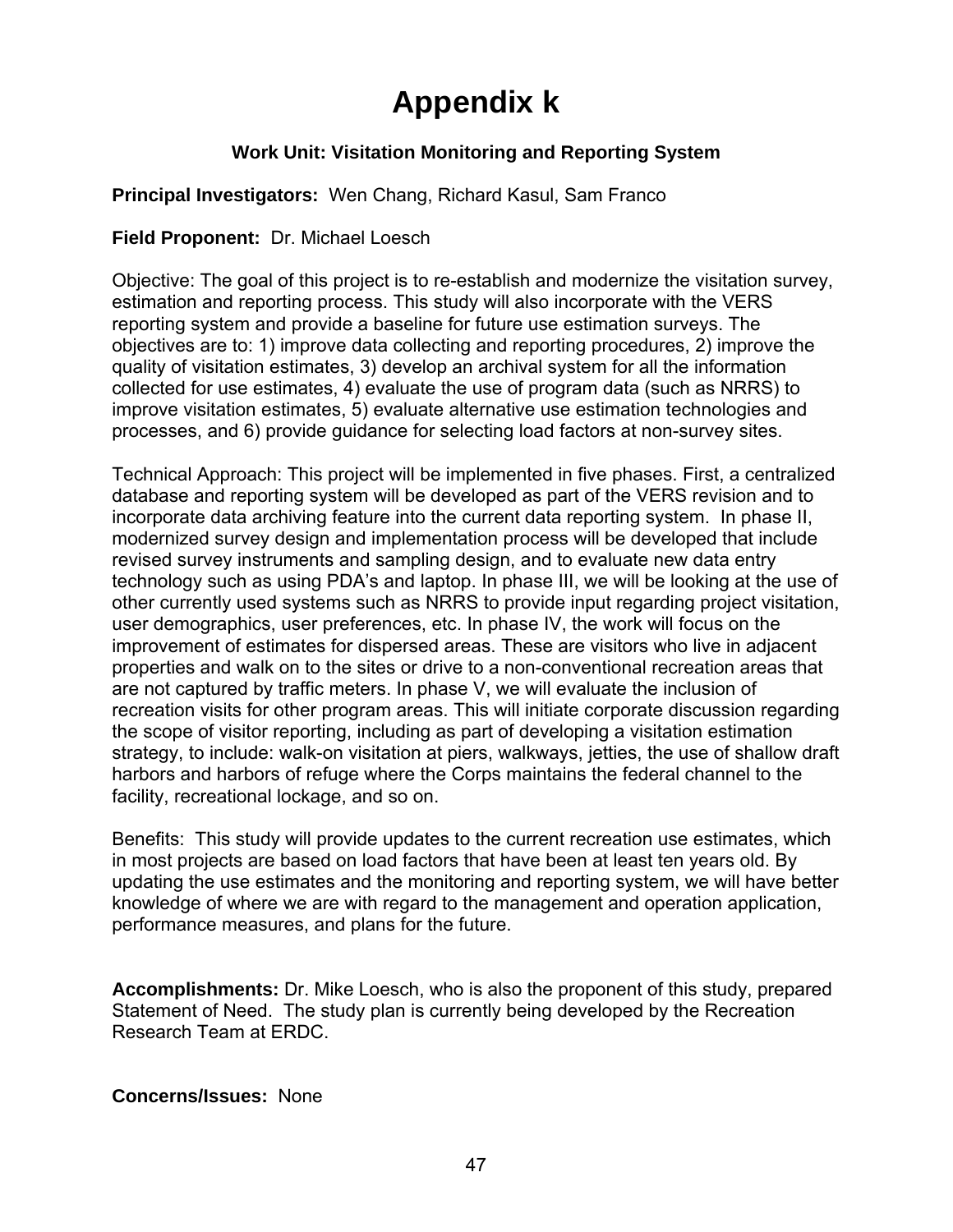# **Appendix l**

### **Work Unit: Water-based Recreation Carrying Capacity Assessment Process**

**Principal Investigator:** R. Scott Jackson

### **Field Proponent:**

**Objective:** To develop field-tested process for estimating the carrying capacity of recreation facilities to deliver quality water based recreation opportunities.

**Technical Approach:** The work consists of three phases; a) Evaluation of existing carrying capacity studies and evaluation systems to identify relationships between intensity of use and impacts on visitor experience. In addition a prototype evaluation process will be developed; b) field studies will be conducted to test the process; c) revise the process based on field studies and developed lessons learned.

**Accomplishments:** Completed study plan.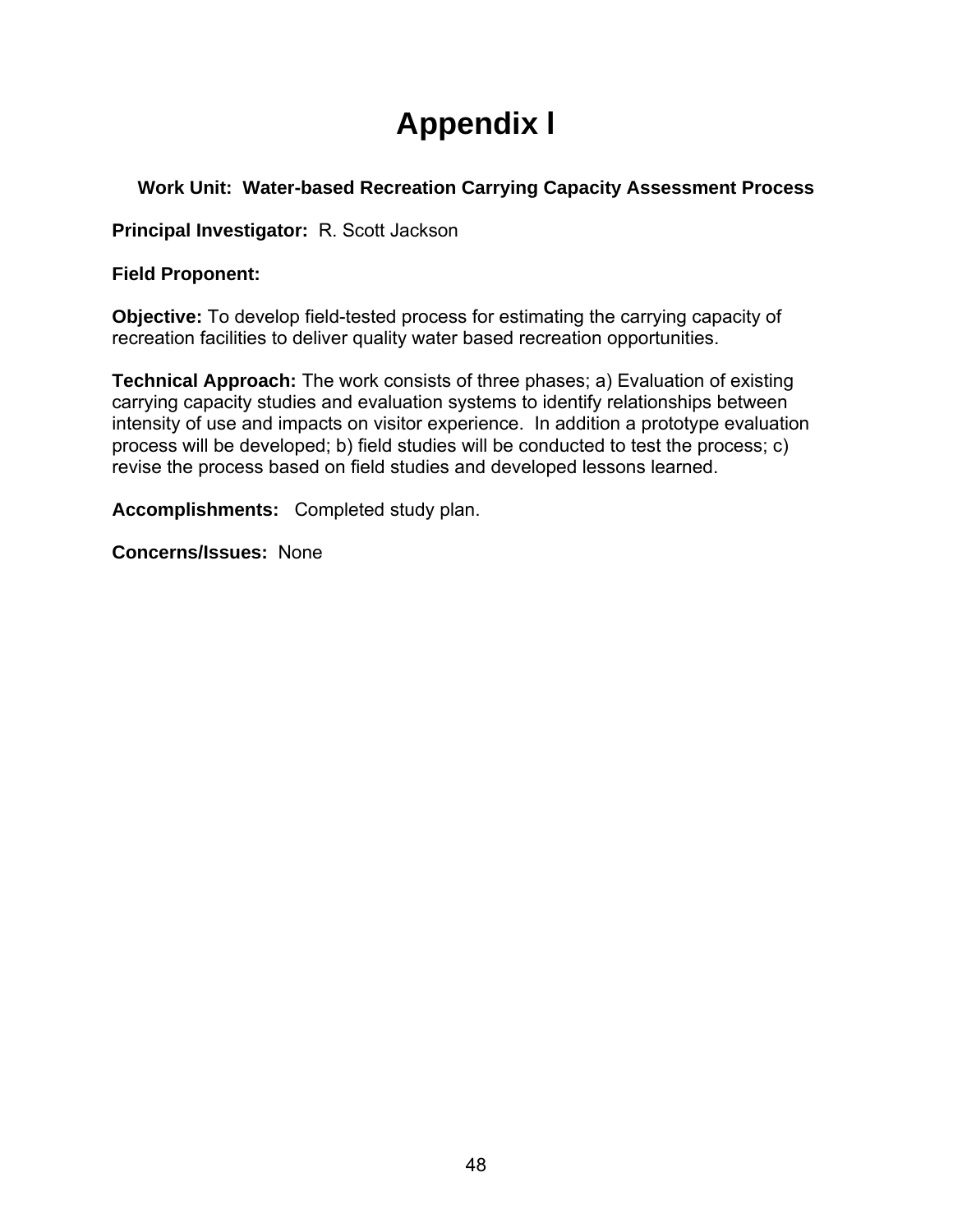## **Appendix D Strategic Initiatives**

- **1. Recreation Program White Paper**
- **2. Healthier US**
- **3. Performance Measures**
- **4. Recreation Performance Improvement**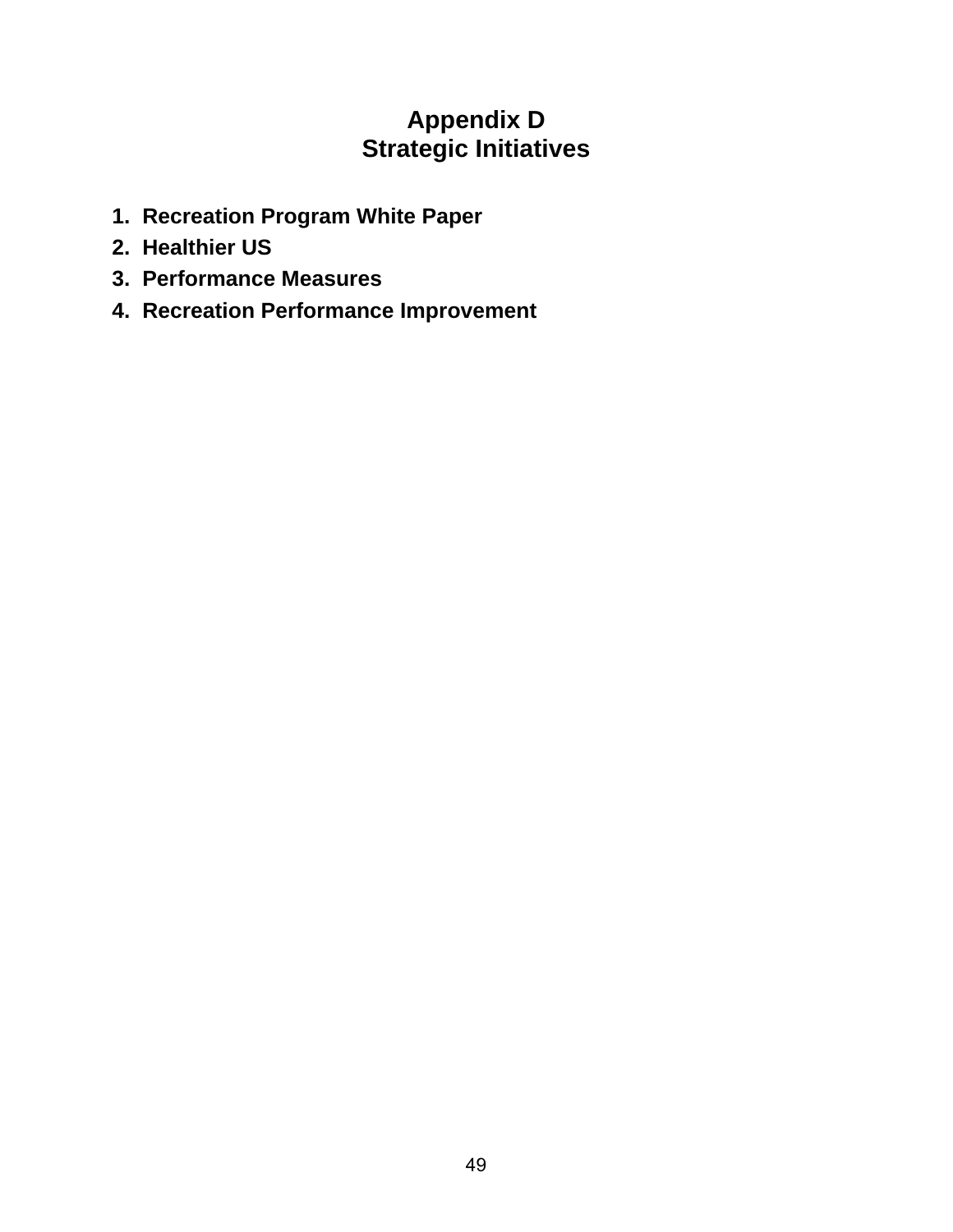### **Natural Resources Management Issue Paper 9 June 2003**

### **NATIONAL PROGRAM MANAGEMENT ISSUES**

### **1. Where should the Corps Natural Resources Management (NRM) Program be headed?**

Over the years, the NRM program has moved from a "big brother knows best" management style to one of participatory management. As the nation's citizens have become more educated, they have demanded a voice in management decisions that are made at all levels of the Corps. As a result, CECW-ON has established leadership advisory teams to assist in providing future direction for the Recreation Program, (Recreation Leadership Advisory Team - RLAT) and for the Environmental Stewardship Program (Stewardship Advisory Team - SAT). These teams are composed of individuals from all levels within the Corps - project, district and division - and provide a cross section of perspectives for the overall programs. The direction of the Environmental Compliance program is guided by the Environmental Compliance Policy Steering Committee, which meets annually. Our leadership teams provide us with the ability to actively engage stakeholders and rapidly adjust to changing conditions. As a result, we have begun conducting stakeholders meetings to obtain input from the citizen viewpoint about how we are doing, what we can do better and where we should be headed in the future. Our basic goal is to provide the management style, facilities and service that the citizens want and need.

a. Stakeholders Meetings. In October 2002, the Corps conducted its first national stakeholder meeting for its Recreation Program. The meeting purposes were to:

- Foster an understanding for stakeholders of USACE role in providing recreation opportunities.
- Listen to stakeholder concerns and thoughts to discover ideas for improving recreation opportunities on USACE lands and waters.
- Obtain input to further develop Strategic Planning for USACE Recreation business program of the future.
- Document stakeholder views.

About 20 stakeholders from Federal and state government, industry organizations and NGOs attended the meeting. They provided significant input that we can now use in establishing the Corps Strategic Plan for its Recreation Program. The Recreation Management Support Team (RMSP) and the Recreation Leadership Advisory Team (RLAT) are currently reviewing this input. Our intent is to hold additional stakeholder meetings on a regional basis to attract additional stakeholders.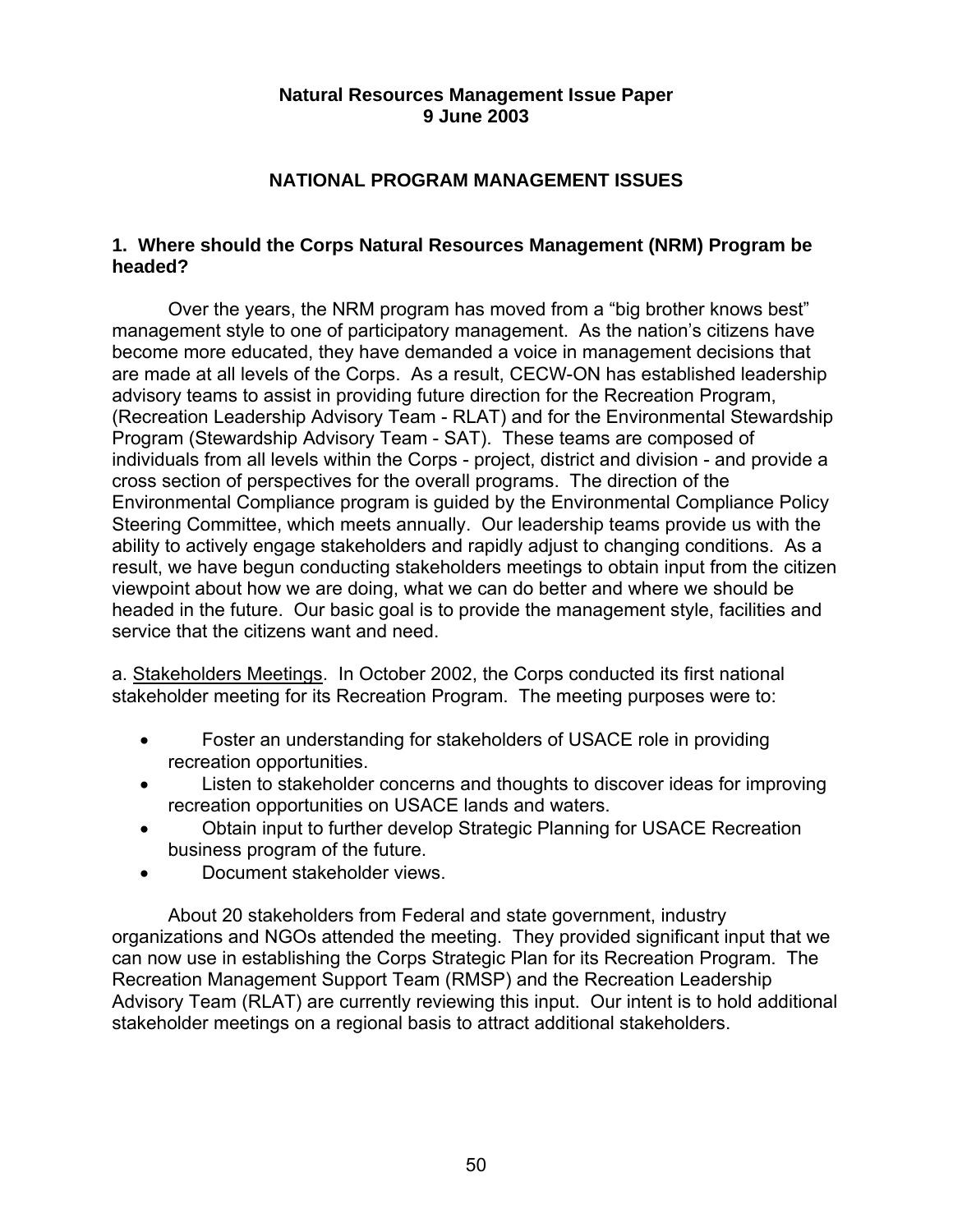We had intended to also hold a stakeholders meeting at the same time and place for the Corps Natural Resources Stewardship Program at Corps lakes. Unfortunately, we were unable to attract a sufficient numbers of stakeholders to make the meeting worthwhile. As a result, that portion of the effort was canceled and we are currently rethinking our options.

The general results of the stakeholders meeting were that we do not do enough to keep our stakeholders informed. Also, our stakeholders have a very strong interest in seeing the Corps succeed and are willing to help financially and otherwise. They wanted more stakeholder meetings.

b. OMB Involvement. In recent times, the Office of Management and Budget has also become a stronger influence, taking more interest and participating more directly in the Corps NRM programs than in the past. OMB is actively pursuing the President's Management Agenda. This affects the Corps NRM program in the areas of Egovernment and interagency business processes. As a result, a great deal of CECW-ON staff time has been devoted to Recreation One Stop, Volunteer.gov/gov, and other E-gov activities. This includes the identification of business processes across agencies, as well as the development of business data standards. To date, this emphasis has been primarily on the Recreation program; however, there is no doubt this trend will continue and expand into the Corps other business areas, including Environmental Stewardship and Environmental Compliance. The future of the Corps NRM programs will involve much greater coordination with other land management agencies, to include consolidation of business processes and tools to support those processes. As a result, "seamless, citizen centric service" will be the hallmark of Corps NRM programs in the future.

### **2. What are the current emphasis areas for the Corps NRM program?**

a. Promote Our Recreation Opportunities, Natural Resources and Cultural Resources. Over the last two years we have begun to focus attention on our "Value to the Nation" brochures and websites. This effort should be continued and expanded. We know that the Corps Recreation Program promotes economic benefits. We can effectively show the impact of recreation on local and regional economies in terms of spending by visitors and jobs for American workers. It is also true that interacting both physically and mentally within a well-managed natural environment promotes personal and social well being. First, we must complete our natural resources inventories. Next, we will derive the facts linked with the economic benefits associated with sustaining environments, personal and social benefits. Then we will have the ability to promote Corps natural resources as a valuable component of our mission. Although not as well defined in terms of economic impacts, cultural resources have significant potential as far as interpretation, conservation/protection and marketing are concerned.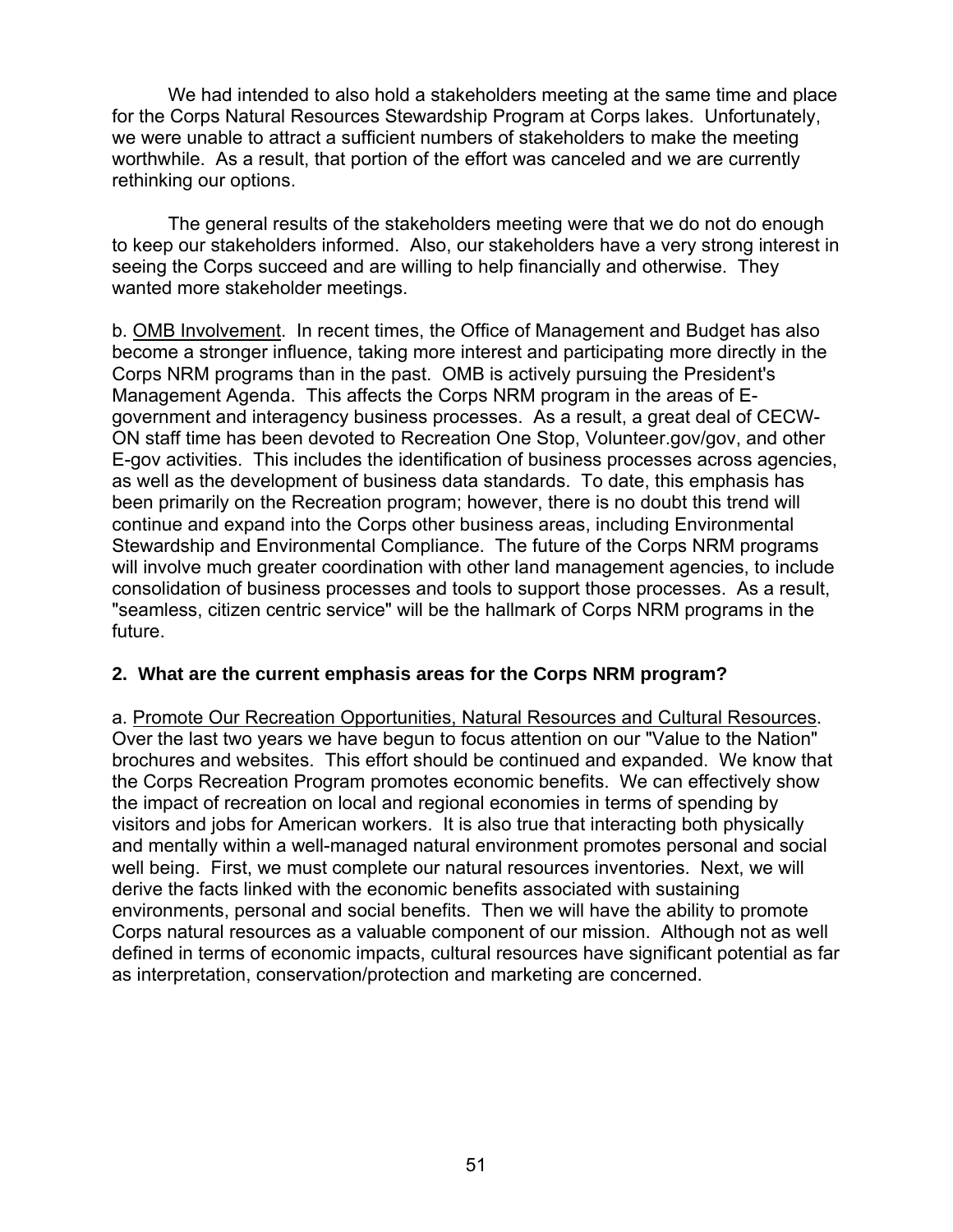b. Inventory Natural Resources (Level I and II) on Corps Lands. This involves establishing an inventory of Corps lands to determine the nature and extent of the resources entrusted to the Corps care. We have a wealth of biological diversity at our water resources projects and in many cases they have not been inventoried to determine what does exist, or its condition. Once the extent of our resources is known, the value of these resources on a local, regional and even national scale can be assessed. Where these inventories have been completed, we have found there to be diverse plant and animal communities containing unique species requiring protection and management. Inventories must be funded and conducted to properly manage our lands and waters and meet our Stewardship obligations.

c. Master Plan/Operational Management Plans. Master Plans and Operational Management Plans (OMP) need to be developed, or updated and kept current to effectively convey to stakeholders, the public, Congress and other agencies our mission and stewardship goals for the land and resources that have been entrusted to us. The Level I inventory is the basic building block for the Master Plan. The Level II inventory is a measure of the success of the OMP. We cannot manage our own lands using either our own forces or those of others under any kind of instrument or agreement without accurate and up to date OMPs.

d. Accessibility. The Corps has no comprehensive policy or guidance in place for the management of the accessibility program for persons with disabilities for our recreation opportunities. Although the governing legislation was passed 30 years ago, implementing standards have not been developed until recently and are still not codified. In FY03, CECW-ON obtained funding to partner with the Bureau of Reclamation in the use of a computerized system to manage our accessibility program. A MOU is now under development to formalize this partnership. Also under development is comprehensive policy and guidance for the Corps accessibility program.

e. Program Management Plans. CECW-ON has identified the development of Program Management Plans (PMPs) for all NRM programs as an emphasis area, pursuant to the Corps commitment to the PMBP process. The development of these PMPs will clarify our thinking about how NRM programs fit into the PMBP box, permit us to align ourselves properly in the order, and communicate our commitment throughout the program.

### **3. What are the critical issues requiring resolution?**

a. Maintenance of Professional Staff. Several dynamics are affecting our ability to maintain a professional staff that is adequate to manage our NRM programs effectively. At the most basic level, problems stem from inadequate and still shrinking staffing allocations at the project level to accomplish the Corps NRM mission. Further, many of our senior, experienced staff are approaching retirement age, and we have done little succession planning to assure junior staff is provided the training and experience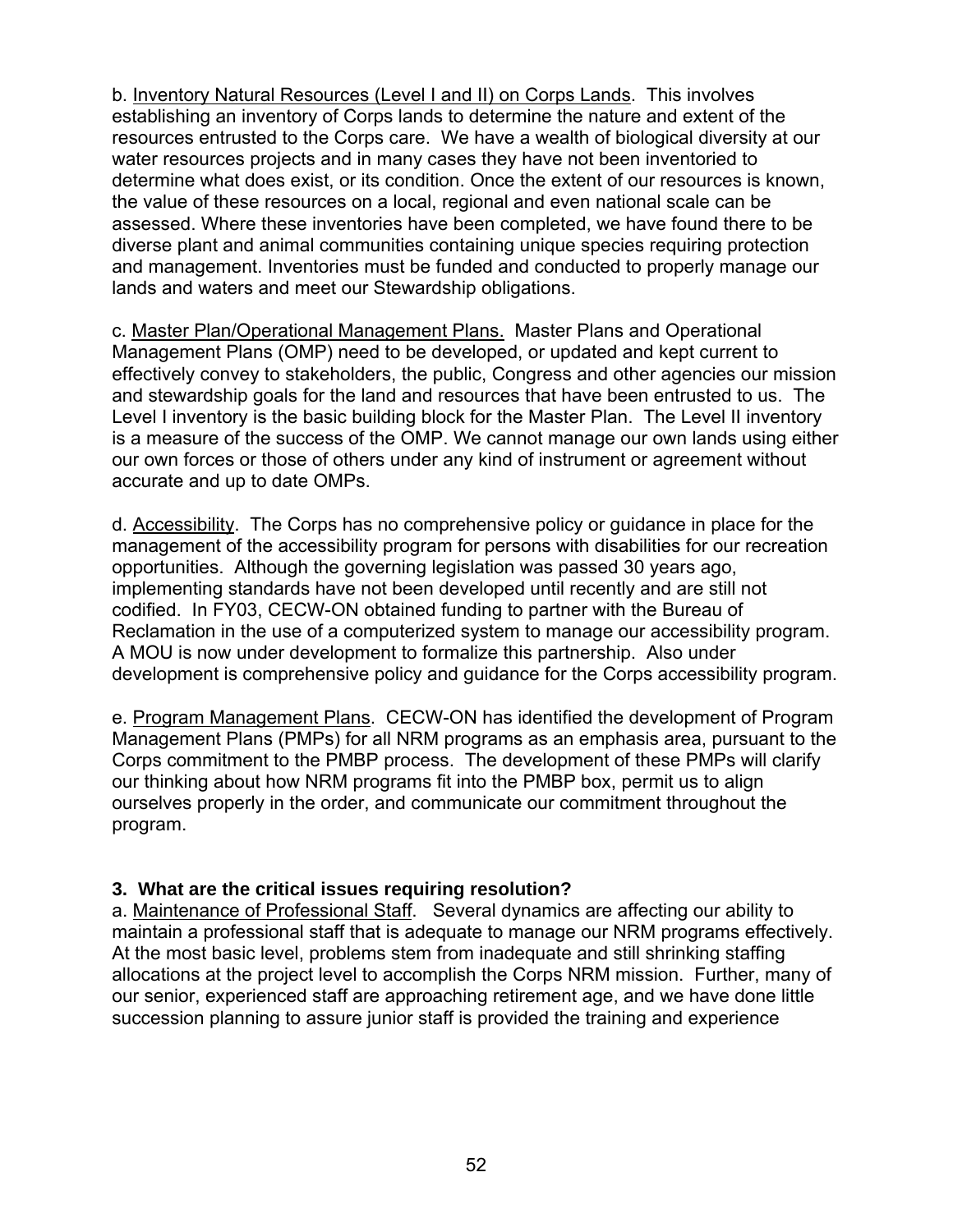necessary to prepare them for these senior positions. The numbers of developmental assignments have been severely limited due to budget constraints. The new A-76 guidance has serious implications for recruiting and retaining our professional NRM staff. Regarding this last issue, the Chief has signed a memo to the ASA asking for an exemption to competitive sourcing for the Corps Park Rangers.

b. Barriers to Partnerships. The Chief and the DCW have challenged us to seek out partnerships to accomplish the Corps mission and better serve the American public. The elimination of the requirement for a partner to provide up-front financing and acceptance of in-kind services are examples of tools that Corps Operations Managers need to become successful in partnering. We also need the ability to make partnering a two-way street. This requires some type of granting authority so we can give our partners money as other agencies do.

c. Modernization. Many Corps recreation sites and facilities are inadequate for current use, poorly designed, unattractive, inaccessible for persons with disabilities, and unsafe. Most were designed during the 1960s and 70s and have reached the end of their useful lives. They do not accommodate the recreation preferences of our customer base, which includes persons of many ethnicities, nor do they accommodate the vehicles and equipment our customers bring to their recreation experience. This is a worsening problem that continues to erode the quality of service we provide for our recreation customers. A modest investment in site and facility modernization could improve our service provision and customer satisfaction enormously.

d. Inconsistent Delivery of Public Service Across the Corps. Inconsistent delivery of the Corps NRM products across the Corps is a difficult problem resulting from several causes. Historic budget and manpower inequities have created widening gaps in service delivery among the "richer" and "poorer" districts and projects. Customer expectations are difficult to meet, when the amenities and service provided vary widely across the Corps and do not relate directly to the level of fees charged. Inconsistent recruitment and retention of staff specialists in areas such as fish and wildlife, forestry, range management, park administration, and recreation management compromises our ability to manage the breadth and diversity of the our NRM program consistently and effectively. As our customers become more mobile, visiting more projects in different states and districts, this disparity becomes more difficult to explain and accept.

### **4. What "Good Ideas" should be implemented to improve the program?**

a. Recreation Area Modernization Program (RAMP). The RAMP is a comprehensive solution to address the problem of aging and outdated recreation infrastructure in the Corps. We have tried twice over the last few years to include a funding package in the

Corps budget for RAMP, once in O&M, General and once in Construction General. Both times our efforts have failed. We should renew our efforts in this regard so that we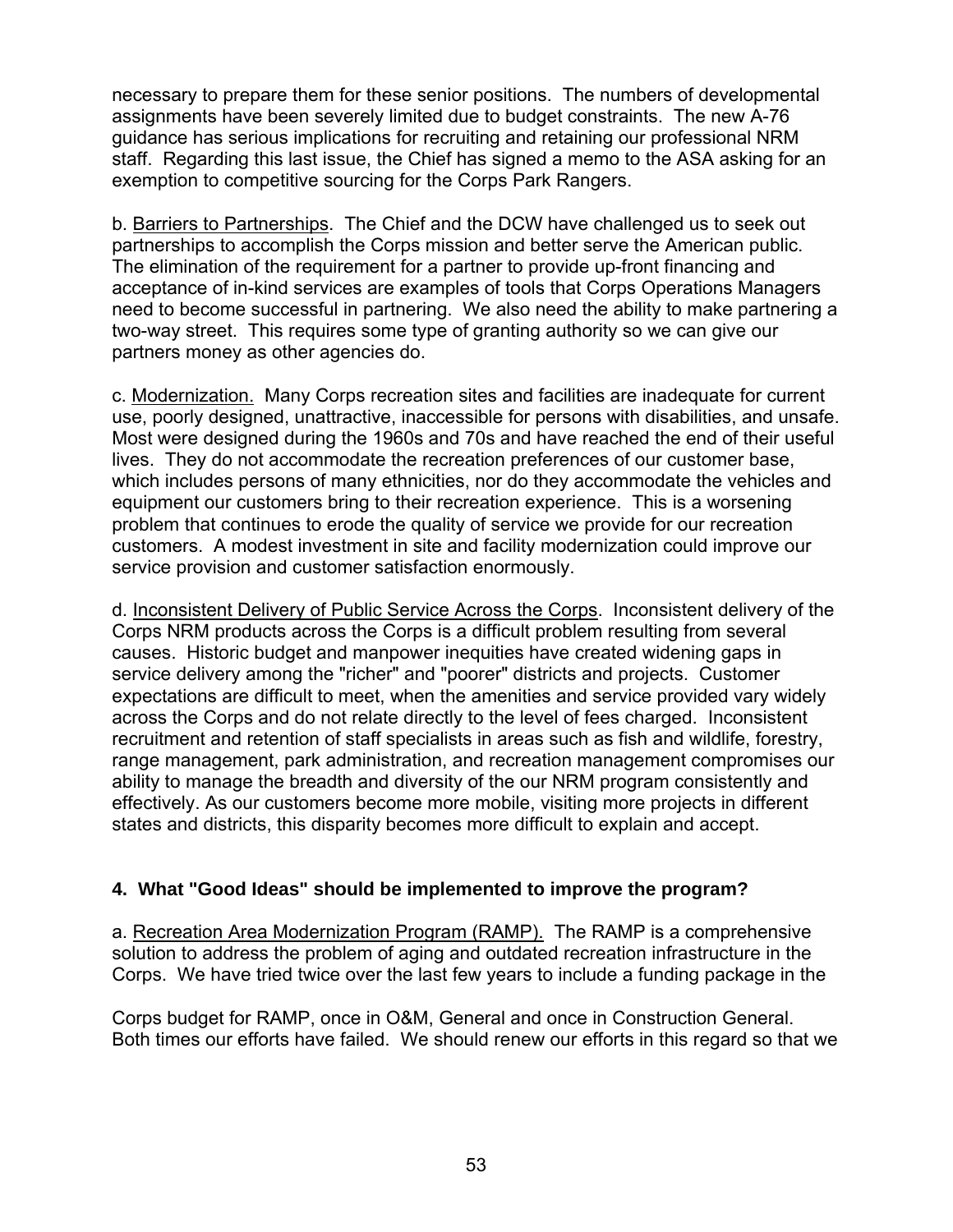can better serve the visiting public and protect the resources for which we are responsible. Our experience with past modernization projects shows positive results in terms of increased visitation, reduced vandalism and visitor behavior problems, increased fee collection and increased customer satisfaction.

b. Peer Review Program. Reestablish the Peer Review Program that was implemented in the mid 1990s to assess district programs and share ideas. This program was an excellent tool for sharing ideas and increasing efficiencies. Teams, made up of subject matter experts from different districts/projects, visited other districts/projects, reviewed programs and made recommendations for improving those programs. This benefited both the district/project that was being reviewed, as well as the team that was performing the review. "Good ideas" were shared and recommendations for making improvements were exchanged. The Peer Review Program was eliminated because of budget constraints. Reestablishing this program would be money well spent. In conjunction with our new facility and customer service standards, soon to be published, the Peer Review Program could improve our delivery of consistent recreation products and services across the Corps.

c. Partnership Funding Pool/Seed Money. The establishment of a partnership "seed money" fund at the district level and the ability to provide funds to partners outside the federal agencies would greatly facilitate the implementation of recreation partnership agreements and projects. Potential partnership projects could compete for funds that would be used strictly to secure and execute NRM partnerships. The USDA, Forest Service uses this type of program and it works. Corps Operations Managers at the project level have many opportunities to partner but lack the seed money to make things happen. Under our current system, any partnering that is accomplished can only be done by freeing up funds through the elimination of other work items from the project O&M Budget.

d. Environmental Management Systems (EMS). Implement EMS at appropriate facilities in accordance with DoD, DA policy and Commander's Policy Memorandum #11. Environmental management systems will use the ISO 14001 specification. Implementation guidance and step-by-step tools are being developed by the EMS implementation PDT.

e. Retention of User Fees at the Project Level Without Budget Offset. For many years, OMB has seen fit to allow the Corps to collect user fees and then offset our O&M budget by that amount. As such, there is no incentive for local managers to increase the use fees they collect at the project level. Allowing the projects to keep the fees they collect would go a long way in reducing the Corps maintenance backlog and improve customer service. CECW-ON has proposed this idea under our legislative initiative for this year (WRDA 2003). Our proposal allows the projects to keep the majority of the funds they collect and establishes a national account using the remainder of the funds to provide for the construction of user fee facilities and other improvements where user fees are not currently collected.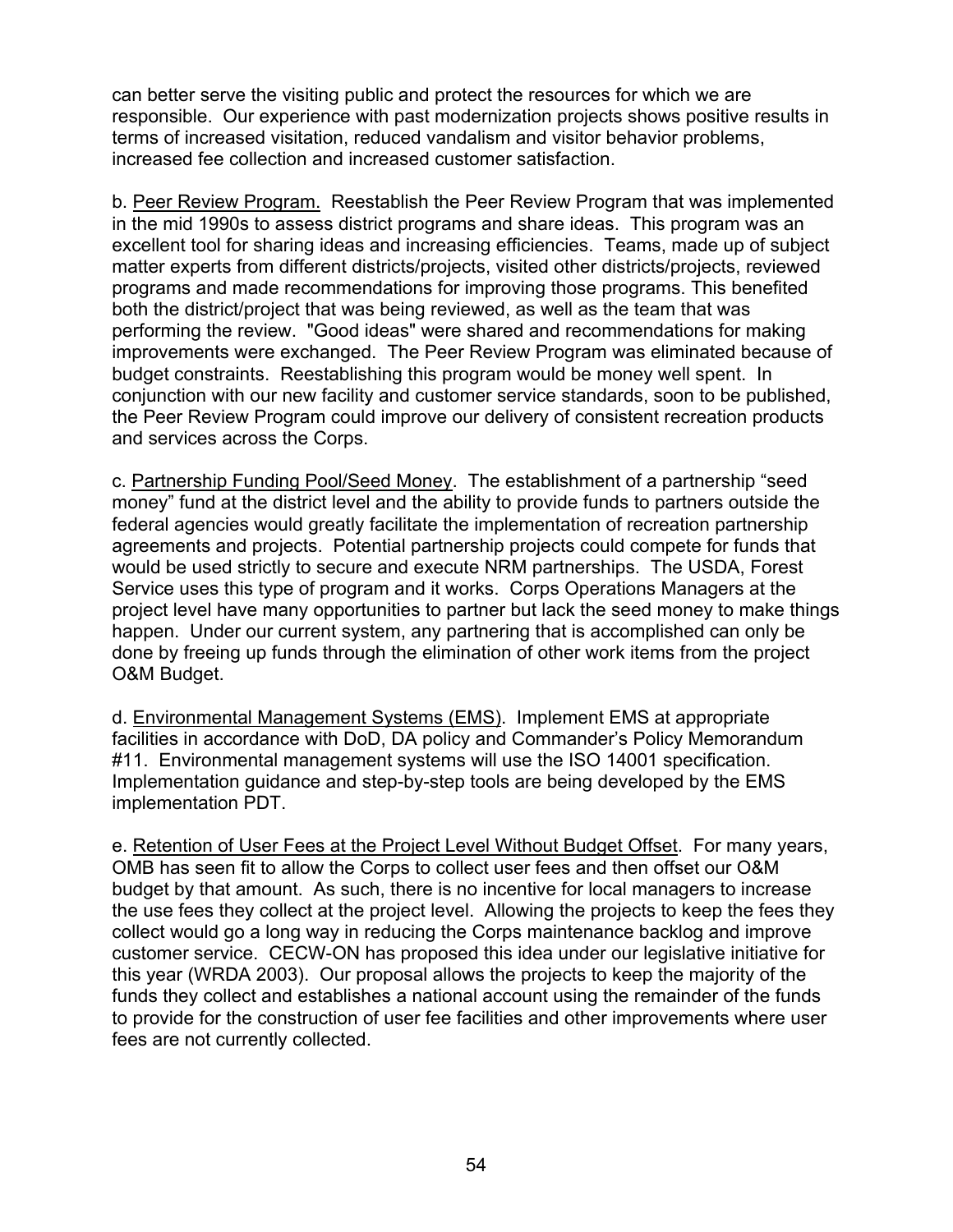George E. Tabb, Jr. Chief, Natural Resources Management Branch **Conducts** Division Conducts Division Directorate of Civil Works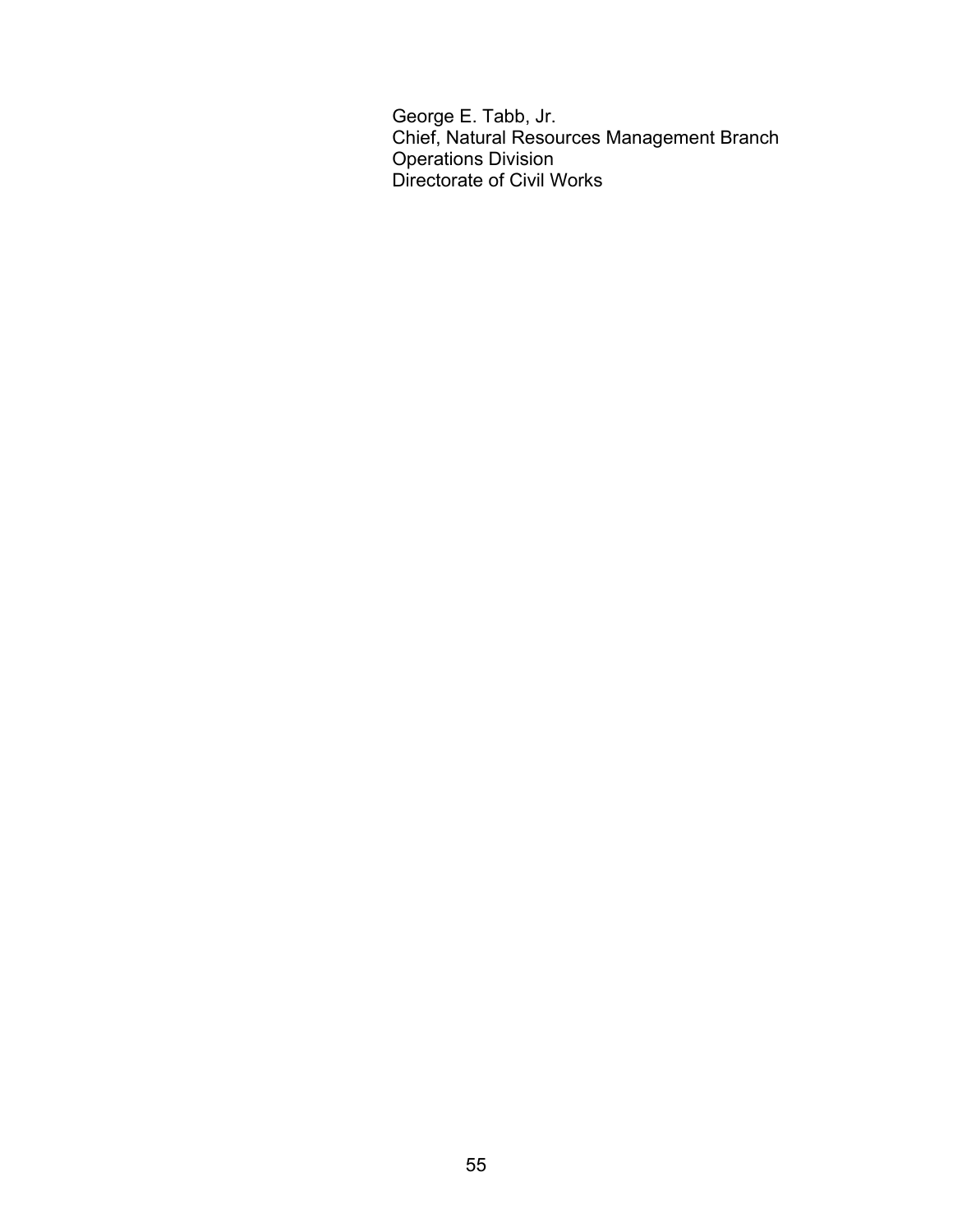## **Healthier US**

## **HealthierUS Initiative Project Management Plan**

### **Purpose and Scope:**

President Bush's HealthierUS Initiative is based on the premise that increasing personal fitness and becoming healthier is critical to achieving a better and longer life. Extensive research, much of it conducted or funded by the Federal Government, has shown that improving overall health, and thus preventing disease and premature death, is as easy as making small adjustments and improvements in the activities of daily life. The President's HealthierUS Initiative uses the resources of the Federal Government to alert Americans to the vital health benefits of simple and modest improvements in physical activity, nutrition, and behavior.

Nearly half of American adults report that they do not exercise at all, and seven out of 10 do so infrequently. Too many of America's youth do not exercise at all, are overweight, and have poor dietary habits. Five chronic diseases associated with obesity -- heart disease, cancer, stroke, chronic obstructive pulmonary disease (e.g., bronchitis, emphysema, asthma), and diabetes -- account for more than twothirds of all deaths in the United States. In addition to claiming more than 1.7 million American lives each year, these diseases hinder daily living for more than one of every 10 Americans, or 25 million people. More than 100 million Americans live with chronic disease, and millions of new cases are diagnosed each year.

Although these chronic diseases are among the most prevalent and deadly health problems facing our nation, some of them are very preventable. Effective measures exist today to prevent or delay much of the chronic disease burden and curtail its devastating consequences. Families can take simple, affordable steps to work physical activity, good nutrition, and behavior changes into their daily routine. You don't have to become a marathon runner or be able to afford a gym or health club membership to improve personal fitness. The health of Americans would improve with modest but regular physical activity and better eating habits.

People of all ages can benefit from these actions. For the nation's seniors, poor health should not be a foregone consequence of aging. Improvements in diet and physical activity can greatly improve the quality of life at any age. Regular physical activity also helps older Americans maintain joint strength and mobility and substantially delays the onset of functional limitations and loss of independence.

The Administration is announcing two actions to promote fitness:

## The President's Council on Physical Fitness and Sports.

An important step in communicating the Administration's message on fitness and health is the revitalization of the President's Council on Physical Fitness and Sports. Chaired by Lynn Swann, and vice-chaired by Dot Richardson, the Council will coordinate its activities with Federal, state, and private entities to serve communities across the country more effectively.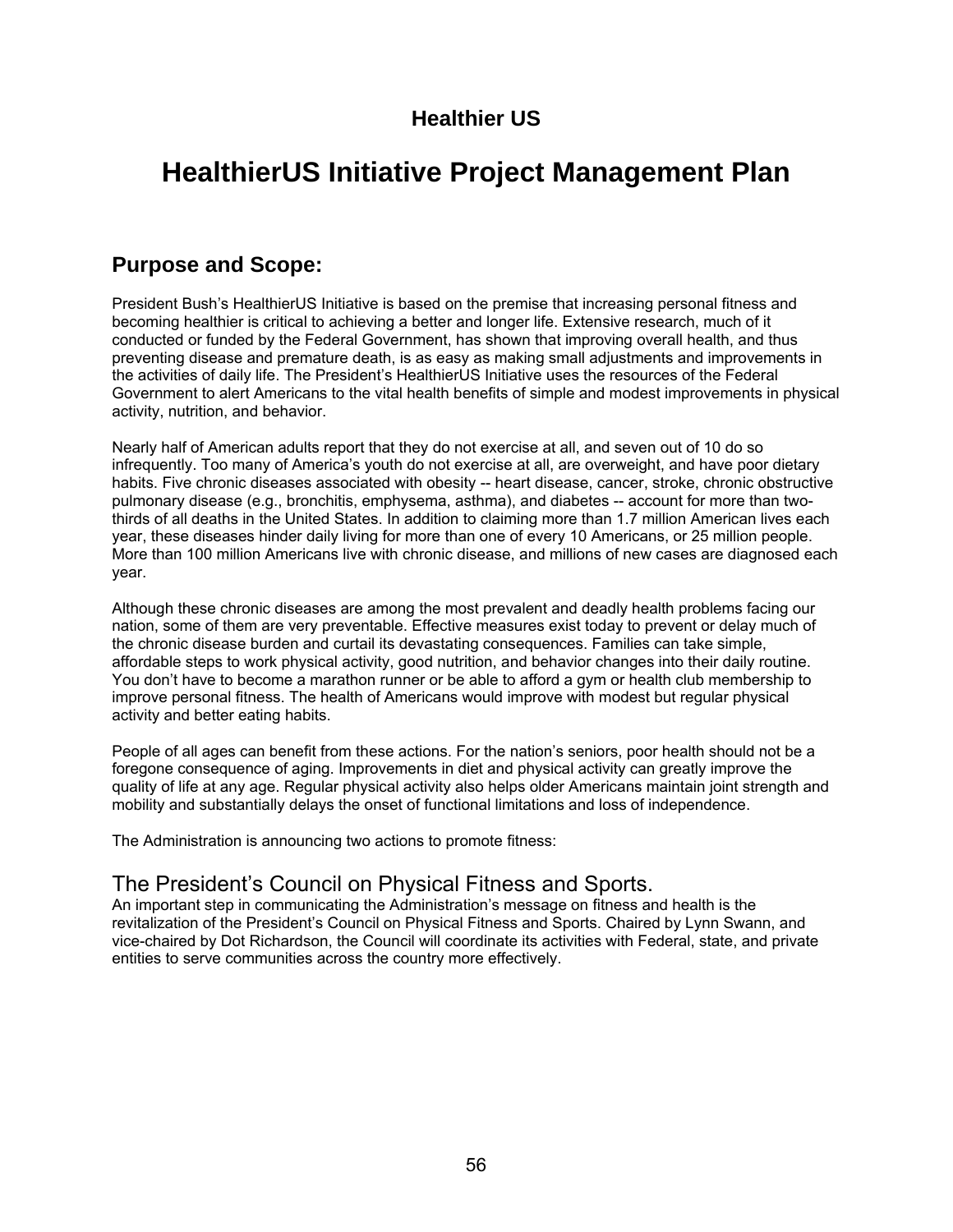## **Agency-Wide Activities to Promote Personal Fitness.**

The President is signing an Executive Order that directs certain Federal agencies to review all policies, programs, and regulations related to physical activity, nutrition, screenings, and making healthy choices. The agencies will propose revisions, modifications, or new actions to further improve the promotion of personal fitness, and forward the recommendations to the President within 90 days.

The HealthierUS Initiative is based on a very simple formula: every little bit of effort counts. The Administration has identified four keys for a healthier America and is taking the following actions to promote them:

**Be Physically Active Every Day**. Many chronic diseases can be prevented with modest exercise, in some cases as simple as walking for half an hour. There are countless opportunities for physical activity that do not need to be strenuous or very time-consuming to be beneficial. Enjoy the outdoors with your children and family and show them that exercise can be fun and achievable. Administration actions to promote physical activity include:

· Declaring a Fee-Free Weekend in America's National Parks and Federal Lands · Creating a HealthierUS.gov Web Site

· Promoting the Use of Public Lands and Water

· Highlighting the Rivers, Trails, and Conservation Assistance Program

*Eat a Nutritious Diet.* Americans should make simple adjustments to their diet and avoid excessive portions. Increasing fruit and vegetable consumption is a central part of a healthier diet, and good overall nutrition lowers the risk of getting heart disease, stroke, cancer, and osteoporosis. Administration actions to promote better nutrition include:

· Enhancing the National 5 A Day for Better Health Program

- · Promoting Nutrition Curriculum and Education in Our Schools
- · Supporting the Eat Smart-Play Hard Campaign

*Get Preventive Screenings*. Americans may be surprised to learn how a simple test like a cholesterol screen or a blood pressure check can reveal current health status and identify a need to adjust diet or behavior. Administration actions to promote preventive medicine include:

· Creating the Healthy Communities Innovation Initiative

· Raising Awareness of Diabetes Screening, Especially for Women

· Strengthening and Improving Medicare

**Make Healthy Choices**. Avoid tobacco and drugs and the abuse of alcohol and make smart and safe choices in your everyday life. Administration actions to promote healthy choices include:

· Creating a CDC Tobacco Control Toolkit

· Highlighting the Drug Free Communities Support Program

*The Corps participation in President Bush's HealthierUS Initiative will primarily be focused on the first bullet of the four actions shown in red above...Be Physically Active Every Day!! Corps lakes are great places to walk, jog, ride bikes, hunt, fish, ride horses, swim, boat, camp etc. These recreational activities keep people active and if done routinely, can contribute to a healthier lifestyle.* 

*Many Corps parks are close to urban areas and are convenient places for physical activity. Accordingly, we want to encourage people to utilize Corps parks for regular physical activity.* 

*In addition, Corps lakes have paved roads and many have trails. These roads and trails can be utilized for walking, jogging, and riding bikes which are beneficial physical activities for improving*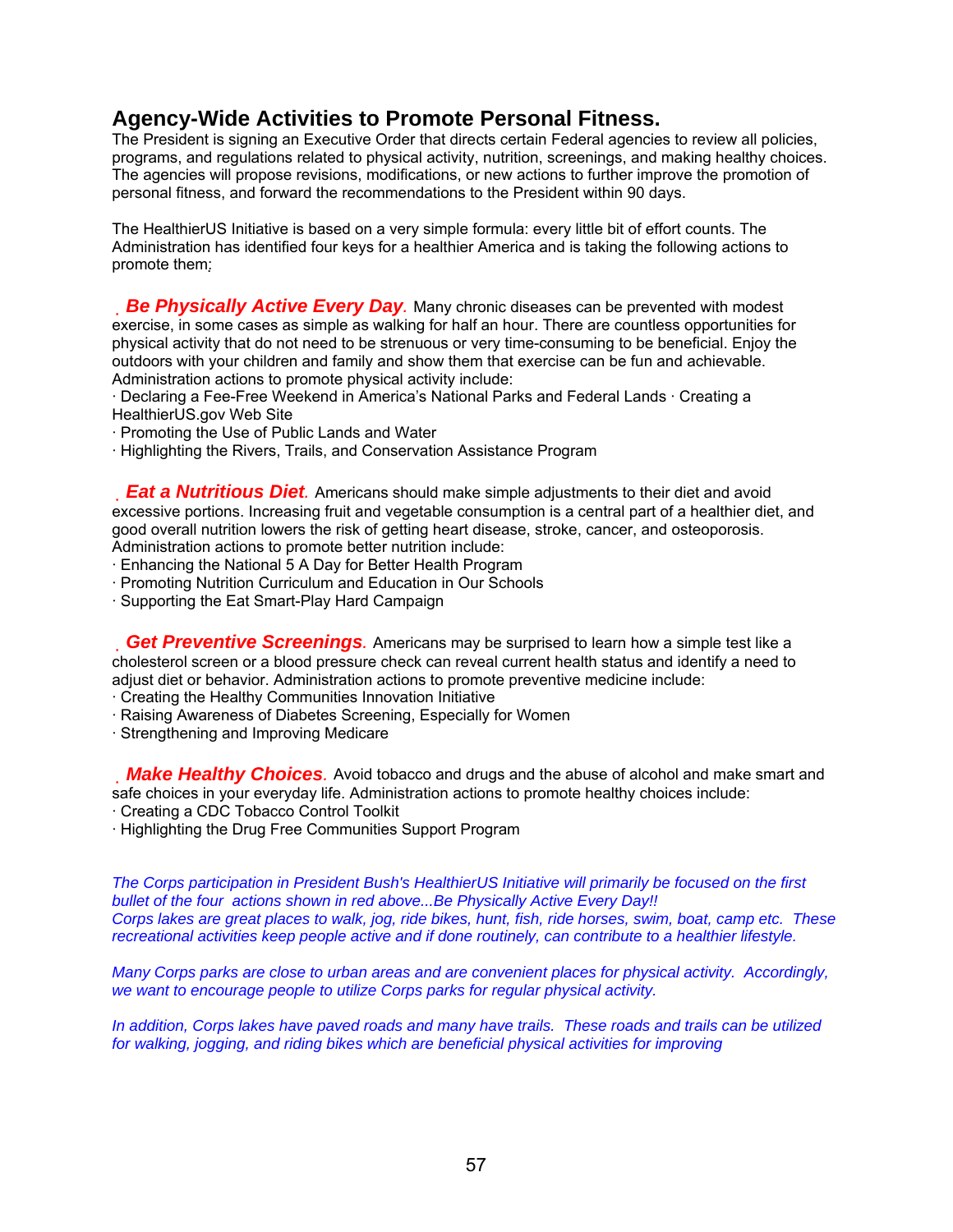*one's health. Many Corps lakes could accomodate additional trails for physical activity. "Partnerships for Trails" could be a Corps initiative for 2004. Operations Managers could begin working with stakeholders and Friends groups to create partnerships/funding for the development of new trails/walkways at Corps lakes.* 

## **Background and Authority**

Fitness problems such as obesity and overweight have reached truly epidemic proportions in the United States. In the last 20 years, obesity rates have increased by more than 60 percent among adults. In 1999, 61 percent of the adult population was either overweight or obese. The obesity epidemic impacts other diseases as well. For example, the incidence of type 2 diabetes, a major consequence of obesity, is on the rise. Among U.S. adults, diagnosed diabetes increased 49 percent from 1990 to 2000.

The rate of increase in overweight among young people has been even steeper. This is particularly troubling since many of the behaviors that lead to adult obesity are established during childhood. Just 10 years ago, type 2 diabetes was virtually unknown in children and adolescents. Indeed, the medical community commonly referred to the condition as "adult onset diabetes." Today, it accounts for almost 50 percent of new cases of pediatric diabetes in some communities. Medical complications associated with obesity in children can lead to hospitalizations for type 2 diabetes, sleep apnea, and asthma. Since 1980, the percentage of children who are overweight has nearly doubled, and the percentage of adolescents who are overweight has nearly tripled. About 8 million young Americans, almost 15 percent of all children, are overweight.

## **PDT Membership and Responsibilities**

The HealthierUS PDT is composed of key personnel from MSC, districts, lake projects and ERDC. The members are as follows:

Kathleen Perales, Research Biologist, ERDC Richard Moore, Chief, Natural Resources - Omaha District Ken Dial, Operations Manager, J. Strom Thurmond Lake, Savannah District Kevin Paff, Park Manager, Portland District Kathryn Haferkamp, Park Ranger, Whitney Lake, Fort Worth District James Murphy, Park Ranger, Fort Worth District Ted Gregory, Park Ranger, Carters lake, Mobile District Diana Fredlund, PAO, Portland District Don Dunwoody, Operations Team Leader, NWD

The responsibilities of team members are as follows:

Project Manager - Don Dunwoody Lead the development and implementation of the HealthierUS Initiative within the Corps of Engineers maintain focus of the PDT and guide the group process in that direction

Assistant PM - Ken Dial

Attend interagency HealthierUS meetings as needed; manage the PMP in coordination with PDT members; insure coordination between Execution Team, Support Team, Communications Team and the Research/Technical Manager

Support Team Leader - Rick Moore Facilitate communication and coordination with expertise needed by PDT - within USACE and from other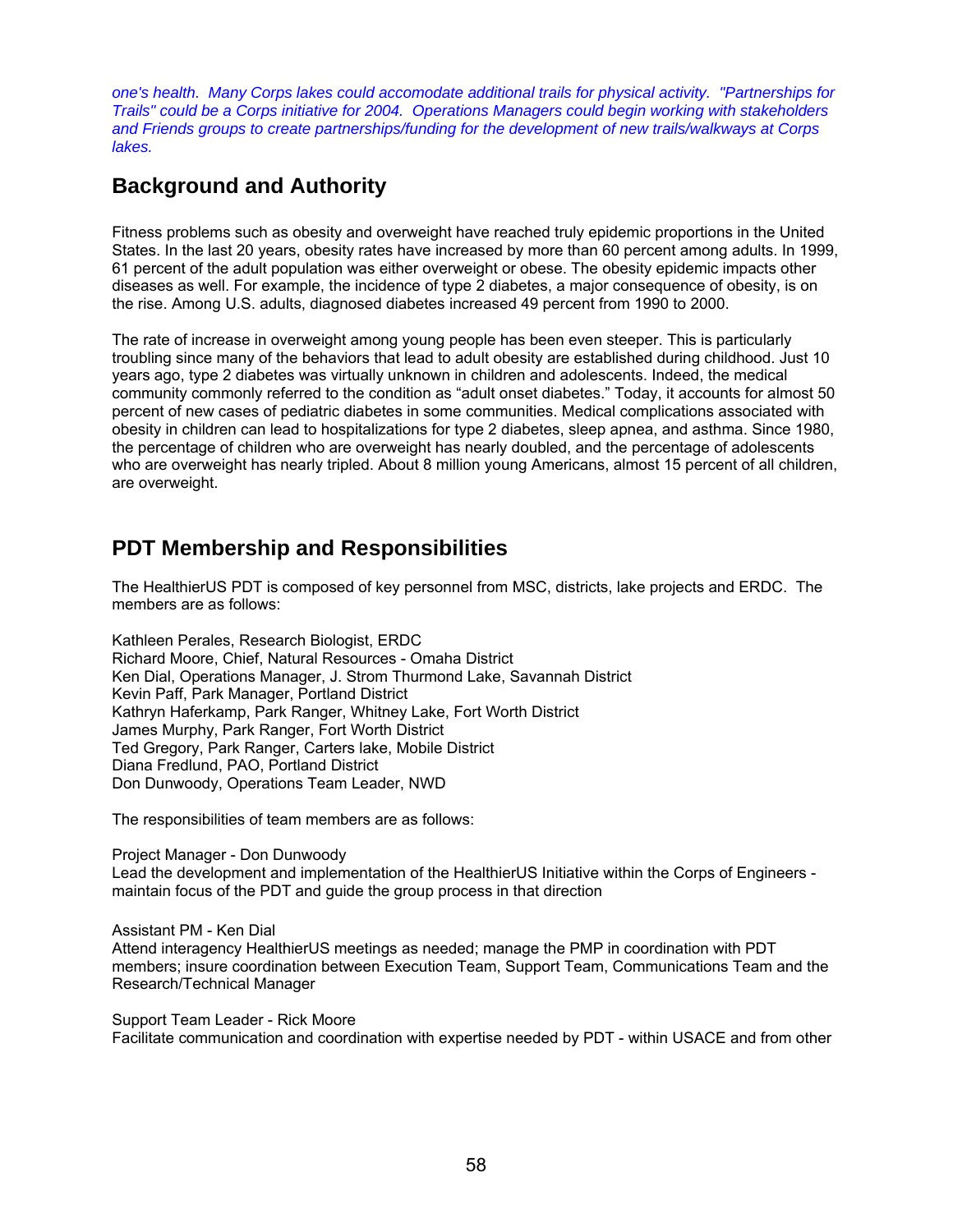Federal/State/local agencies

Execution PDT Team Leader - Kevin Paff Leads PDT to produce quality product/report in accordance with the PMP requirements

Execution PDT - Perales, Moore, Dial, Paff, Haferkamp, Murphy, Gregory, Fredlund, Dunwoody Develop and execute the HealthierUS PMP

Research/Technical Manager - Kathleen Perales Connect PDT with technical expertise from ERDC, IWR, and academia; manage the Gateway HealthierUS website

Resources:

Despite the importance of this initiative, no separate Headquarters funding is available for this effort. Maximum use will be made of virtual teaming and conference calls whenever possible. One or two on-site PDT meetings may be required during the next 6 months. All expenses for participants' TDY will be funded from the participant's organization.

### Communications Plan:

The Gateway will be utilized by the Corps and other Federal agencies to publicize President Bush's HealthierUS Initiative. The Corps will launch the CorpsLakes Gateway website to coincide with Get Fit with US event, which is scheduled for June 5, 2004:

| Location:   | St. Paul Minnesota                                     |
|-------------|--------------------------------------------------------|
| Date:       | June 5, 2004                                           |
| Time:       | 10:00 AM - 12:00 Noon                                  |
| Attendance: | 250-300                                                |
| Attire:     | <b>Recreational Casual</b>                             |
| Venue:      | An outdoor park or recreation area St. Paul, Minnesota |

A description of the Get Fit with US event is shown below.



Attached below you will find a Recreation and Public Health Communications Plan and also the Corps of Engineers Communications Plan. The Corps will participate in the Get Fit with US event in St. Paul. MG Strock will be the Corps lead representative of the Corps of Engineers.





Recreation and Public Health C... USACE Comm plan Healthier US.d...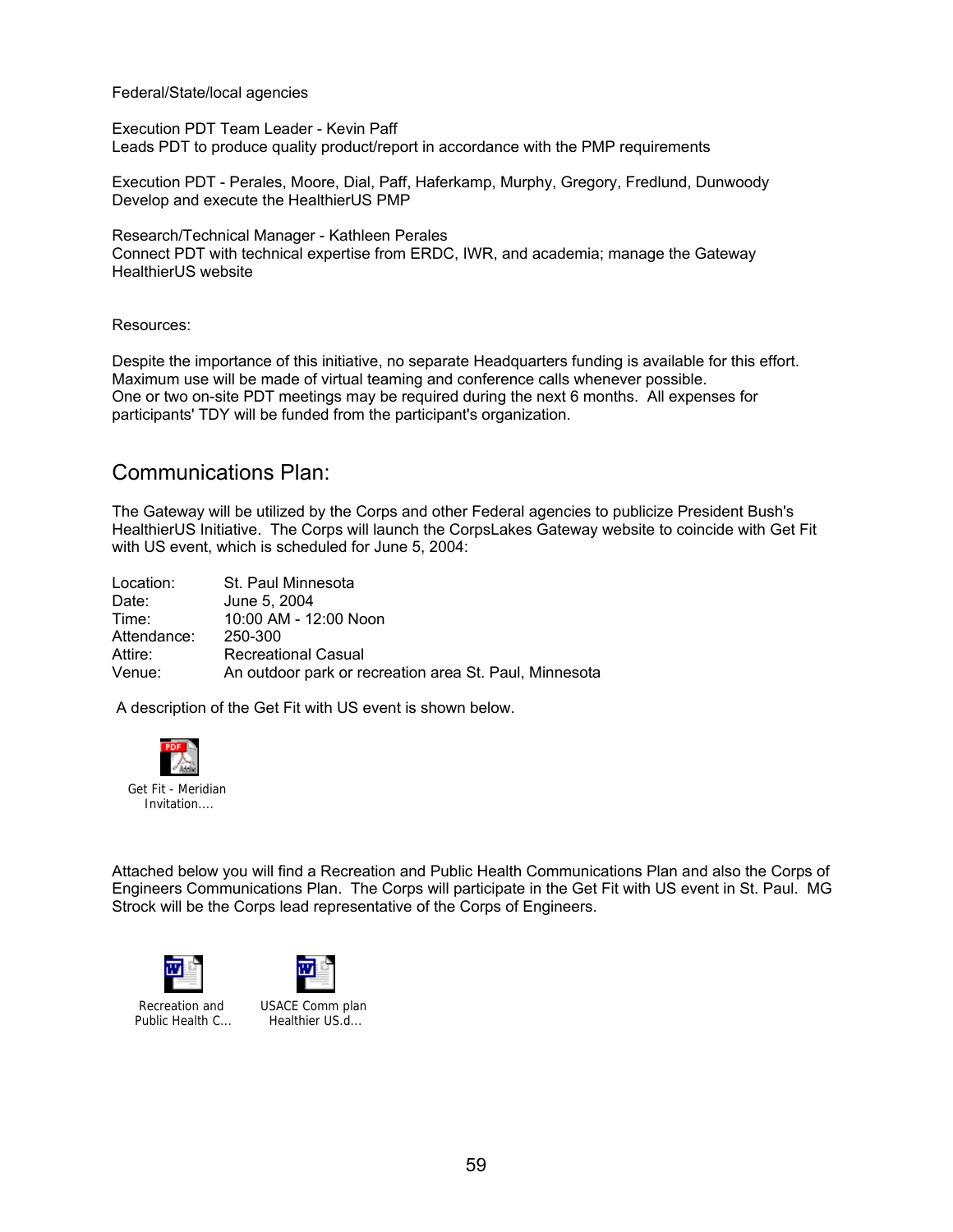## **Performance Measures**

 This team has several related initiatives to refine performance measures for the Recreation Program. This summary of the RecBEST tool developed to assist with linking performance to budget contains a basic overview of work accomplished.

## **Rec-BEST Cliff Notes**

#### **Introduction**

The U.S. Army Corps of Engineers RECreation Budget Evaluation SysTem (Rec-BEST) is an online tool to assist us in achieving our Recreation Program objectives, meeting Administration goals of measuring performance against strategic objectives, and linking performance to budget in support of the Government Performance and Results Act (GPRA) and the Office of Management and Budget's (OMB) Program Assessment Rating Tool (PART). There are three measures being used for development of the FY 2006 Recreation O&M Budget; 1) Recreation Unit Day Availability (RUDA), 2) Recreation Facility Condition Index, and 3) Recreation National Economic Development (NED) Benefits. Additional measures may be incorporated in future budget years.

#### **Getting Started**

- 1. New users should enter their name, phone number and E-mail address and then select "Next". A second screen will appear where you will create a user id and a password.
- 2. Returning users should enter their Rec-BEST user id and password.
- 3. The Logged In screen will appear.
- 4. Select the name of your project from the OMBIL listing provided. Once you have logged in, you may select a new project to work on or return to projects that you have previously worked on. For each project, you will be asked to complete all information for the initial funding level first. After that, you may go back to the home (log in) page and click on "New Work Package" for the project to start working on your work packages. This will bring up recreation area information for the project you are working on. All information is from OMBIL.

#### **Notes:**

- **Practice Makes Perfect** Initially, you may want to spend some time practicing with the Rec-BEST tool. When you feel comfortable using it, click on "Start Over" on the Logged In screen to clear the data and begin again.
- **Multiple People Inputting Project Data** You may have more than one person logged in at the same time to enter data for a project. However, everyone should use the same ID and password for that project in that instance. You should also have all of the work packages created by entering the budget information first if there will be more than one person working on the project at the same time, and you should avoid having two people work on the same measure at the same time.
- **OMBIL Data Feed** While you may edit area information (such as visitation, # of campsites, etc.) in the Rec-BEST, you CANNOT add or delete recreation areas here. - It has to be done in OMBIL.

#### **Identifying the 75% Visitation Coverage and the Minimum Funding Level**

- 1. The first step is to review/establish your current visitation level. The default is based on FY 03 visitation. We also encourage you to use the average from the last three years to establish your current visitation.
- 2. The second step is to identify visitation at 75% of current level. You may achieve this by closing some recreation areas or reducing visitation in selected recreation areas. You may calculate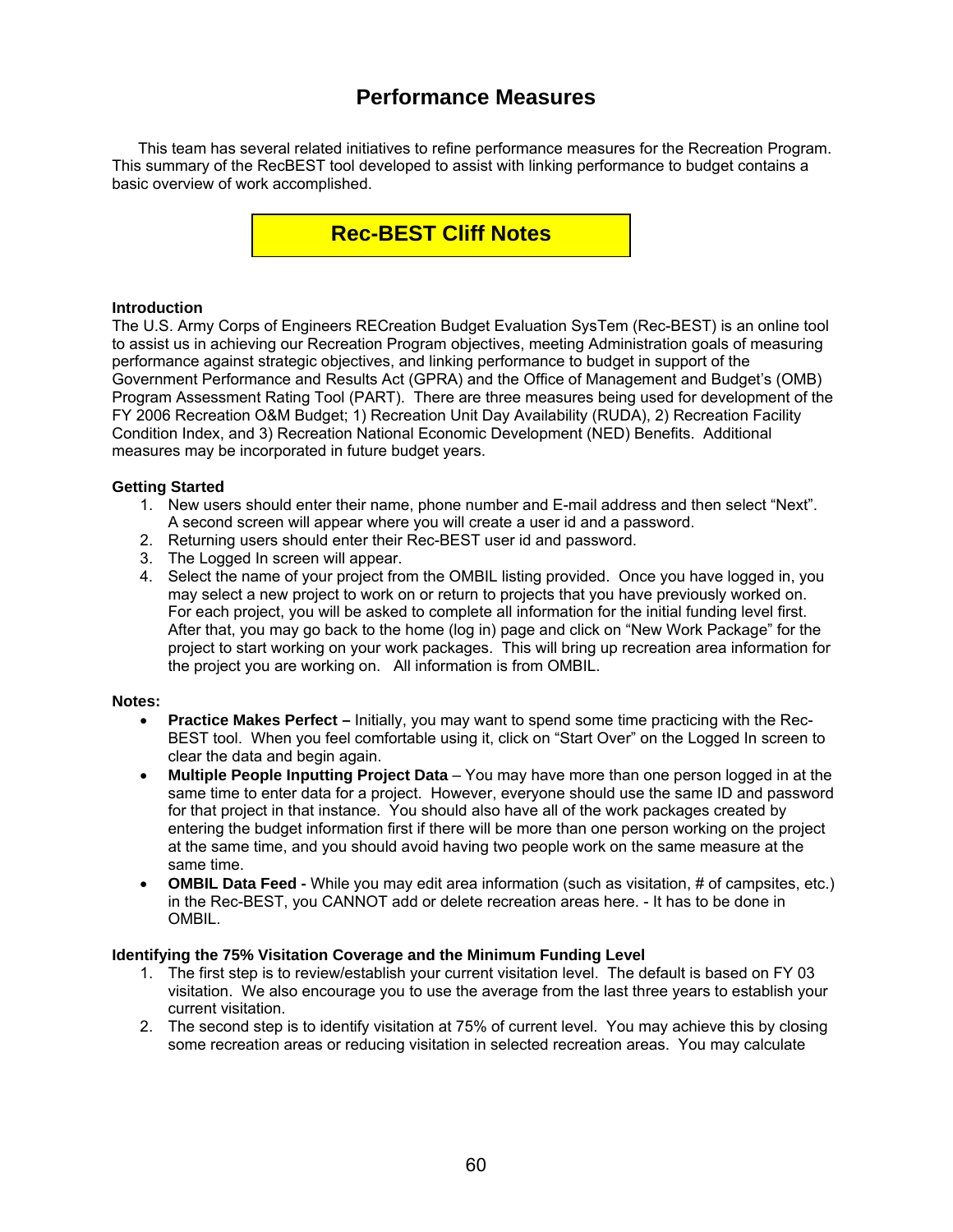the overall percentage by using the "calculate percentage" button.

3. Now, you may identify the initial funding level needed to serve 75% of existing recreation visitation at acceptable service levels. Review the Recreation Budget EC guidance on "Initial Program Definitions" for additional information if necessary.

#### **Recreation Unit Day Availability (RUDA)**

- 1. This is the first of the three performance measures used in this tool. RUDA is an output performance measure of recreation capacity or opportunity. RUDA is the total possible recreation opportunities (in site days/nights) provided at a recreation area. This measure looks at the supply side only and does NOT consider the actual usage (demand). This enables us to determine our potential for providing recreation opportunities to the public. Performing a self-assessment of your recreation areas illustrates your current capability and your potential capability with increases or decreases in funding.
- 2. On this page, the numbers of camping units and parking spaces were imported from OMBIL. Check/revise these numbers for accuracy. Then, enter the correct number of nights/days open for campsites and day use areas. Enter "0" if the area is to be closed under the initial funding level.

#### **Facility Condition Index**

- 1. This second measure represents the quality of our recreation facilities. By comparing with sets of predetermined standards, it enables us to evaluate the current condition of our facilities and the anticipated future condition of our facilities with incremental improvements. Condition status may also be used for identifying areas of "critical need" in prioritizing expenditures.
- 2. For each of the recreation areas included in the initial funding, you will need to determine the current condition/condition you would be able to operate/maintain at the initial funding level.
- 3. Select your first recreation area by clicking on its name. A screen will appear that enables you to select the condition of the feature at this funding level. Photos are provided as condition examples. The condition selected should reflect the overall recreation area. For example, if half of your buildings in that recreation area are in "excellent" condition, and half are in "fair" condition, you might want to select "good" as the overall condition for the area. Once you have made the selections for that recreation area, select "Calculate score" to convert the descriptions to point values and populate the Condition Index screen.

#### **Unit Day Value/National Economic Development Benefit**

- 1. This section is designed to compute recreation unit day values and national economic development benefits from recreation. These are the economic benefits of our recreation opportunities to the visitors. The Corps' recreation NED benefits are computed by applying unit day value to the estimated use at each recreation area. These are the economic benefits to the visitors themselves (willingness to pay), not the benefits to the region. We offer many types of recreation ranging from general use like picnicking to specialized use like whitewater rafting. National formulas calculate their associated economic benefits. In general, the more specialized the recreation, the higher its associated economic costs and benefits are. Evaluating your recreation areas by "recreation type" enables you to more accurately reflect the current and potential opportunities you provide to the public. "Availability of other recreation opportunities" (Corps and non-Corps) enables you to determine if you are the sole provider of a recreation opportunity or one of many in the area. Carrying capacity estimates enable you to determine how well you are meeting the recreation demand and its associated impacts. "Accessibility" determines the degree of ease or difficulty in reaching your areas, and "Environment" provides a quick condition analysis of the natural resources in your recreation areas.
- 2. When first using this tool, please refer to the "Click here to view and print the full descriptions for each of the UDV criteria" section to help you select the appropriate descriptor for your areas.
- 3. Select the first recreation area listed in your initial funding package.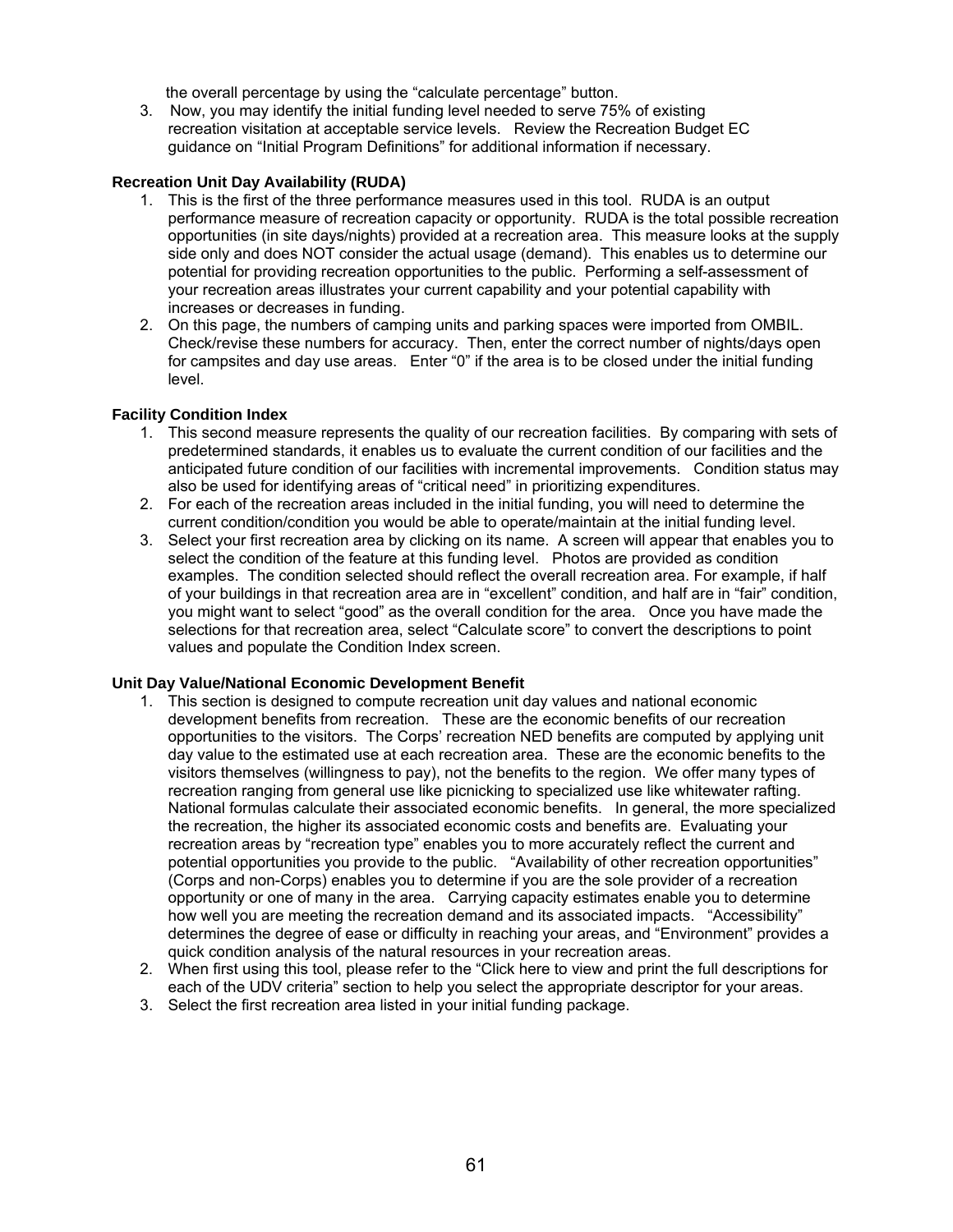- 4. Select an overall recreation type descriptor for that area from: General Recreation Areas, General Hunting and Fishing, Specialized Hunting and Fishing, and Specialized Recreation other than Hunting and Fishing. NOTE: Most Corps recreation areas fall into the General Recreation Areas category. If you select specialized recreation, you will be asked to add a brief justification such as "whitewater rafting." Repeat this process for each of your recreation areas contained in the initial funding level.
- 5. Enter the percent of visits that are campers in the yellow boxes (on a scale of 100) for your recreation areas with campgrounds.
- 6. When you have completed all data entry, click on "Calculate NED Benefits" to finish populating the table.

#### **Notes:**

- **Recreation Type Values** Most of our recreation areas should fall into the general recreation area category.
- **Completed Initial Funding Level** Now that you are finished with data input for the initial funding level, you may click on "Summary" to review the performance measure summary for this project. You may then click on "Next ... Return Home" to return to your list to select another project or work with work packages. Click on "Create New Work Package" link from your project list on the Log In (Home) page to begin a work package.

#### **Work Packages Above Initial Funding Level**

Additional work packages enable you to serve visitation not accommodated in the minimum package, achieve higher levels of service, repair/replace facilities, modernize facilities, accommodate persons with disabilities, improve efficiency, do new construction, and support special programs like the Lewis and Clark Commemoration.

You should have already created your work packages in ABS. Enter the same packages in RecBEST, including the Work Function ID number (one or multiple numbers from ABS). All work packages input to ABS must be evaluated in RecBEST or they will not be considered in the final budget.

- 1. Enter the dollar amount of the proposed work package.
- 2. Enter a short description of the work package.
- 3. Indicate whether this work is for re-opening a park, routine operation and maintenance, or a major renovation or new facility. If the latter, you will also need to input the anticipated lifespan of the improvement in years.
- 4. Select one primary purpose for the proposed work package.
- 5. Select indicators here to identify types of the benefits for this work package.

**Note:** You MUST have one work package that serves visitation not accommodated in the initial package.

#### **Identifying Visitation, RUDA, Facility Condition Index, and Unit Day Value for Work Packages Above the Initial Funding Level**

- 1. Follow the same basic procedures as provided for the initial funding level. You will be identifying the visitation and all the performance measures for budget under the initial funding level plus this work package only.
- 2. After you have completed data input for this work package, you may click on "Summary" to review the performance measure summary for this project, where the *changes* of performance measures based on this work package will be shown.
- 3. You may then click on "Next ... Return Home" to return to your list to select another project or work with new packages.
- 4. Click on "Submit for Review" on the Log In (Home) page to submit the whole budget package for this project when the data is ready for District and Division review. This is NOT the final submittal and you can still make changes to your data. ALL work packages you have submitted for review will be finalized for submittal on June 4th, 2004.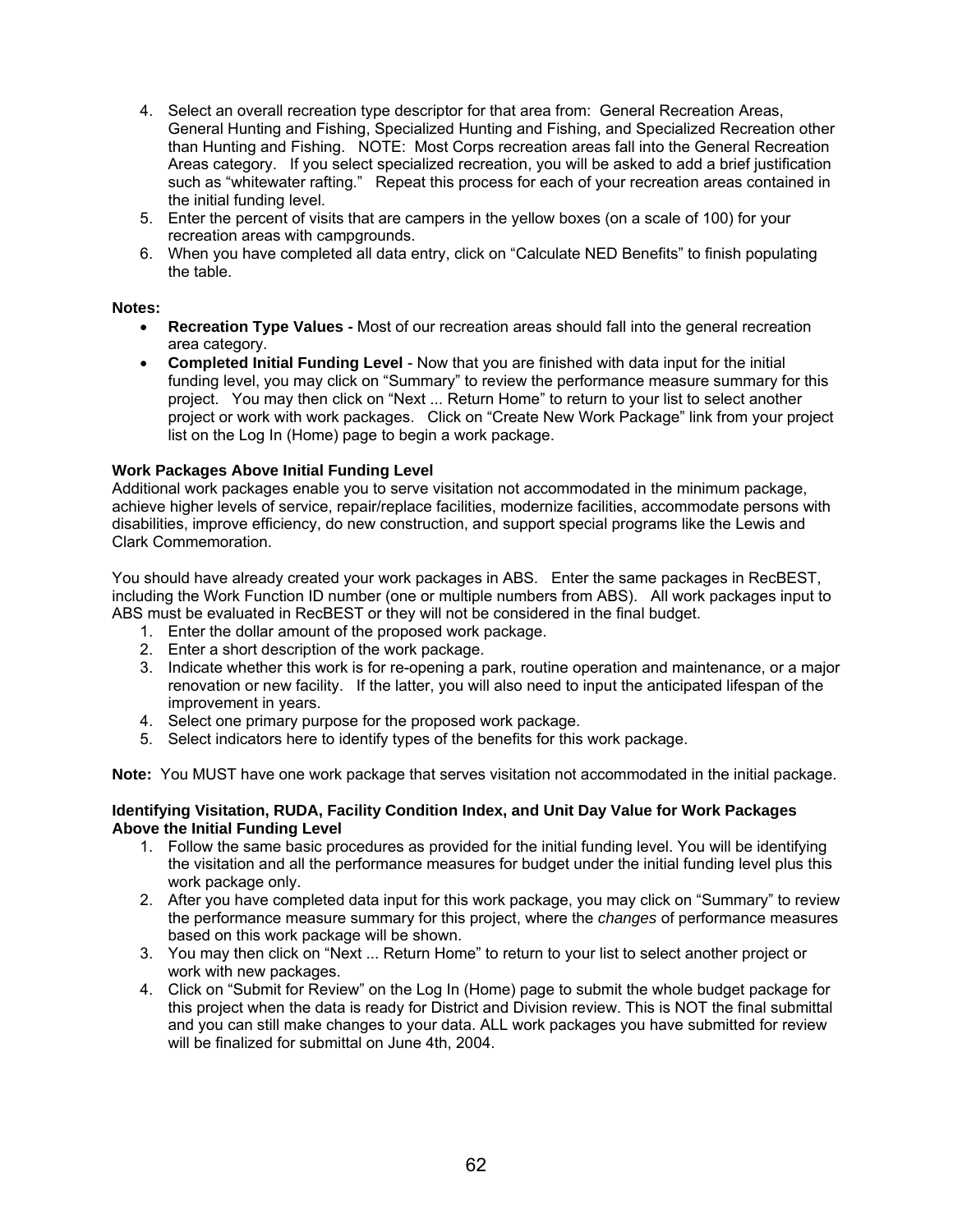5. You will also need to enter 3 performance measure values for each work package created in RecBEST into ABS. These are the numbers in rows "Total (site unit days)" for RUDA, "Weighted FCI" for Facility Condition Index, and "NED" for NED benefits in the summary table.

### **Using Measures to Rank Work Packages**

Initial funding packages will likely be funded and will likely not be competing with other packages. Work packages above the initial funding levels will, however, be ranked and will compete. The performance measure information is needed for the initial to quantify the benefits associated with the initial program and to compute changes in work packages above initial.

The work packages will be ranked based on the "value delivered for the money." The marginal values (changes in values above the initial) for each of the three performance measures will be computed for each proposed package. These changes in values will then be divided by the proposed work package cost to compute the "value per dollar" ratio for each measure. For RUDA and NED benefits, the ratios are the estimated changes in RUDA or NED benefits per budget dollar (the latter is also called benefit cost ratio, or BC ratio).

As for the Condition Index, the index score for each recreation area will first be multiplied by visitation to estimate the weighted values of these facilities. These weighted condition index values will then be summed across the project and then divided by the work package cost to estimate the value per dollar for this measure. These value per dollar ratios will then be normalized across all Corps projects within each measure.

**Notes:** Additional Rec-BEST instruction may be found in the "Rec-BEST User's Guide".